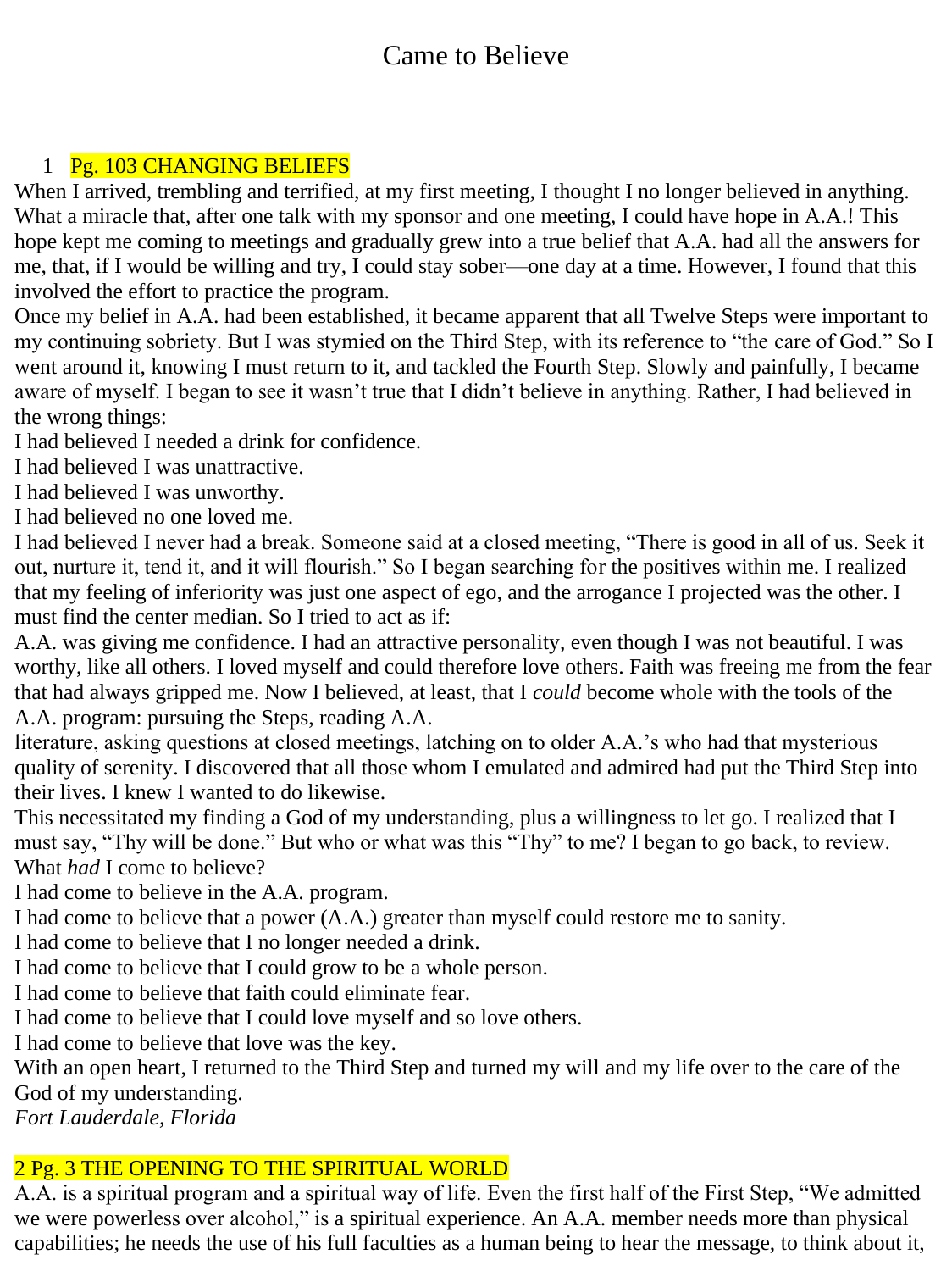to review the effects of the past, to realize, to admit, and to accept. These processes are activities of the mind, which is part of the spirit.

Yes, I began with blind faith, but the proof of truth is that *it works.* I believed those who said they had suffered from alcoholism, but, through A.A., were now enjoying sobriety. So the truth was there for me to see. But shortly I knew the truth from my own experience. I was not only released from the compulsion to drink; I was guided toward a compulsion to live!

A.A. also made me very much aware, by constant repetition, of my freedom of choice, and this is the human faculty of willpower. As time has gone on in sobriety, I have been offered and have used the opportunity to learn more about humanity by learning more about myself. 1 now realize that when I first said at an A.A. meeting, "My name is Tom and I am an alcoholic," I was expressing the first truth I had known about myself. Think of the spirituality in such statements. My name tells me that I am a human being; the fact that I *can* know it, think about it, and communicate it reinforces my humanity and makes me aware and excited that I *am!* 

This, then, became the opening to the spiritual world. With the guidance of the program and the encouragement and examples within the Fellowship, I could begin to find out about myself and be prepared to accept what I found. I learned in the Fellowship that if others could accept me and love me as I was, then I should love myself as I was—not for what I was, but for what I could become. So I have learned a little about my mind and about my will and about my emotions and passions.

I have learned I can be a good human being, although an imperfect one; that, when J consciously live in the real world (sanity), each good day helps to counterbalance my past.

My religion did not give me A.A. A.A. gave me greater strength in my religion, The simple contrast between active alcoholism and active sobriety has helped me to seek, to listen, and to apply the good principles of living, and I am rewarded with much more excitement and joy than was mine before A.A. sobriety. By accepting this sobriety gratefully, as a gift, and using it willingly, I have become aware of other gifts available to me a human being. To get the benefits, I need only ask and then use.

This is the crux of the program and the crux of living: acceptance and action. The gift of understanding has allowed the simple messages from my parents, my teachers, and my church to take on new meaning and soundness. With the gift of serenity, I am ready and willing to accept what God permits to happen to me; with the gift of courage, to take action to change the things I can for the good of myself and others. The gift of wisdom has been given to me so that in personal relationships I may act intelligently and with love or, as it has also been expressed, with competence and compassion.

Now I am trying to grasp the idea of living "inside out." The Big Book, "As Bill Sees It—the A.A. Way of Life," "24 Hours a Day," the meetings, the experiences, the consciousness of change in myself, in my thinking, my consciences, and my habits—all of these are spiritual. There is the spirituality the A.A. way of life, which simply makes us aware of our individual inner resources. There is no materialism in A.A.—-just spirituality. If you take care of our inner needs, our other needs will be provided for. I have come to believe that the gift of sobriety is what gives value and dignity to jny life. It is this that I

have to share, and it grows as it is shared.

*El Cerrito, California* 

# 2 Pg. 7 HE HAD BEEN LISTENING

In my early youth, I was confronted with a choice: what seemed to be a dull, moral life or what appeared to be an exciting, adventurous life— after a few drinks of alcohol. I had been brought up in the tradition of a stern and vengeful God, who was watching every move I made. I could not work up too much love for that type of deity, and I felt guilty about it. But after a drink or two, I would forget my guilt. This, I decided, was I he life for me!

It started off pleasantly enough, promoting dreams of glittering fame and fortune. But this life gradually regressed to a constant nightmare of fear and remorse over my condition and resentment and anger at a normal way of life which went on all around me, but which apparently I could not enter. The truth was that I drank myself out of society, coming by degrees to live in a mental state that sealed off any social or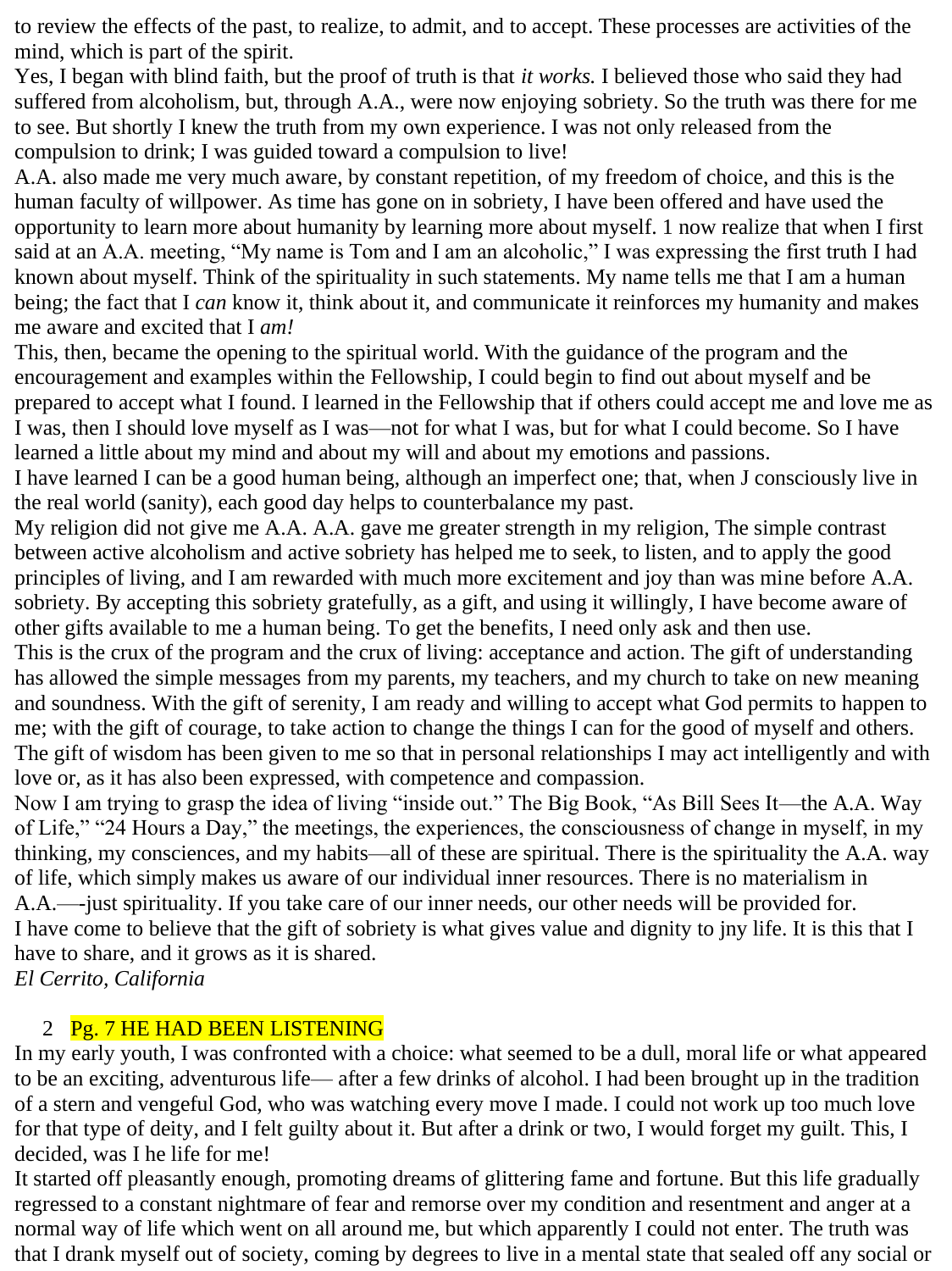moral contact with anybody. But at that time I could not see my excessive drinking as the cause. I had become convinced that God and society had frozen me out, denying me the breaks in life. I could see no sense in living. I lacked the courage to kill myself, but I believe that desperation would have broken this barrier of cowardice had it not been for an experience that changed my mental outlook entirely. This experience came about through the death of my father in Scotland. He had lived a good life in his community and was honored in his passing by all who had known him. I had received newspapers giving accounts of his funeral. That evening, I was seated at a small table in a crowded tavern, drunk and brooding over what I had read. I felt no sorrow at my father's passing. Hate and envy saturated my mind, and I was muttering to myself, "Why should he and other people get all the breaks in life, while good men like me don't get a chance? What a rotten deal I'm getting! People would love and honor me, too, if I had the chances in life he had." In the tavern, the noise of conversation was deafening. But suddenly I heard a voice in my mind ring out loud and clear: "What accounting are you going to give to God of your life?" I looked around, astounded, for it was my grandmother's voice. She had passed from this life and out of my thoughts over twenty years earlier. This was her favorite quotation. I had heard her say it often in my youth, and now I heard it again in the tavern.

As soon as I heard this voice, my mind cleared up, and I knew beyond all doubt that no other person nor any situation was responsible for my state. I alone was responsible.

The effect was shattering. First, I had heard that voice, and then my whole excuse for my failure in life that I had never got any breaks —was wiped out of my mind forever. The thought hit me that if I killed myself, as I wanted to, there was a chance that I might meet up with God, and have to give Him an account of the life I lived, with no one else to blame for it. I wanted no part of that, and the idea of killing myself was dropped then and there. But the thought that I might die at any time remained to haunt me. All this was crazy, I thought. But, no matter how much I argued with myself that I was having a hallucination, I could not dismiss the implication of the experience. I could visualize myself being brought before a stern-looking deity, who would coldly look down His nose at me with utter contempt and say grimly, "Speak up!" That was as far as my imagination would carry me, and from then on I would get blind drunk trying to blot out the whole experience. But when I came to in the morning, the experience would still be with me, strong as ever.

I thought I had better quit drinking for a while and start to reshape my life. This resolution led to a terrible shock. Up to this time, I had never tied in my troubles with alcohol. I knew that I drank too much, but I had always felt that I had good reason to drink. Now I found, to my amazement and horror, that I could not quit. Drinking had become such a part of my life that I could not function without it. I did not know where to turn for help. Believing that people thought about me the way I thought about them, I was sure I could not turn to them. This left only God, and if He felt about me as I felt about Him, this was a slim hope indeed. In this manner, I passed through the three blackest months of my life. During that time, it seemed, I drank more than I ever had before, and I prayed to "nothing" for help to get away from alcohol.

One morning, I came to on the floor in my room, horribly sick, convinced that God was not going to listen to me. More on reflex than anything else, I got to work that morning and attempted to make up a payroll, though it was hard to hold my shaking hands still enough to put the figures in the right place. After a great deal of trouble, I finally completed the job. With a sigh of relief, I looked out the window and noticed a man approaching the hut I was working in. As I recognized him, hate surged into my mind. Seven months before, he had had the temerity to ask me in front of other men if I was having trouble with my drinking, and I had been deeply insulted by his question. I had not seen him for months, but my hatred of him was alive and vital as he passed by the hut.

Then something happened that has never ceased to amaze me. As he moved out of sight, everything went blank. The next thing I knew, I was standing before him outside the hut, hearing myself ask him whether he would help me to stop drinking. If I had consciously decided to ask any individual for help, he would have been the last man I would have approached! He smiled and said that he would try to help me, and he brought me to the A.A. recovery program.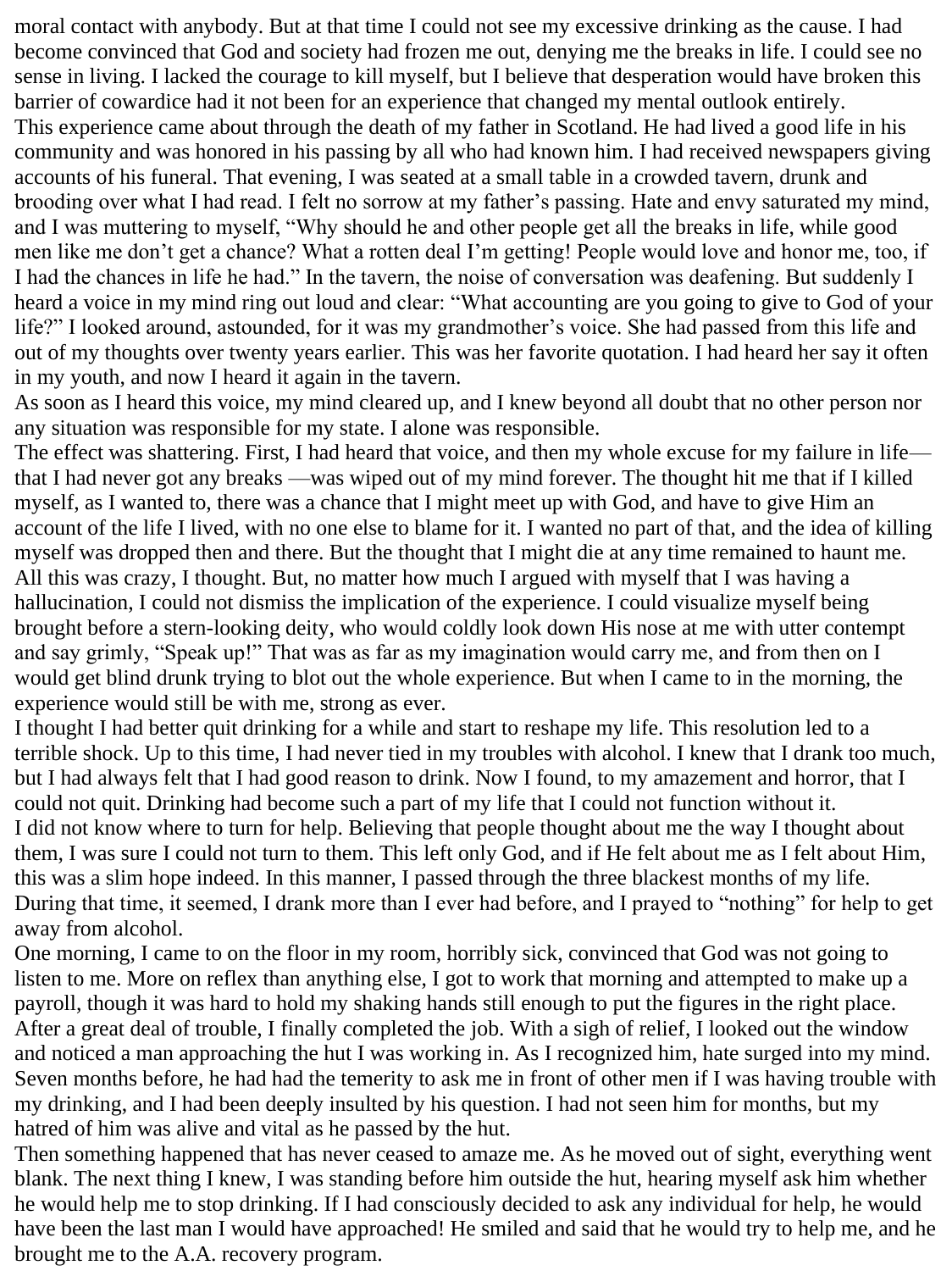In thinking all this over, it finally became obvious to me that the God I thought had judged and damned me had done nothing of the sort. He had been listening, and in His own good time His answer came. His answer was threefold: the opportunity for a life of sobriety; Twelve Steps to practice, in order to attain and maintain that life of sobriety; fellowship within the program, ever ready to sustain and help me each twenty-four-hour day. I hold no illusion that I brought the A.A. program of recovery into my life. I must always consider it as a gift of opportunity. In the use of this opportunity, the onus is on me. *St. John's, Newfoundland* 

# 4 Pg. 21 INFINITE NEED

In practice, I have always found it rather difficult to let Allah's superior and flawless will prevail in my life and govern *my* will. However, when I make humble efforts, serenely accepting His will for me at some moment in my life, I feel absolutely relieved of the load I have carried on my shoulders. The mind does not wander any more, and the heart is full of happiness at every breath I take.

The most wonderful thing I have discovered is that prayer does work. I am beginning to think of Allah as a most loving Creator who is specially interested in me—otherwise, He would not have led me to A.A. nor given me so many chances to come out of slips. He is patient and merciful.

Although a moral inventory and a daily inventory reveal myriads of flaws in our makeups, still we, as human beings, cannot unravel *all* our liabilities in the personality. So at night, when I offer thanks to Him for the day's sobriety, I add a prayer: I ask Him to forgive my failings during the day, to help me to improve, and to grant me the wisdom to discover those faults in myself which I cannot lay my finger on. In short, the need for prayer is infinite!

*Karachi, Pakistan* 

# 5 Pg. 29 TOTAL SURRENDER

What has always impressed me most about the program and myself is the i (instant, continuing challenge to try recapturing some of the true and honest rapture I felt upon total surrender, when I first came into A.A. I or me, that special peace of mind has never been duplicated. Now, after all the accumulated twenty-four-hour periods, I realize that it probably never will be. I have come close to it a few times, but it's never the same.

I think there is a relationship between that feeling and our need at the time we were introduced to the program. Our motivation, I believe, is a combination of enough hurt and the grace of God. Surely a strange combination! I would not knowhow to express it to anyone outside A.A. *Des Plaines, Illinois* 

# 6 Pg. 35 "ASK GOD FOR STRENGTH"

My parents provided a wholesome atmosphere for my upbringing, offered me a good education, and took me to their church. But their concept of a fearsome, revengeful God was a threat to me, and I tried to stay far away from Him and His believers. Yet the need for the approval of my family and friends was in conflict with my disbelief. Unable to live up i" my parents' teaching, I ran and ran, denying myself a belief in God.

When I came into A.A. in 1955, I was only thirty-one. "You are too young. You haven't drunk enough. You haven't suffered enough," some members said. I still had my family (though it was a second one), a job, and a bank account, and I was buying a home. All the same, I had hit a high bottom, a low bottom, and all the bottoms in between. So I attended A.A. meetings, and for five months I awaited the striking of a thunderbolt that would transform this young man into a responsible, recovered alcoholic. My vision, however, was limited; my hearing, dulled. THE disappointment of not experiencing a great spiritual reawakening caused me to relax my efforts to recover; but after each bout with the bottle, I always returned to A.A.

I had four good sponsors. One was my spiritual adviser, with whom I felt little empathy. Each time he stood at the podium, he spoke of God as he understood Him. While I resented the references and listened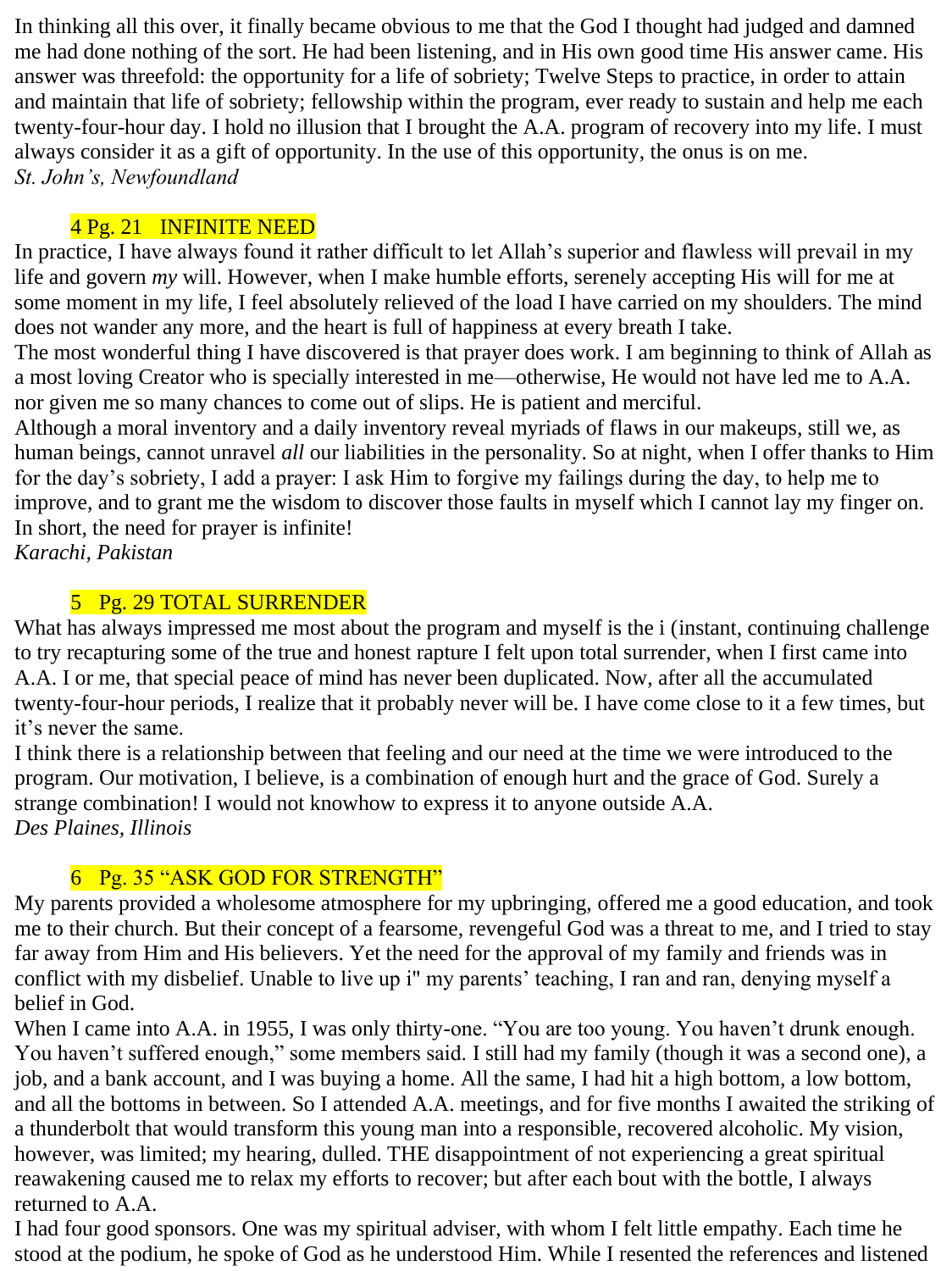against my will, one day he struck a responding chord. He said, "When you have used up all resources of family, friends, doctors, and ministers, there is still one source of help. It is one that never fails and never gives up, and is always available and willing."

These words returned to me one morning, at the end of a three- week binge in a hotel room. I was acutely aware of the shambles my life had become. Now my second marriage was on the rocks, and the children were being hurt. That morning, I was able to be honest. I knew I had failed as a father, husband, and son. I had failed at school and in the service and had lost every job or business I had tried. Neither religion, the medical profession, nor A.A. had succeeded with me. I felt completely defeated. Then I remembered some of the words of my sponsor: "When all else has failed, grab a rope and hang on. Ask God for strength to stay sober for one day."

I went into the filthy bathroom and got down on my knees. "God, teach me to pray," I begged. I remained there a long time, and when I arose and left the room, I knew I never had to drink again. I came to believe, that day, that God would help me maintain my sobriety. Since then, I've come to believe that He will help me with any problem.

During the years since my last drink, I haven't encountered as many problems as before. As I grow more capable of understanding the things that have happened to me, I don't think it was on that morning in the hotel that I found God. I think He had been within me at all times, just as He is in all people, and I uncovered Him by clearing away the wreckage of my past, as the Big Book recommends. *Birmingham, Alabama* 

# 7 Pg. 89 A LIVING PART OF A.A.

God is a living part of A.A. I feel His presence each time I look into the concerned eyes around me. His greatest commandment is "Love thy neighbor as thyself." This seems to me to be the entire purpose of A.A.

*Marysville, Ohio* 

# 8 Pg. 102 SOURCE OF STRENGTH

A few years before coming to A.A., I knew I was going crazy. I do remember crying out to God to help me. Somehow, I got the strength to leave my husband. (I was afraid that, on one of my violent drunks, I would kill him or be killed by him.) It was a long road from that moment to the time that I was able to get help and to know that God was in my life.

I had the first glimmer of hope at my first A.A. meeting. My fear was that I might not have the disease of alcoholism; if I didn't, I knew I would never make it. Life had ceased to function for me in any normal way; my depressions were paralyzing.

A.A. seemed to present to me the direction and structure I had longed for. I began to have just the slightest motivation and just the slightest will to live. Through months of painful withdrawnness and hostility, I slowly began to find a voice within me that had to be heard. I forced myself to speak up at a meeting, so I could prove to myself that I existed. Then I began to get some freedom, but I was not really connecting. I had found friends in A.A., and it became a family for me, but after a while this wasn't enough. In facing life for the first time, I was full of fear. I could discuss problems with these friends and with doctors, but there was an ingredient missing in my life.

Always before, I had put myself in the hands of a man and made him the sole reason for my existence and my will to live. I knew that if I did this again, my disillusionment would be hard to bear. I had to have my *own* will to live. And this perhaps is when I began to rely on God—Someone to protect me, Someone who wouldn't possess me, Someone I could silently talk to and pray to. Perhaps I became willing to believe. I would tell a friend of mine, who was having the same problems, that I prayed to God not to take a drink today and not to get married today. It was a sort of pact. I was very serious about this. I couldn't seem to handle romance and God too well at the same time. And God did start to give me the strength that I had always thought would come from the man in my life.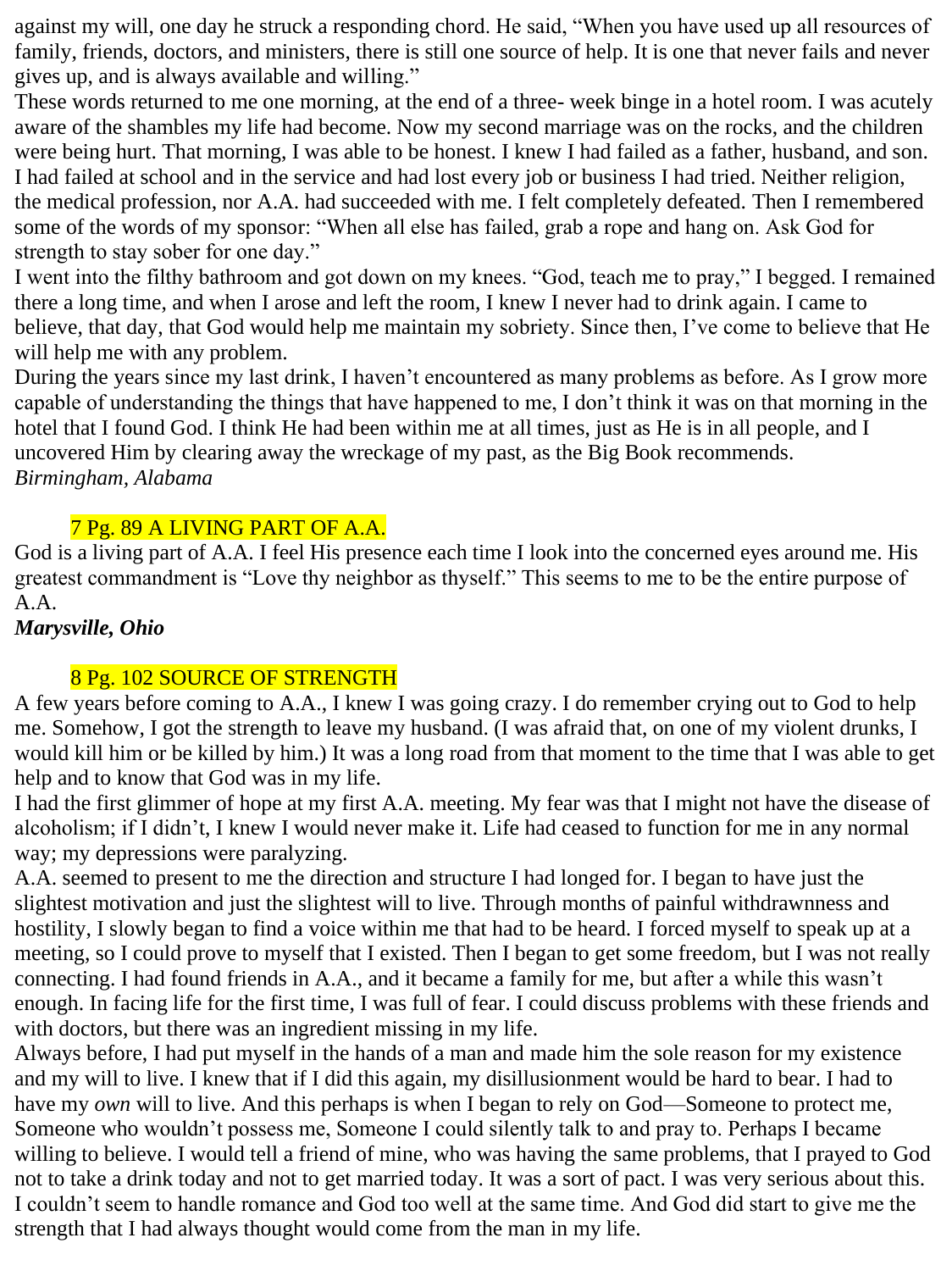I need power each day, because I get weary. But with A.A. as my structure and God as my source of strength, I can face life without taking a drink. I don't have to stare out my window in total despair any more. The ocean and the sun and the trees and all the fantastic beauty that God has created have finally become very real to me. I crave and need the presence of nature. But I must also bear in mind that it is the spirit within me, which comes from God, that is going to be the healing force. I can turn to it wherever I am.

I want very much to share myself with another human being now. I am afraid of taking that step. But, then, I have been afraid of everything else, too, and now I know that it is possible to overcome fear. *New York, New York* 

# 9 Pg. 41 LETTING GO

For a long time, I had the idea that I must succeed, I must be right, I must be important If I let go, I thought, then I wouldn't be anybody. Well, who was I, anyway? Just a willful alcoholic woman. Now I'm beginning to see that letting go doesn't mean giving up. It means opening myself to new vistas. There have been moments of what I would call ecstasy. I'm thrilled and I'm scared at the same time. I feel, "I'd better not enjoy this, because it is going to go away" It's so hard for me to say, "Okay, you've had a little insight. Just let it happen!"

The A.A. program says, "Look, we've got some things to give you that are really going to help—if you'll slow down long enough and if you'll relax."

These are not things that are going to make me special or get me a better job or make me important. They are just going to offer me a way of life that is beautiful. When I say, "I want to know something about the spirit in me," you say, "Go ahead. There isn't anything to be afraid of. The darkness you may encounter isn't going to last, because there will always be somebody to help you."

*San Francisco, California* 

# 10 Pg. 55 BREAKTHROUGH

For me, the narrow spiritual path has been one of many and seemingly endless frustrations: three steps forward, two backward, or sometimes four backward. At first, words from the Big Book, from "Alcoholics Anonymous Comes of Age," and from other A.A. literature constantly harassed me. Finally, the pamphlet "Alcoholism the Illness"1 forced me to read "The Varieties of Religious Experience," by William James. Bill W. spoke of the immense importance of this book to him. Who was I not to give it at least a look-see? "Just try it for size," an A.A. friend suggested.

As I read the book (skipping over anything I did not understand, which was a great deal on the first reading), it seemed that I was actually beginning to discern my own personal conception of my own personal God. Now at last I saw a real possibility that I might come to know the difference between the spiritual life and the religious life. It was, indeed, this breakthrough that encouraged me to pursue the spiritual beliefs of A.A.

I began talking with people in the program who said they were agnostic. To me, it was interesting and most helpful to become aware of their thinking through private conversation. (Apparently, A.A. agnostics—at any rate, those I talked with—feel that when they speak out, even at closed meetings, their true ideas and sincerity are often misunderstood.) My attendance at spiritual retreats held for alcoholics only also has been of immense value.

Strangely, when I first started this direction of thought, it was inconceivable to me that there was or could be a God personal to me. Now, over five and a half years later, I believe that this God or Higher Power of mine actually and very definitely *loves me.* To Him, I am a complete and total world; He loves me as though I were the only person on earth or anywhere else.

It no longer is important to my big-shot-ism to go around saying, "I love God"—because I now know myself well enough to realize that I change; I am not constant. It is important for me only to have faith that *God loves me. Teaneck, New Jersey*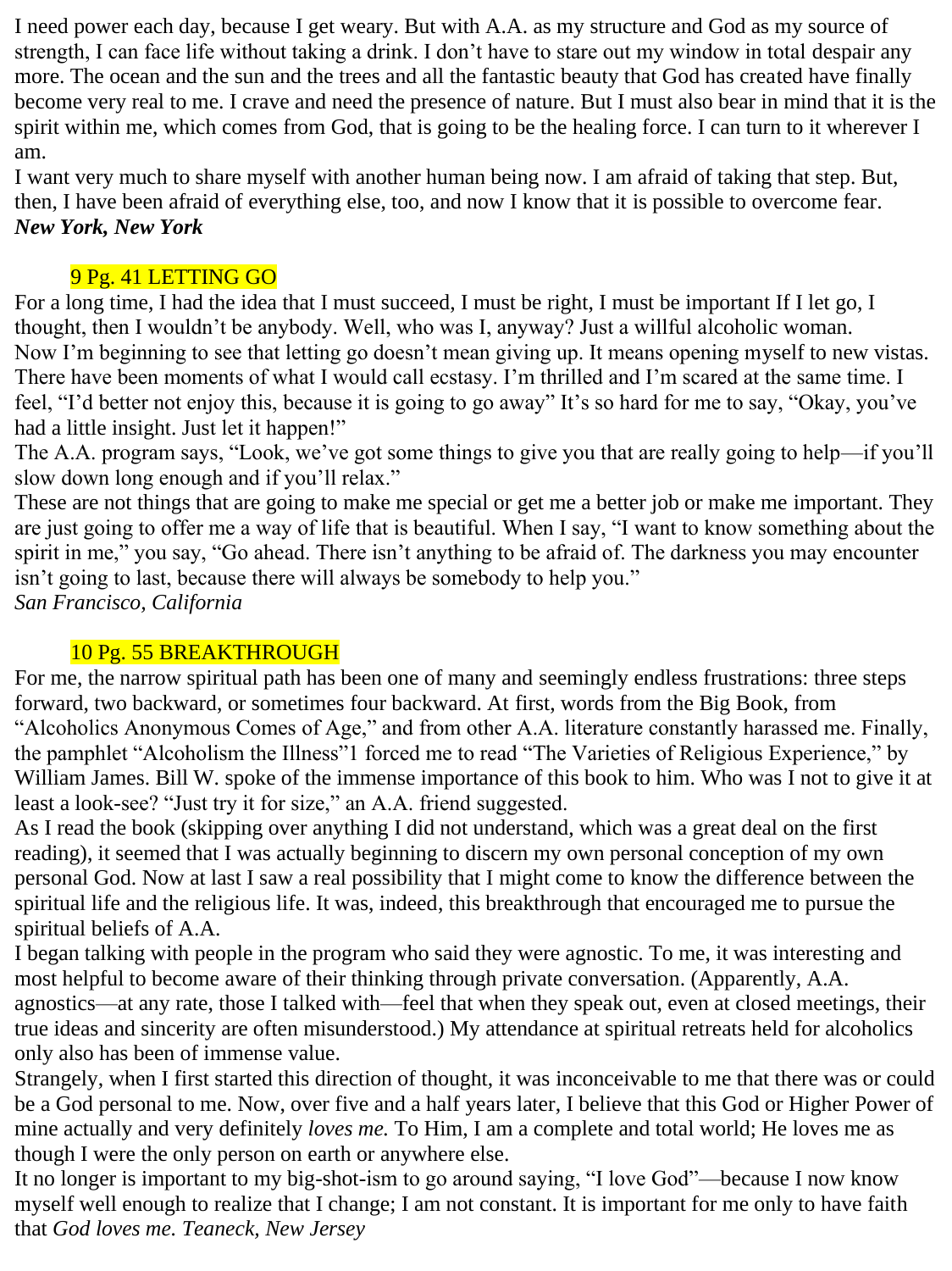#### 11 Pg. 69 WHY? I DON'T KNOW

When I came to A.A., I no longer believed in the God of my youth, a personal God who would help me as an individual. After being in A.A. quite a while, I tried to take the Twelve Steps to the best of my ability, in the order in which (hey were written. It was a slow and painful path, but I did not give up; I kept on trying.

Step three, I now believe, was the key that opened some door within my being and allowed spirituality to enter, not in a sudden flow, but as a trickle, on occasions just a drop at a time. As I progressed through the Steps, I began to see some change in my thinking and my attitudes toward people. Al (he completion of Step Nine, I now believe, 1 did have a spiritual awakening. I came to the point where, not only could I give love and compassion to my fellowman, but, more important, I could receive love and compassion. Now spiritual experiences, as I understand them, began to happen.

At a recent A.A. state convention, Bill came up and introduced himself and said that he had heard me talk at an area meeting in a small town in Tennessee, more than three years earlier. That was Bill's first A.A. meeting. After hearing my story, he decided to do something about his drinking problem and became a member of A.A. Bill has not had a drink since that Sunday afternoon when he attended his first meeting. What did I say? I don't remember. Why was it necessary for me to be 300 miles from my home on a summer Sunday afternoon in order for Bill to get the message of A.A.? I don't know....

One Saturday morning, I decided to go see Ken. I had known him casually for twenty-live years, and I knew that he had a serious drinking problem; but I hadn't seen or spoken to him for a number of years. I knocked on his front door and asked him whether he remembered me. He said, "Yes," and invited me in. I asked him how he was doing, and he said, "Fine." I asked him how he was getting along with his drinking problem, and he said, "Oh, not too much trouble."

I told him part of my story. As I stood up to leave, I said, "How about going to a meeting with me tonight?" He said he would, and I told him I would pick him up. But when I returned that evening, Ken had decided not to go. I said, "Okay. I'll pick you up Monday night at the same time." Monday night, he was asleep, and his son said he didn't want to go to the meeting. Tuesday, after work, I called Ken to say that I would stop by and take him to a meeting. When I arrived at his home, he was sitting on the front porch waiting for me. As we were about to enter the meeting room, Ken saw through the doorway a man that he had drunk with for a number of years. This man had been sober for eighteen months. Ken now makes three to four meetings a week, has not had a drink since his first A.A. meeting, and in a short time will get his first-year chip.

Why did I decide that Saturday morning to go to see Ken, who had never called A.A.? I don't know. Why did Ken refuse to go to the first two meetings and then agree to go to the third, where he would meet his old friend and so have an immediate relationship with a recovering alcoholic? I don't know. I don't attempt to explain with reason and logic why these things happen. When they happen, I just accept them. I feel perhaps that God, as I understand Him, found it necessary for me to suffer the pain and anguish of an addicted alcoholic and to go through the slow and, for me, difficult program of recovery in A.A. in order to be prepared and willing to do His will. I am grateful and thankful that God has given this to me. Perhaps it is because I take the Third Step every morning. My hopes and prayers are that each day I will be able to maintain this conscious contact with God.

#### *Kingsport, Tennessee*

#### 12 Pg. 79 MY FRIEND

I have recently made a friend of Someone I wish everyone could know. This Friend is never too busy to listen to me, my problems, my joys, and my sorrows. I le gives me the courage to face life squarely and helps me conquer my fears. The counsel I get is always good, for this Friend is wise, patient, and tolerant.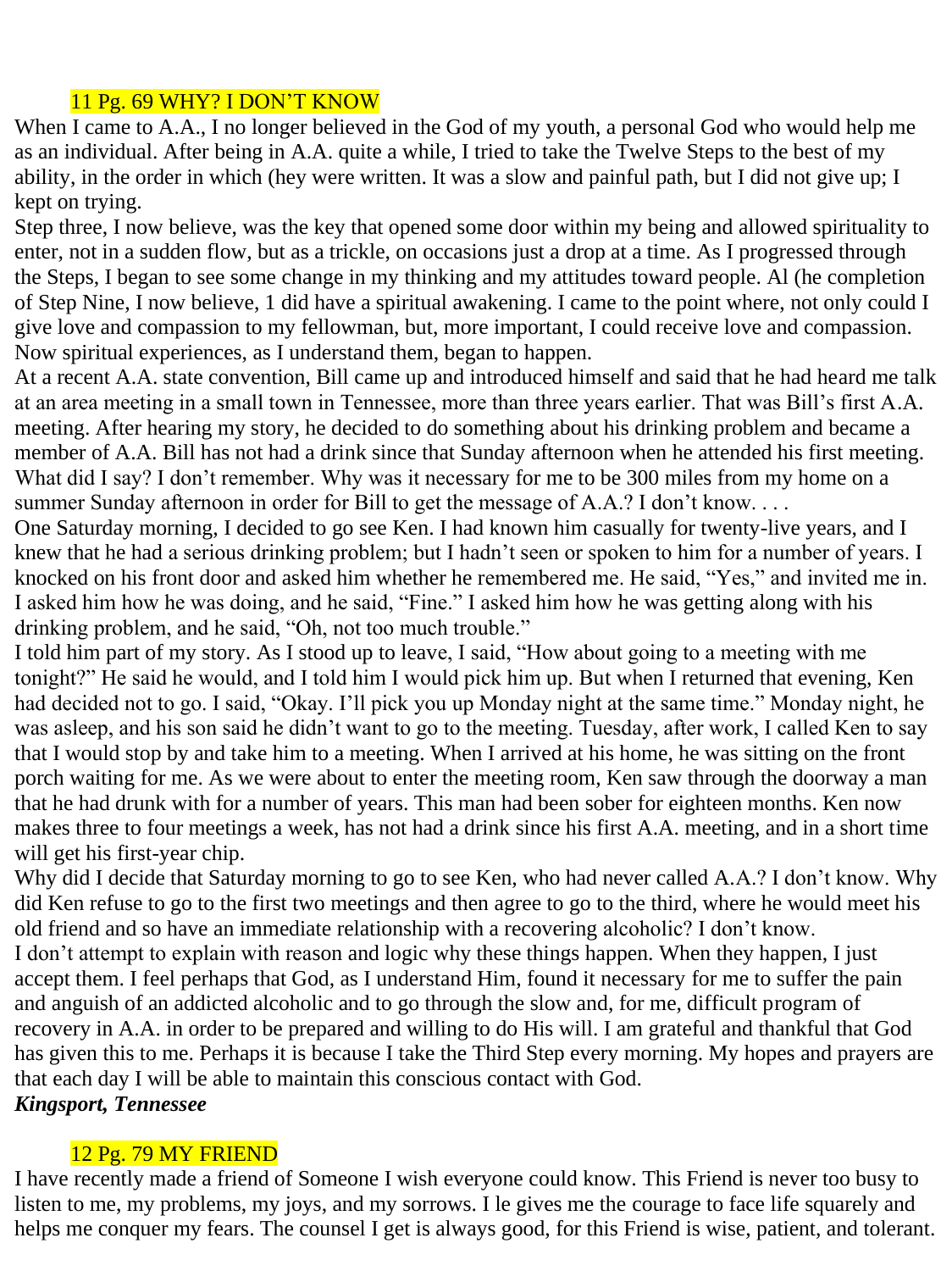Sometimes, I do not heed His advice, and then I must ask for and be willing to accept additional advice very humbly and sincerely.

Regardless of the mistakes I make, my Friend is always there, available to me at any time, day or night. I can talk, and He does not interrupt, no matter how I ramble on. Sometimes, while talking to Him, I receive a solution to my problem. Other times, just by putting my problem into words, I see how petty and unimportant it is. I feel as if my Friend is holding my hand and gently guiding me if I will listen. I feel that when I do not listen, my Friend is hurt, but never angry.

My Friend is with me at work or at home, my constant companion wherever I go. He is my Higher Power as **I** understand it. He is the God I know.

*Colorado Springs, Colorado* 

#### 13 Pg. 93 DESTINATIONS

Only Twelve Steps. In a day when we are exposed to fantastic statistics, ii mere dozen doesn't seem to rate much. But what is involved in the Twelve Steps makes a great difference.

I can remember how thrilled my wife and I were when we saw each of our twins take the first step at eleven months. Soon, it was two steps, I hen three, then four, and in no time at all there was no way of counting I he steps they had taken. They were free— free to go on and on.

That first step is very important, whether it is the first step of a beloved child learning to walk—or the First Step, taken by a man on his way to a new life. Looking into my little ones' faces, I can see the same qualities that we need for the Twelve Steps of A.A.: daring, to stake everything on the attempt; a sense of direction, to be followed with no swerving, no detour; decision, to move forward without hesitation or reservation; determination, to make it all the way. Destination: a full life, ii free life, a serene life. *Albany, Australia* 

# 14 Pg. 107 WE WALK THIS WAY

After nearly ten years of sitting on bar stools, backing away from jobs, and running from people, I brought me and my drinking problem to Alcoholics Anonymous. It was not the most thrilling end that I could think of for a newly married young woman, but I had to admit that an unmanageable life would not be helpful to the baby I was expecting.

Still, since my husband had joined A.A. before we met, life seemed to be really complete once I became part of the Fellowship, too. I had been sober three months when our first child was born. One year and one month later, the second child arrived. Our third "A.A. baby" was born one year and four months after the second. So my progress in A.A. was marked by three little girls. I couldn't imagine anyone feeling more fulfilled than I did on the third anniversary of my sobriety.

Then came a turning point. All of a sudden, I felt completely at odds with the A.A. way of life. A doctor confirmed our worst fears when he announced that something was seriously wrong with our youngest child. Muscular dystrophy was suspected, but hospital studies disproved that diagnosis. We were left with a vague definition of our little girl's problem; the doctors who had been called for consultation categorized her disability under the heading of cerebral palsy. None offered hope for her recovery, and an orthopedic specialist told us flatly that our daughter would never walk.

In the face of one pessimistic prediction after another, I wilted. Certainly, I knew that this was a time when my daughter needed whatever strength her mother could muster. I seemed to have none. My husband retained his faith; he had a positive belief that the doctors would prove to be mistaken. He never doubted that our daughter would walk.

Our A.A. friends also had this positive belief in the child's recovery. They did their best to revive my fast-dying energies, and these positive forces of loving faith caused me to reassess my progress in the A.A. program. I was sober, but had I turned my will over to the care of God as I understood Him? What was I doing about "conscious contact" with my Higher Power? Was the Tenth Step part of my daily life or only a once-tried effort?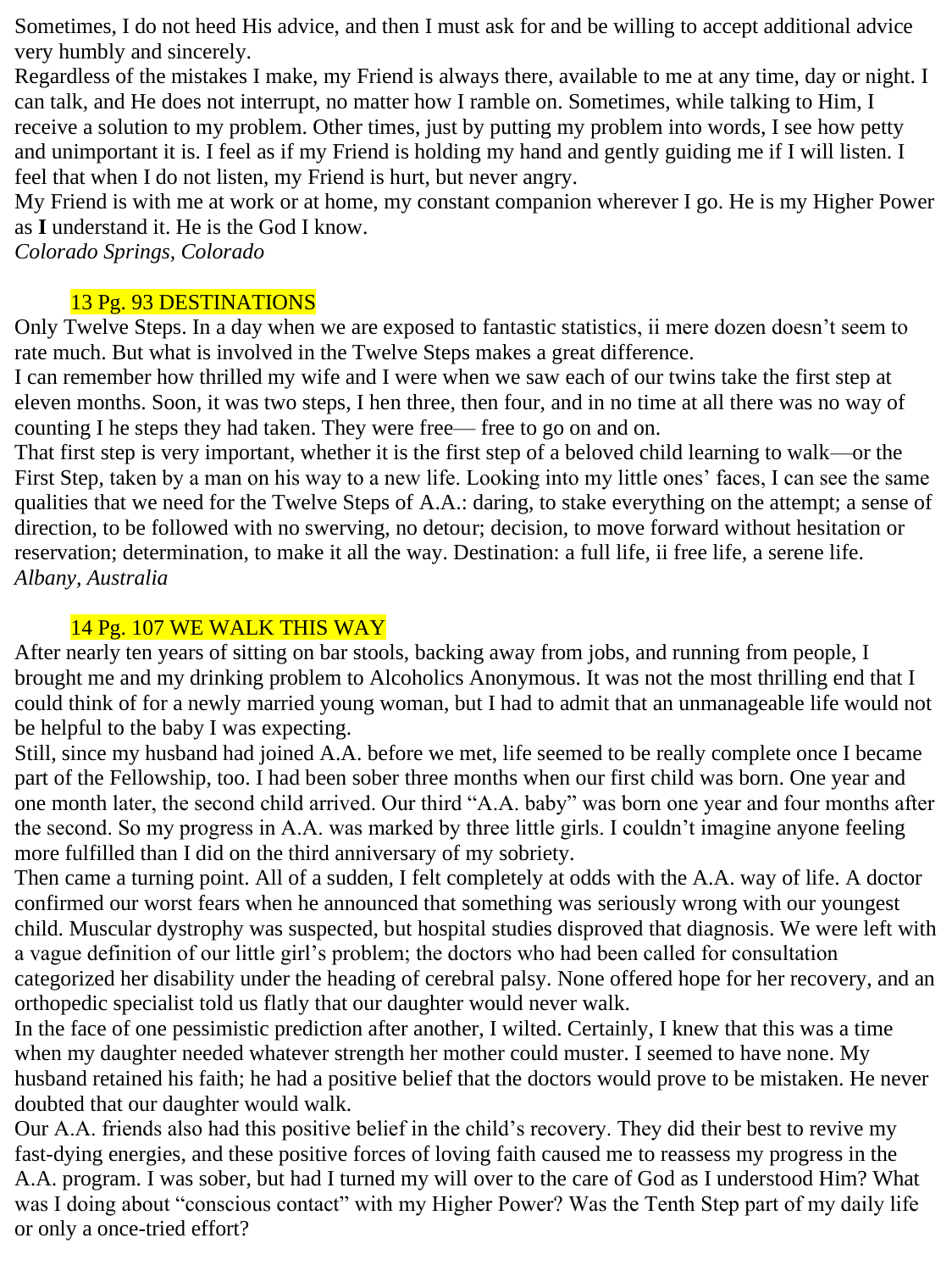Most of the answers were negative. This meant that, while my daughter might be in a hopeless situation physically, I was functioning in a way destined to retard any progress she might make spiritually and mentally. There was no other solution than to get out of the child's way and work on myself. In the years that followed, my A.A. activity was increased. I reached out for my Higher Power—God—as I had never reached before. Then, one day, our daughter walked! I had accidentally let go of her hand. Our reaction to this was the same as the reaction of the people in the Scripture to the lame man's walking—''wonder and amazement." At this point, she is twelve years old, and medical authorities have called her progress "unprecedented." I am still haunted by a neurologist's statement that her coordination is controlled by her mental processes. So long as her spirit remains free and alert, her physical activity is enthusiastic and unhampered. When her spirit is dampened, activity falters. What better lesson could I need?

This child is my textbook on "How It Works." From the day that I let go mentally to the day that I let go physically, she progressed beyond anyone's fondest dreams and hopes. I now try to follow her lead in working my A. A. program. As a profound thinker once said, "Self-reliance is ultimately reliance on God." How can this truth be denied when personal experience shows it to be so? *Philadelphia, Pennsylvania* 

# 15 PG. 4 HOW FORTUNATE WE ARE

I call Kinlochard my spiritual home. It is a wee hamlet nestling in a valley between the hills and on the banks of Loch Ard. I never tire of gazing across it to the forest on the far side, with its hundreds of shades of green, reflated in the surface of the loch. Peregrine falcons are nesting on the crags above, and the heron slowly wings its way up the loch to its nest in the huge trees on a small island. The swans, mallard, and grayback ducks share the banks with sandpipers and coots and a few fishermen, casting for trout. Sometimes I can see, far up the hill, a stag and a hind crossing a clearing and, if I am lucky, a couple of otters playing on the rocks beside the loch. Peace prevails.

When I first discovered Kinlochard, I was on one of my prolonged binges. Even then, the beauty and tranquility got through the alcoholic haze. Now that I have sobriety, I try to visit this place of rest twice a year and marvel at the majesty of our Creator. I see no beauty in art. Sculpture and architecture are manmade and cannot rival the Creator's work. How can we hope to better the Master who taught us? How fortunate we alcoholics are to have a malady which compels us to seek recovery through the spiritual. *Egremont, England* 

# 16 Pg. 87 "THE WHOLE COMPANY OF . . ."

I was born an Anglican (Church of England), and the following crops up in one of our services (perhaps in the services of other denominations also): "Therefore with angels and archangels and the whole company of heaven, we laud and glorify Thy name." Since I have no knowledge of heaven or the company kept there, whenever I repeat this passage of praise, I substitute the words "and the whole company of Alcoholics Anonymous."

Being an A.A. Loner, I have felt very out of things and on my own. But I do believe in the power of collective thought, whether for good or evil. Thus, I believe that the collective thought of the body of Alcoholics Anonymous throughout the world must have some effect on alcoholics, whether they are aware of it or not.

*Kenton-on-Sea, South Africa*

# 17 Pg. 116 ECSTASY

We ought not to settle for tepid A.A., for half-measures in taking the Steps, or for too much of the stale and flat in our sober days. Not if we want to stay sober.

No, I think we have to keep looking for something better than dullness, better than average living, better than mediocre spirituality. In an article called "The Search for Ecstasy," written for the A.A. Grapevine, philosopher Gerald Heard said, "It would seem that none of us is living in a sufficiently tonic way, so as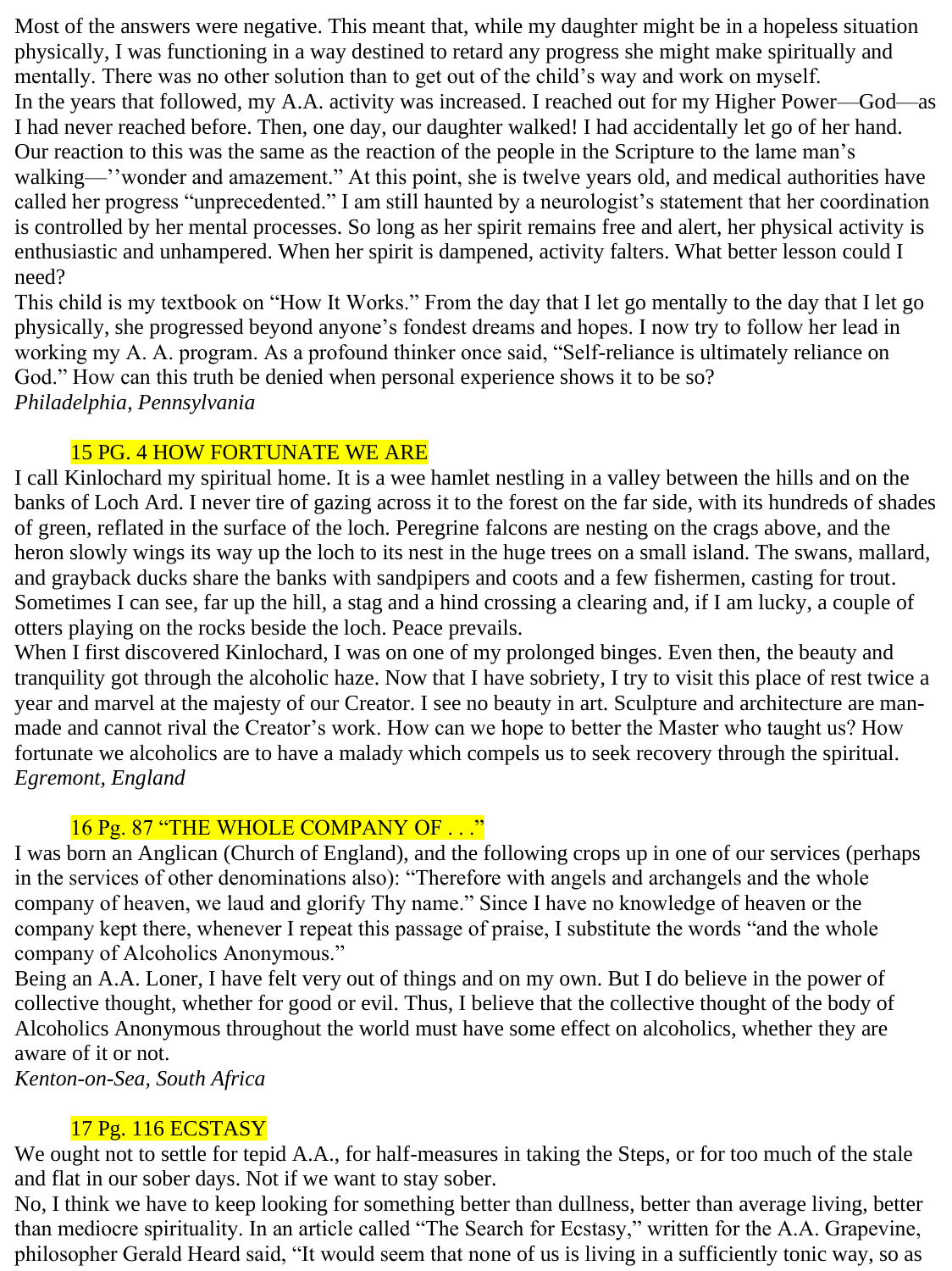to be able to meet the stresses to which we are now bound to be exposed, without breakdown. . . . Alcoholism (like all addictions) is not at base a search for utter sedation. It is a desire for that *ecstasis,* that 'standing out' from the landlocked lagoons of conformity, out onto the uncharted high seas where the only map is the star-set heavens."

Breathes there anywhere a sober alcoholic for whom this passage is not deeply meaningful? A few years ago, I sat in a New York bar talking to a newspaperman who had just lost another job for drinking. He was interested in my A.A. story But he was lit up like a Christmas tree, angry, and thoroughly uninterested in any gab about regenerating *him*—that day.

A thought came to me. I said, "You know, H \_\_\_\_\_\_\_\_, I think one of the great pleasures of way-out drinking is just that feeling of being miles apart from the boobs. You're running on a different track. Different clock. Different music. Really existentialist kick. On the knife's edge of pleasure-pain, progress-disaster." And more stuff to that effect.

I saw that I had an attentive listener at last. H. said that that was it exactly. It was living way-out that appealed to him, disasters or no. Living like the boobs was a bore, a drag, an accursed impossibility. I think now that this thoroughly unsuccessful Twelfth Step effort (I pray H. may be in A.A. somewhere by now) helped *me.* I've never since stopped being aware of the fact that as an alcoholic I had better not set my sights on being just like everybody else, just as ordinary, just as unleavened. As a matter of fact, I don't really know anything about being ordinary—that is, nonalcoholic—so I ought not to set up some phony idea in my mind about normal living. No, let me stick with Mr. Heard's approach for a while. His emphasis is the one for me.

If as an alcoholic I am to "stand out from the landlocked lagoons of conformity" and stay sober, how am I to do it? Join a revolutionary gang? Go hippie? Take up Yoga?

Ah, but I *have* an answer. Take the Twelve Steps. Dull? Have I tried it? I certainly didn't attempt much beyond the first three Steps my first couple of years in A.A. My reaction to the last nine Steps was that they were put in to round out the picture; they were pious rather than practical. One hardly needed to go *that* far . . . and so on.

But I had, along the way, a bit of perverse luck. I got into some rather heavy weather: Job, health, family, everything seemed to go soberly haywire all at once. And I was moved (I see it now as a spiritual shove) to try the Fourth and Fifth Steps, inventory and confession. I didn't do a good job. I wrote some of the inventory, but not all of it. I told some of the wrongs, the pressing ones—but not all. Nonetheless, I had an exciting year of spiritual progress out of it. I was in some important way *changed.* 

There came a slowdown, as evidently there always must. I began to think Steps Six and Seven needed more work. Interesting. Difficult. Existentialist. Knife-edge of disaster-progress. Strange new awareness of God, of self. I saw that there could be no "lagoons of conformity" for the man who will face his character, confess it, become willing to change it, and ask God to change it. Dynamite! Dare I set it off? Can't I just sort of let the whole thing go, and settle for modest, quiet, unexceptionable, not very spiritual, average living? After all, X can and Y can and Z can.

Are they alcoholics? Well, no. And do I really know anything about their spiritual lives? Well, no. Back to me. I needed to be *other.* That's why I drank. I still need to be other. Having tried the toxic way of drugs and excess, let me try the "tonic" (in Heard's phrasing) way of the Steps, the way of health and joy. The Steps are the specific medicine for the

thing that's wrong (or right—it doesn't matter) with me: alcoholism. They are the way to be other—and sane into the bargain.

I've come this far: I know now that what is involved in taking the A.A. program entire, as the early A.A.'s gave it to us, is not the prospect of turning into some sort of repulsive goody-goody. It's the threat of being truly alive, aware, and even perhaps *ecstatic.* I'm coming to believe that if I do not accept all of what this program offers (demands?), but instead walk away from it as somehow more than I bargained for, I might get drunk.

In other words, if I do not take A.A.'s Twelve Steps seriously and in full, I cannot expect to be "on the program."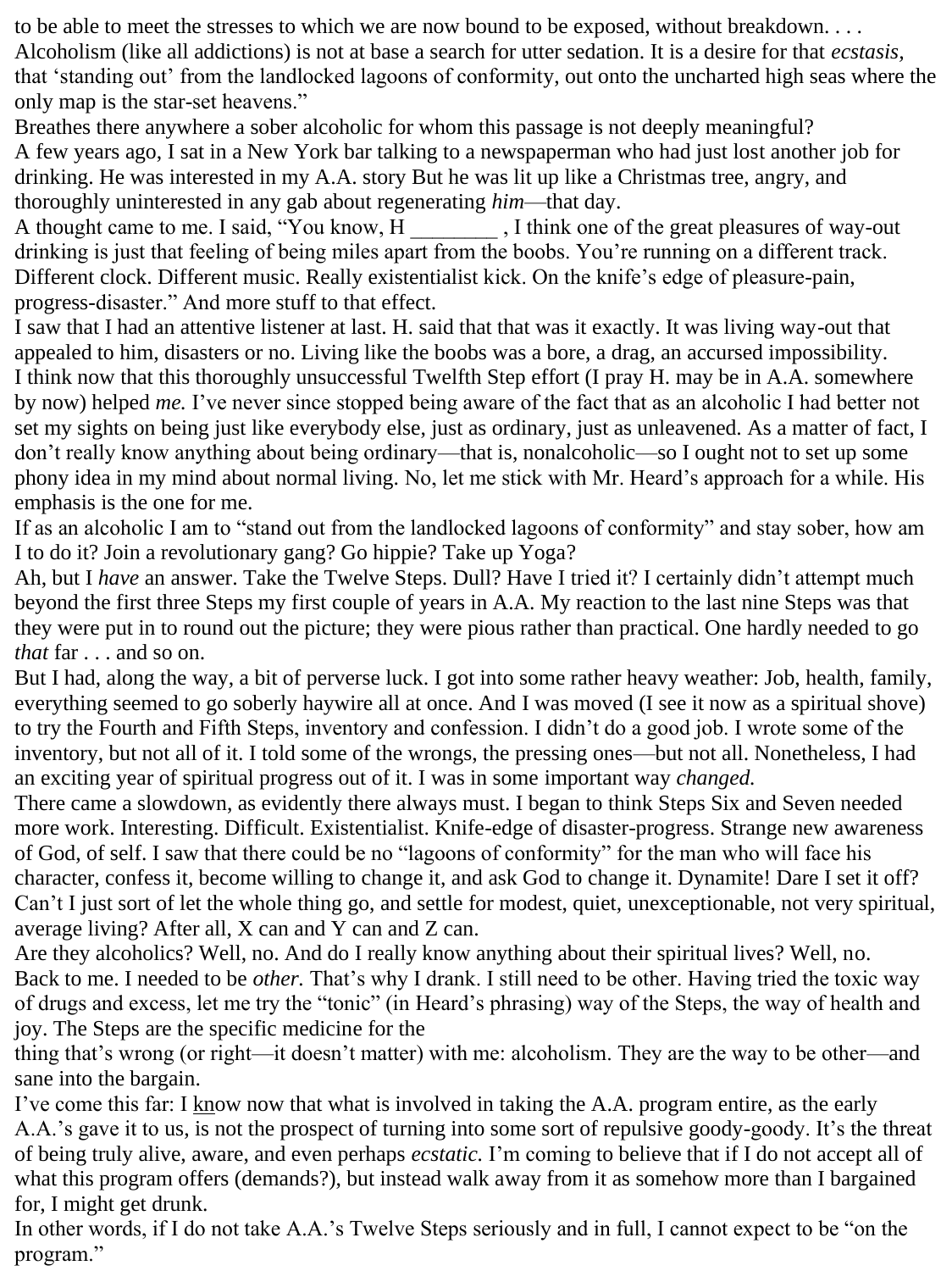# 18 Pg. 11 A PRESENCE

I am a radio officer on a tanker, and the final revelation of my condition and its cure came while I was sitting alone in my stateroom with my favorite bottle. I asked for God's help out loud, although only my own ears could hear. Suddenly, there was a Presence in the room, bringing a peculiar warmth, a changed, softer shade of light, and an immense feeling of relief. Though I was sober enough, I said to myself, "You're drunk again," and I went to bed.

In the morning, however—in broad daylight—the Presence was still there. I was not hung-over, either. I realized that I had asked and I had received. From that time on, I have had no alcohol. Whenever I get the urge, I think of that which happened to me, and it keeps me straight.

*A.A. Internationalists* 

#### 19 Pg. 21 MORE THAN A SYMBOL

In the not-too-distant days of my drunken past, when locomotion was failing and consciousness was fading, I would always manage to get at least one knee on the floor before I fell into bed. This gesture was accompanied by a mumbled "God, I'm checking in. I'm drunk." I tell this, not to elicit praise for having kept an outward vestige of the faith I knew as a child, but because I want to show the deep entrenchment of a symbol after the meaning was gone.

When my life was mercifully turned around and I threw in my lot with A.A.—because I could not do otherwise and live—a new prayer took the place of the old one. Monotonously, almost every moment when I was alone, I repeated, "God, please restore me to sanity."

And finally the answer began to come. A sane me was a startling revelation. Being able to look at the "what I was" part of my life with unclouded insight made me feel like a clairvoyant. I was looking into the life of someone I really had never known, though I knew everything that had taken place in her life. My perception is not keen enough to understand the how or why, but now at least I can see the pattern of that life.

Since my quiet miracle happened, when I happily found I did not need or want to drink, I have continued to pray. Now I say funny, private prayers, like one that is a line from a song, asking that there be peace on earth and that it begin with me. Most of my prayers are just short thank-yous for a favor or for making me stop to think before I act or react. My relationship with God has matured as any child's might normally do with his earthly father—I appreciate His kindness and wisdom more. *Nashville, Tennessee* 

#### 20 Pg. 29 HE TOOK CONTROL

1 could not believe sobriety would benefit me. With a working wife, a beautiful home, a big, impressive automobile, and credit cards in my pocket, who needed help? I could not believe there would be any fun in life without booze, nightclubs, and honky-tonk angels. I could not believe "those rummies" in A.A. were as interested in my welfare as they claimed to be. And I certainly couldn't believe that people who admitted having spent time in the funny farm could show *me* a better way of life.

Nor did I need them to tell me about God. My grandmother, my .Hints, and many other people had tried that. Although not caring to be called a Christian, I did believe there was a God of some sort, somewhere, who would help me if I really needed outside help. But I was man enough and smart enough to help myself! So I wasn't asking God, or anyone else, for help.

In those last three years, while playing revolving door with the Fellowship, I drank up all my excuses for not needing A.A. One evening, I sat alone in my apartment, counting my bankroll—eighty-nine cents. There was no food in my apartment. Should I spend eighty-five cents for another bottle of wine? Yes, I had to! It would be impossible for me to face the world in the morning without a drink. But, then, I really didn't have to face the world in the morning, because I no longer had a job to go to, nor a wife to nag at me, nor kids to badger me for school money. What could I do? My mind became hopelessly weary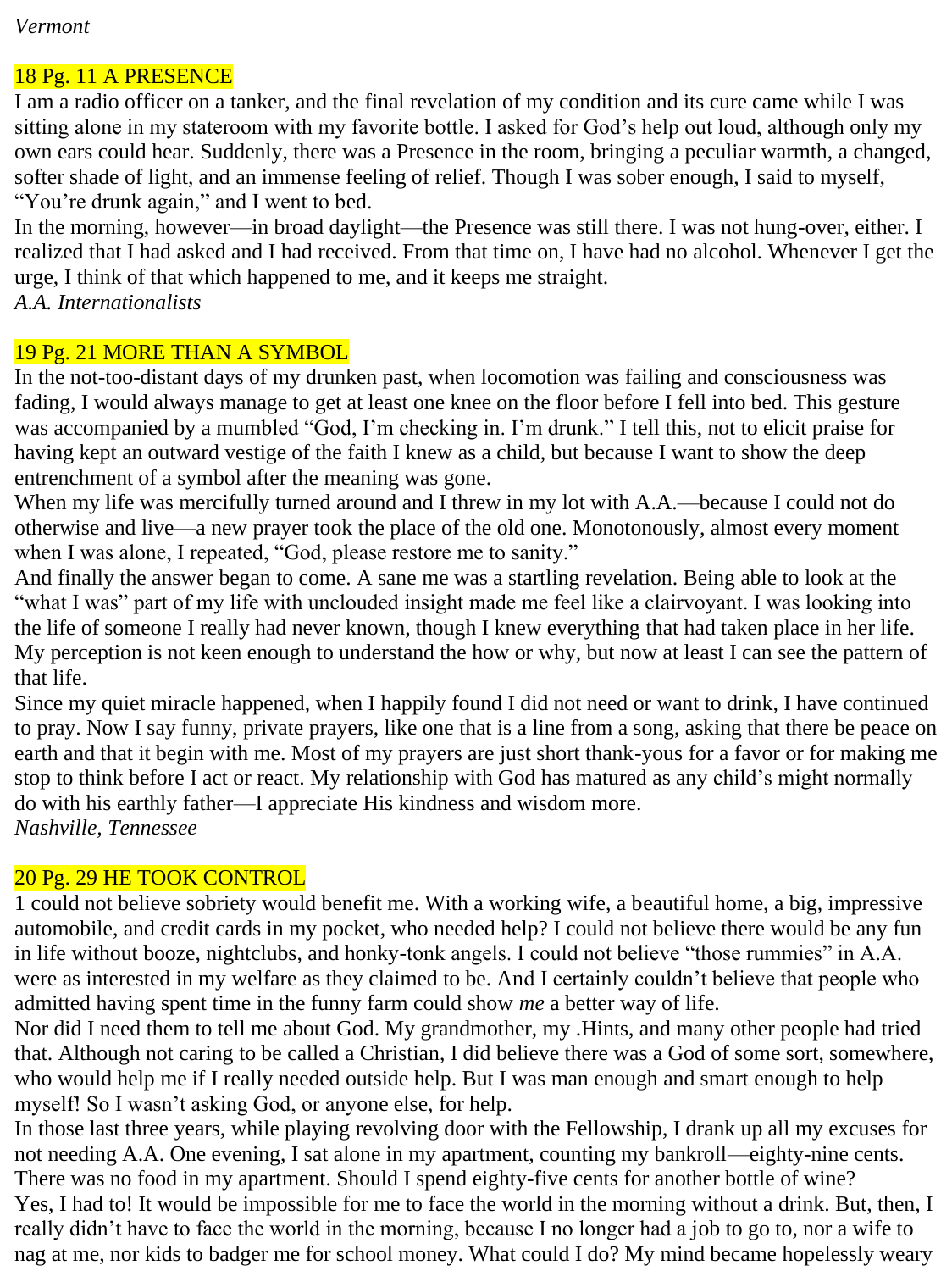at this point and refused even to attempt a decision. Desperately, hoping He might be listening, I knelt beside my empty wine bottle and prayed very simply, "Oh God, please help me." The answer came immediately. I knew I could somehow get through the night—and even face the morning light—without another bottle. The next day, I went to a rehabilitation house for alcoholic men. During my stay, attending A.A. meetings daily and talking about alcoholism and sobriety with people whose personal sobriety ranged from one day to twenty-five years, I came to believe.

The Higher Power had taken away, for that one night, my constant craving for alcohol, and He had guided me back to A.A. But the craving for booze came back to me. I had to fight it constantly, even though I was sincerely trying to work the A.A. program. When the Steps were read, "God *as we understood Him"* bothered me. These people had something I was unable to grasp. I had never been able to understand God, and still didn't. Changing His name to "Higher Power" didn't help any. One of the oldtimers used the electricity metaphor, which I later found in the Big Book. "A person walking into a dark room does not worry about understanding electricity," he said. "He just finds the switch and turns on the light." He explained that we can turn on the switch of spirituality by simply asking God each morning for another day of sobriety and thanking Him at night for another beautiful sober day He said, "Do it mechanically if you really don't believe in it. But do it every day. There is probably no one who really understands the wonderful ways of the Higher Power, and we don't need to. He understands us."

So I prayed every morning and night. Sometimes I meant it; sometimes I didn't. I got a job, because I was no longer afraid to ask for one. It was not the type of job to be proud of, and the paycheck was small. However, it made me self-supporting, and I moved from the rehab to a little apartment. One Saturday evening, my pity-pot got too big for me, and I fell in. Here was I, two months sober, trying so hard to work the program. Being so honest that it hurt. Continually fighting that physical craving for a drink. And what had it gotten me? Nothing. Living alone in a dingy place. Working at a job I despised. Earning barely enough to spare a quarter for the "no fees" basket.

To hell with it—I might as well be drunk! Heading for the territory I had favored during the latter period of my bar drinking, I unconsciously made three wrong turns—on streets I know as you know your own living room—and wound up at an A.A. club. I was out of the car and up on the porch before realizing I had driven the wrong way.

Well, I'd go in and say goodbye. . . . Somehow, I wound up going In a nearby meeting with two A.A. friends, and the meeting was so good that it completely washed the bar-hopping idea out of my mind. When I walked into my apartment and flipped the light switch, another light came on. A light inside my thick skull!

That night, I fervently thanked the God I did not understand for taking complete control of my mind and body long enough to deliver me to my A.A. friends, thereby saving me from "one drunk too many." Then and there, I came to believe that God could and would do for me what no human power could. Since that time, I have not had a craving for a Ii ink of alcohol. Since that time, I have come to believe that anything relevant to a better life is made possible by daily living the A.A. way with the help of an understanding God, whom I still do not understand.

*San Diego, California* 

# 21 Pg. 41 ACTION AND PATIENCE

In common with many A.A.'s, I never enjoyed the luxury of a large and conscious spiritual experience, and I felt a little deprived. But "We have a better program than we know," as Bill, our co-founder, said. I came to believe by way of that program, though I have recognized the process only in retrospect. I had started with an optimistic, idealized view of life, supported by a strong religious commitment and faith. Somewhere along the way, I became a victim of the "sickness unto death"—alienated, anxious, alone. I found myself in the midst of a journey into darkness, separated from God, from other people, from my own being. I regret many things that happened on this journey, but I no longer regret that it took place.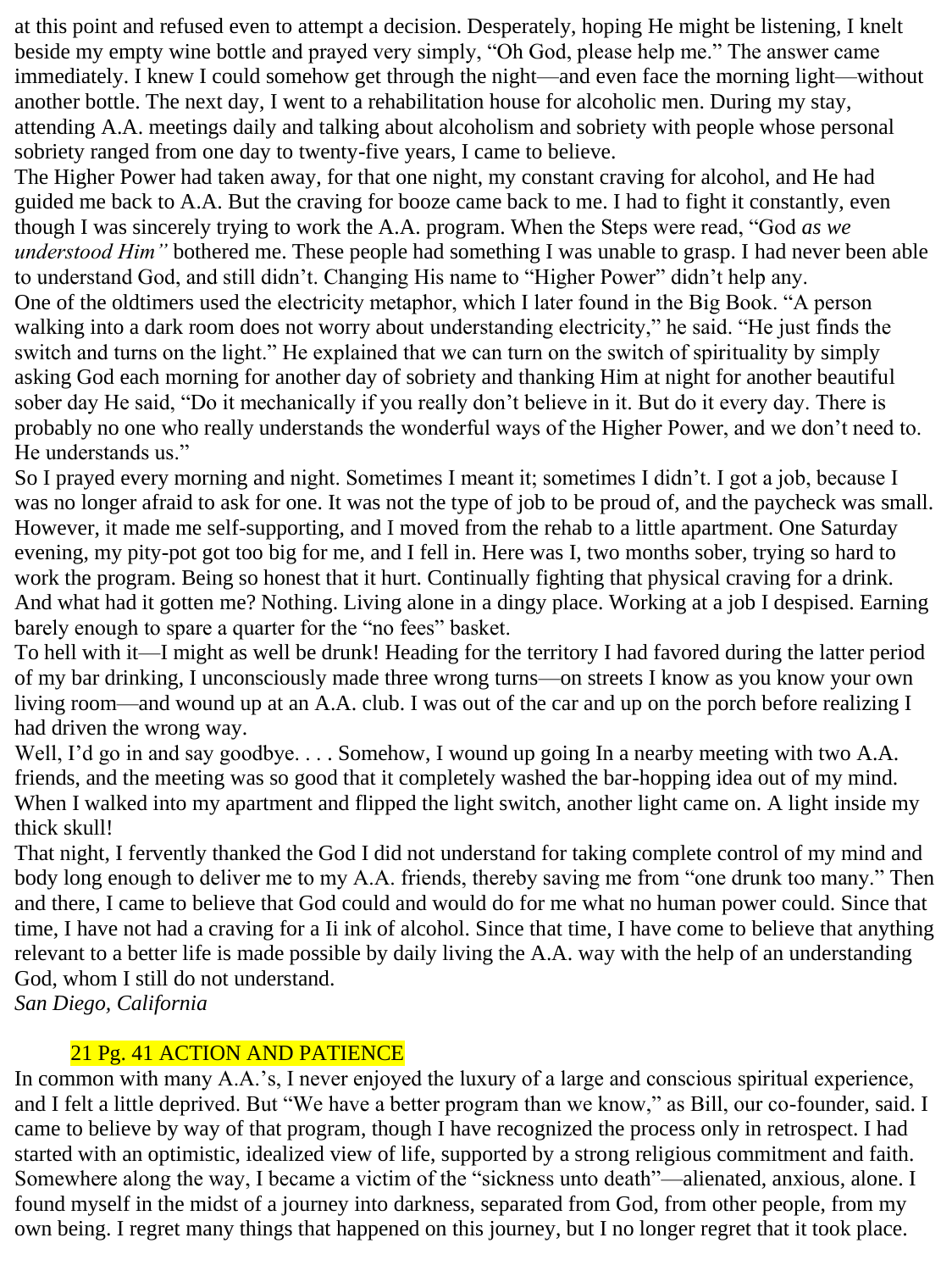Some of us are more blinded by our pride and willfulness than others, and have to be broken in order to see.

I had to realize that of myself I had no power to help myself. The day came, by the grace of God, when I had that "moment of truth," though at the time I experienced it more as a plunge into deeper darkness than as the "leap of faith" which it ultimately proved to be, more as a humiliating defeat than as the transforming experience of my life.

In shame and despair, I went to my first A.A. meeting. By some minor miracle, I was able to suspend opinion, analysis, judgment, and criticism, and instead to listen and hear. I heard someone say that A.A. works for those who work for it, those who put *action* into the program. For me, at that time, action consisted of simply showing up at an A.A. meeting and following the suggestions I heard. I heard that I should forget about yesterday and tomorrow and instead concentrate on today and staying away from the first drink today—now. I tried it, and it worked. The first step in the process of "coming to believe" had been taken.

I heard this action had to be backed up with *patience,* that in time, for instance, I would sleep without the sedation of alcohol. Each night, after the A.A. meeting, I surrounded myself with books and magazines and ginger ale and sat down before the television set, prepared to stay awake all night. This was action for me at that time—following instructions. I was prepared to wait for sleep. I didn't have to wait long. For the first time in memory, I fell asleep in a chair before the television set, and I came to believe a little more.

I heard that we can't keep what we have unless we give it away. And so I found a woman—someone a little newer than I was—and I shared with her what you had shared with me. Looking back on it, I doubt that I helped this woman very much, but I helped myself beyond measure. I stayed sober, day by day, through sharing my experience, strength, and hope with her, through putting *action* into the A.A. program—while, at the same time, waiting for her, not forcing my action on her. This was *patience*  supporting the action, though I didn't call it patience at the time; the word was not a part of my emotional vocabulary.

As time went on, my life became totally involved in A.A. action. I had experienced the power of God's forgiveness, and, through grace, I was able to make this response of gratitude that is beyond verbal expression. God's grace had overcome the death that was in me and instead had made me a member of the "society of the second chance." If this grace had been contingent on my righteousness or obedience or goodness or sacrifice, as acts of the will, it would never have come to me, because I had none of these things going. It was an unearned favor to an unlikely prospect. This grace that overcomes death by forgiveness is the truth that has set me free to regard myself and you as acceptable, because God accepts us for what we are—imperfect creatures. And if, as I pray, I should continue to grow in grace, it will be through love and service to this Fellowship and to the Power greater than myself that I call God. *New York, New York* 

#### 22 Pg. 56 "I'VE GOT IT!"

For about three years in A.A., I had sobriety and that was all. There was something missing, and I knew that it was the spiritual side of the program. I had tried to find it in the Steps and couldn't, perhaps because of my inability to use them as I should have. So I drifted aimlessly along in A.A.—sober, but resentful, negative, and unhappy.

After a glider crash (I was a glider pilot), which injured my back, I suffered from ill health, and my husband decided to take me away on a holiday. When we arrived at a little town 011 the east coast of South Africa, I was in a very bad mood.

I walked along the beach and along a coral reef. I found a big blowhole where the water was sucked down and then spouted up, and the thought came to me that it would be a very good idea to jump into this hole and finish the life I was leading. **1** wasn't staying sober for anybody else; I was staying sober for myself. This **1** knew, and for myself I didn't see any reason to go on living, to stay sober only to reach the state of mind I was in.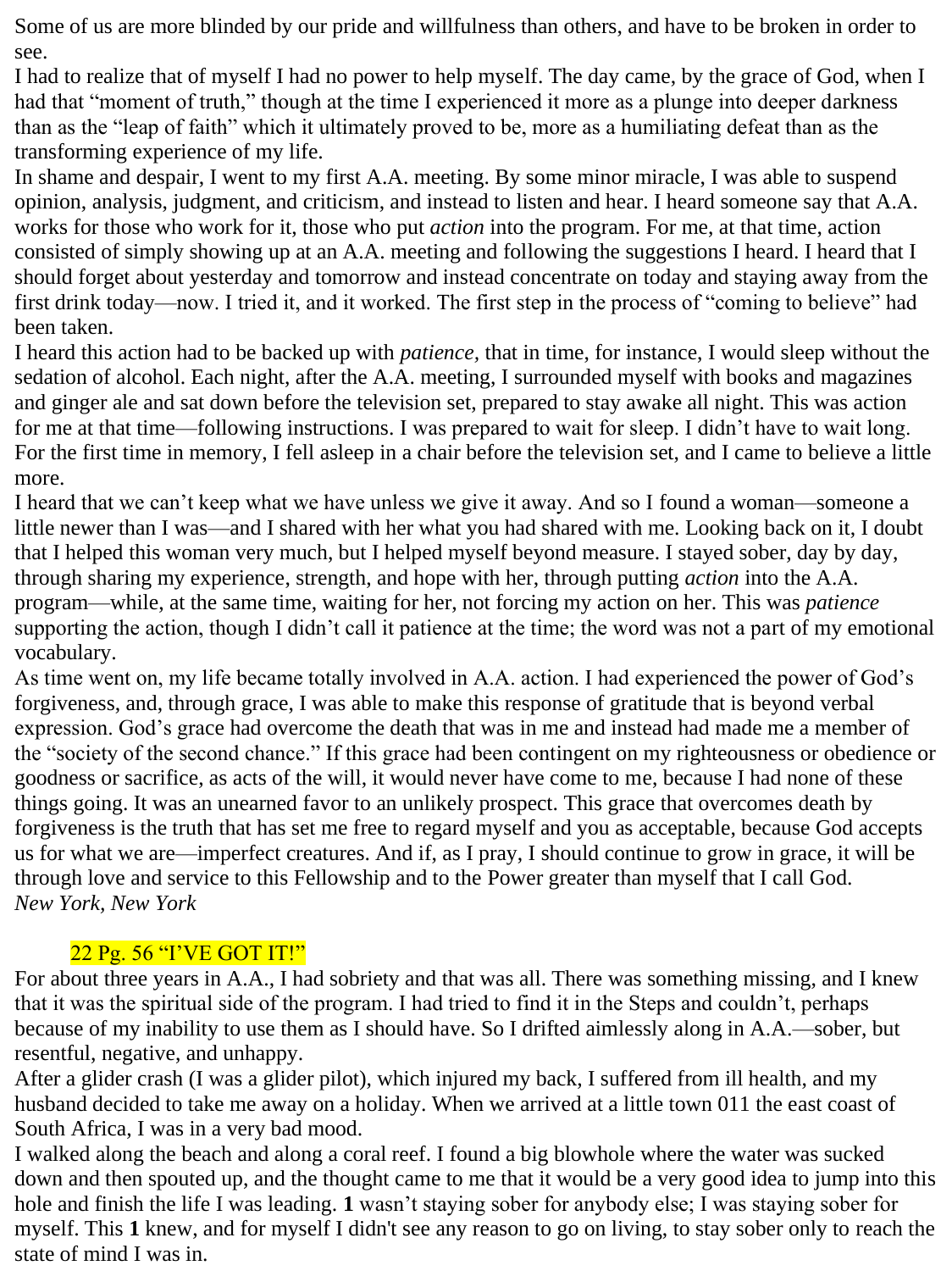While standing there contemplating suicide, I looked out to sea and saw a cloud. This didn't impress me very much, because I knew what a cloud was made of. At the same time, I saw the moon—a day moon, away out at sea—and this didn't impress me very much, either. But then it came to my mind that out there, somewhere, there were stars. I couldn't see them, and yet I knew they were there. This began to have a profound effect on me and my train of thought.

I looked at the waves. I saw them coming in and going out and coming in again. I thought: How useless, how senseless! In and out for millions and millions of years, and all they achieved, it seemed to me, was to break up rocks into tiny pieces and make sea sand. And then I thought of the grain of sand. That grain of sand was made up of atoms; take the atoms away, and there would be no grain of sand. Remove the atoms from the rock I was standing on, and there would be no rock. And I, too, was made up of atoms; remove them, and there would be no me. Remove the atoms from the world, and there would be no world. What held all the atoms together? What held each single atom together?

I realized that the Power holding everything together was my Higher Power. This Power had created me—and I had the audacity to think that I could destroy that which was not mine to destroy.

Within that moment, I changed completely. The thought went through my mind: "You are negative no longer; you are now positive." A great feeling of uplift came over me. With the new joy that filled my heart, I ran down the beach toward my husband, tears pouring down my cheeks, shouting, "I've got it! I've got it!"

He said, "Oh my God, you're drunk again!"

"No!" I said. "The old me just died. You'll never see her again." And the new one had indeed been born. To this day, he's never seen the old one, nor have I. She died there and then, on those rocks. From that moment onward, I started going from one church to another, seeking, seeking, seeking. One day, somebody said to me, "Stop looking. God has not left. He is here all the time."

There I was, back on the rocky beach, and then I knew that all the time He had been within me. *Port Elizabeth, South Africa* 

# 23 Pg. 70 A RAINY NIGHT

After I had been sober some four years, there was a culmination of problems I couldn't face. I retreated from these problems without the aid of the bottle, but the reaction from this experience was severe—what many of us call a dry drunk. It was very frightening; I was motivated by all kinds of fears, and I couldn't distinguish reality from hallucinations.

I was living in a room in a seaside resort, out of season, while I tried different ways to straighten out my thinking. Little chores like washing my socks and shorts would take an hour. It would take an endless amount of time to dress; many times, I didn't know whether I was dressing or undressing. I would stop, sit down, and try to pray; but I couldn't get past "Our Father" in the Lord's Prayer. Then I would leave the room and walk ten or fifteen miles, trying to become exhausted enough to sleep.

This had been going on for about a month, and during this period my family left me. My health was waning; I had gone from 170 pounds down to 118 pounds, and I was getting desperate. There seemed to be all sorts of plots against me. If I passed people on the street talking, I imagined they were plotting against me. I also imagined someone was putting hallucinogens into my food. I wasn't able to sleep at all. In the seaside resort, I visited an attorney's office to collect some money I had coming to me. As he had known me when I was normal, he tried to help me by sending me to the library to look something up for him. He thought this might help me forget my troubles. I walked into the library, and (due to the death, I suppose, of one of the town fathers) the walls were all draped in black. In my mixed-up mind, I thought that the mourning was for me and that it was some kind of directive. In other words, I had come to the end of my time.

At six p.m., the library closed and I had to leave. It was a cold and rainy night in March, yet I started up the boardwalk for my nightly walk. I believed that the seeming directive had told me to walk into the ocean. There was a deserted pier about a mile down the boardwalk, and I planned to walk out on this and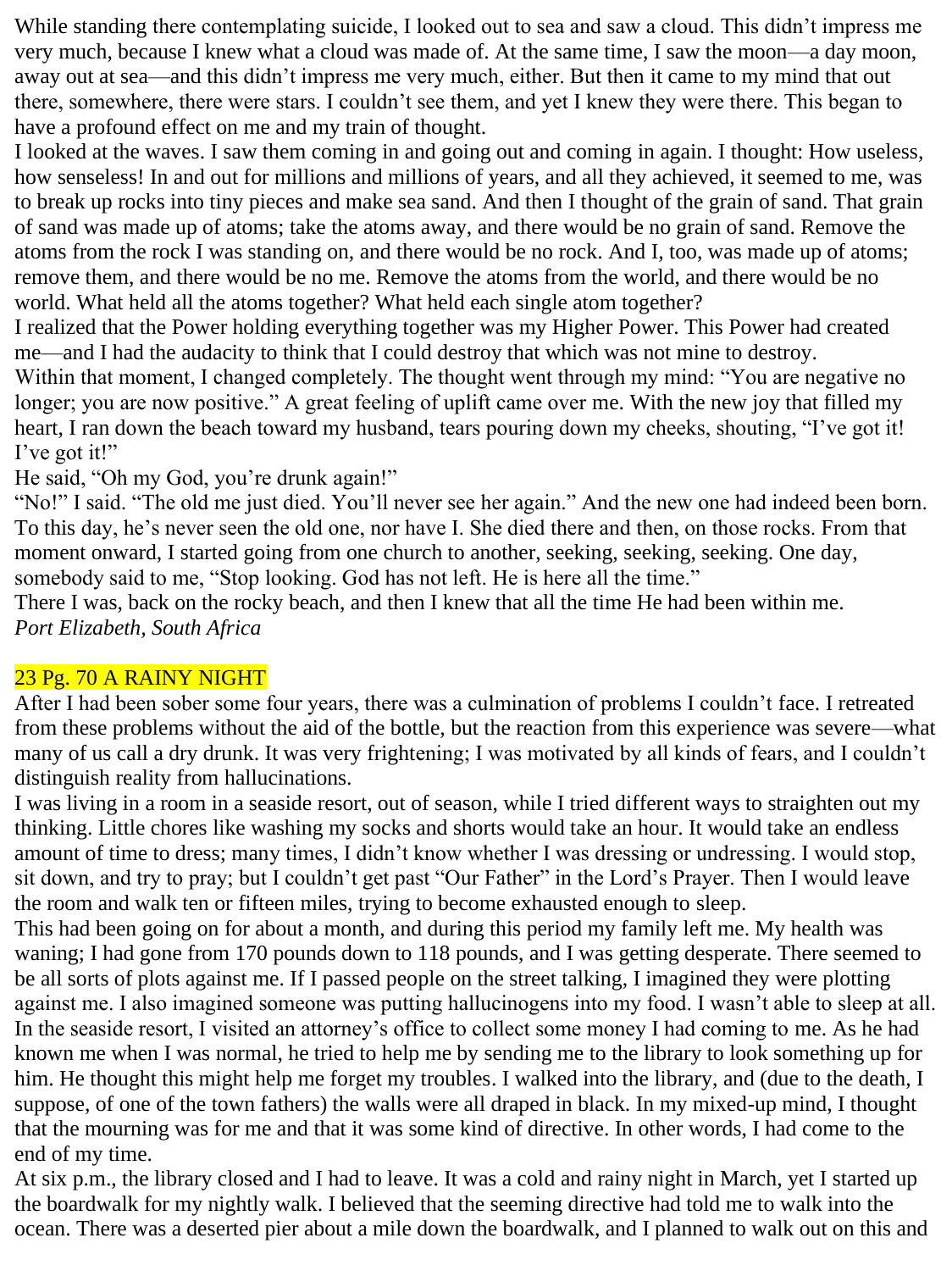step off. Full of fears, I walked along; worrying that I wouldn't have the courage to fulfill the directive and asking the Higher Power for strength and help to do what I thought was required of me. Only a block or so from the pier, I saw a man approaching from the opposite direction, with his head down, walking into the rain. When he came to me, he stopped and smiled, and I recognized him as a priest I knew from home. I told him I was very ill. He then sat on a bench with me in the rain and assured me that in time all my troubles would pass and the day would come when I would understand them. He said I was not to do anything foolish, but ask God's help, and somehow everything would work out. The feeling that I had to destroy myself vanished. Although I remained quite ill for several months more, the thought of self-destruction never again entered my mind.

Quite some time passed. Once again, I was well and an active member of A.A. One night, I attended a meeting—and there was that same priest, as a guest speaker. I decided to ask him whether he remembered meeting me that March night, while walking in the rain. By this time, I was convinced that it had been a hallucination. But he told me he did remember and was very happy that I was well and back on the beam. He explained that he had gone to the seaside resort to address a convention of educators. He was sick of sitting in the hotel room; so, rain or not, he went out for some air. I believe now that the One taking care of me must have given him a little push.

Since then, almost thirteen years ago, I have been a successful member of the program. *Spring Lake Heights, New Jersey*

# 24 Pg. 79 AN ATHEIST'S JOURNEY

Four members of an A.A. group were called by a hospital as a last resort, a token gesture, to see a man who was in a nearly hopeless mental and physical state, lie was due to be committed to a state institution as an incurable alcoholic, and almost certainly that would be his final home. A.A.? Well, he decided, nothing could be worse than what he was facing. So he agreed to listen, on one condition: He didn't want "any of that God stuff." He was a professed atheist, and on that one point he was clear; he had no intention of changing, no matter what the consequences.

The four men talked; he listened; and when they had finished, he was interested. There was still the big drawback, however— God. If that idea was part of the program, A.A. was not for him. The four men thought, and then suddenly one of them spoke, quietly at first, unsure of how his new approach would be received. He pointed out the plight of the patient, his helplessness, his illness. As he talked, he became more certain he was taking the right path. He pointed out that he and the other three were sober and had managed to stay that way. They were working; they were happy. Surely, this made them stronger than the patient. The patient couldn't argue that point. Well then, couldn't they be considered a higher power of a sort, who possibly could help restore his sanity?

He thought about this, and somewhere deep in the shadowy, confused recesses of his mind, there flashed a faint hope. Yes, he told them, they could represent his higher power; he could turn his life over to their care. The four men looked at one another. At least, it was a place to start, but it wouldn't be easy. It was indeed a long, slow process, but gradually the cobwebs began to clear. As the patient read more and more about A.A., he eagerly looked forward to the visits from his first four friends and from the other members of the group who were now coming to see him, too. His body took much longer to heal than his mind, so it was a red-letter day when he was finally able to dress and say goodbye to the hospital and to all the doctors and nurses who had helped restore him to physical health. As he dressed, he kept thinking how different this was from the departure he had almost made, to the state institution. His trust, his belief in four men had made it possible. But could he stay sober outside these doors? Well, he'd do it *today,* anyhow.

He threw himself into A.A. work with all the energy he could muster, attending several meetings a week. His body still tired quickly, but he was never too tired to answer a Twelfth Step call. The memory of his first visit from A.A. and what it had meant to him would always be clear.

One day, a call came for him to see someone who needed help. When he arrived, he discovered that fate had indeed dealt him a strange hand. The alcoholic he was visiting was a priest. He played that hand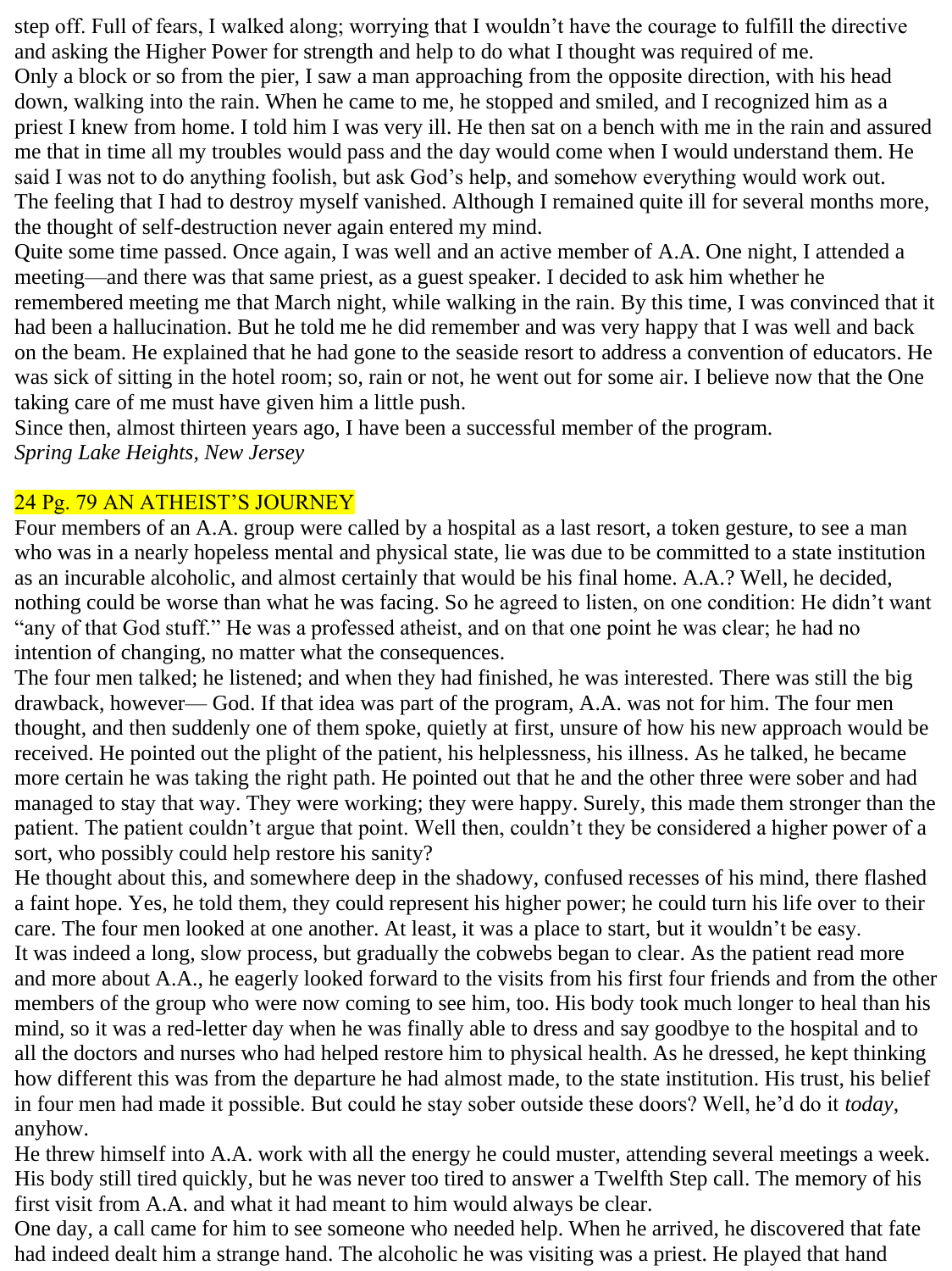carefully and wisely, for it was a challenge unlike any he had ever faced or had ever imagined facing. He, who had shunned this man's God, must now find exactly the right words for communication. He fumbled for a start, and then suddenly it became easy to talk to this priest—this fellow alcoholic. A warm friendship developed between the two, and so it was a special joy when he became the priest's sponsor. They learned much from each other. Or perhaps, in each case, the knowledge had been there all along, just waiting for the right person to bring it to the surface.

In his remaining years, this man was called upon many more times to help someone find the way to sobriety. Of these calls, two took him to the side of other men of the cloth who needed help—in these cases, ministers. Twice more, he was privileged to sponsor men of God—by now his God, as well. He left this world after seven years of uninterrupted sobriety, a man at peace with himself and his Higher Power. His legacy is the same as that left by A.A.'s everywhere, the world over, more valuable than any earthly riches. It is a living legacy, embodied in the men and women he has helped and in the alcoholics to whom they, in turn, have extended a hand. *Sioux City, Iowa* 

25 Pg. 93 TOTALLY FREE

After eleven years' sobriety, one day at a time, I have growing awareness of how incredibly blessed I am. At first, it was all I could manage lo stay sober that one day. I never allowed myself an excuse to miss an A.A. meeting, and I read all the A.A. Conference-approved literature I could buy or borrow. I also read other publications, such as William James's "The Varieties of Religious Experience" (because Bill W. did). I read several daily devotionals (and still do, including my precious "24 Hours a Day"), I attended confirmation classes in my church to review the Christian teaching of my youth, from which I had become so far removed.

Growth and understanding came slowly, but they came steadily. And finally, I could feel gratitude for my sobriety—for the saving grace of God. Now I feel totally free, because I know the truth about myself. I learned about *people* in A.A., and this brought me to an understanding of myself. I know that spiritual growth is a great, wide, beautiful thing and that I have only stepped up to the open door. By going to meetings and rubbing elbows with the new people in A.A., I find they have much to teach me. Their problems are a little different, and they haven't experienced the awful isolation that many of us older folks did. But they are better informed; they are more knowledgeable; and I suspect they are smarter, because they learn faster. Perhaps they don't have as far to go to get well as we did, but their path is more cluttered, and the way isn't as clear. So it is still the same struggle for all of us, and we need each other. We need each other's experience, strength, and hope, regardless of age or length of sobriety. The saving grace of God doesn't come like a bolt out of the blue. It comes through, in, and from other suffering, as well as rescued, souls like you and me. I am happy to be part of a living and growing fellowship with an infallible heartbeat. Divine power is the pulse of A.A., and it doesn't change, no matter how errant and foolish we mortals be.

*Bismarck, North Dakota* 

# 26 Pg. 108 FROM LONELINESS TO SOLITUDE

"I'm lonely—I'm lonely!" is the cry of drinking alcoholics all over the face of the earth—in a lonely room, in a crowded bar, in the heart of a family gathering, on a street in the midst of hundreds of people. Then, in contradiction, people would get on our nerves and we would go off by ourselves to "get away from it all." But this didn't work, either; we could not endure for long the burden of our dark thoughts. We tried hard to remove our aloneness with the bottle, and for a little while we could, but not for long. When we hit bottom and realized we could not go on as we were, by the grace of God we found ourselves thrust into an unbearable aloneness, separated from everything and everybody. Thus separated, we were able to look at our lives, our problem, the hopelessness of our situation. Only now could we ask questions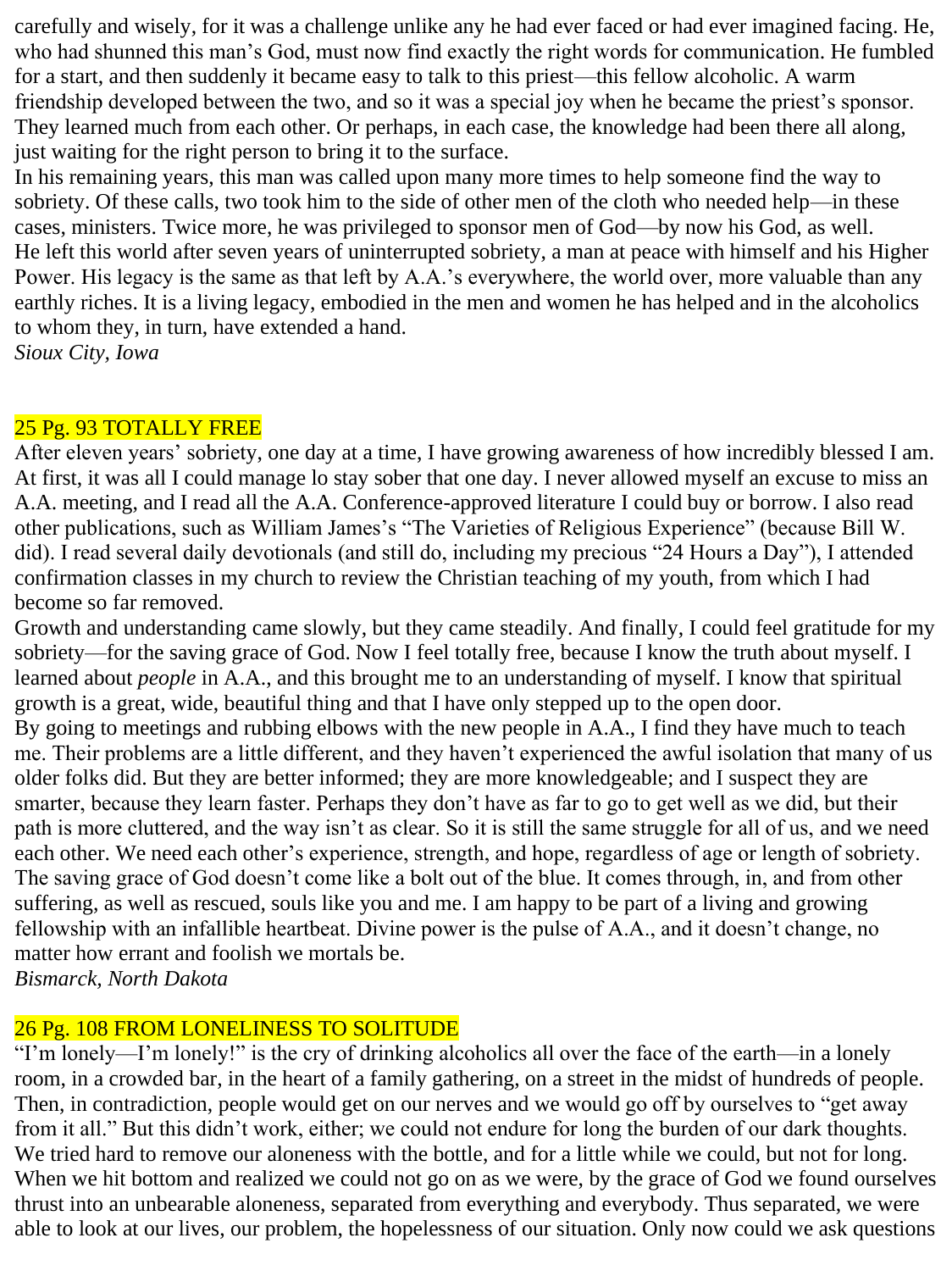and give answers and make decisions. Now we could make a decision to do something about our drinking *and living* problems.

There are two sides of man's being alone. In our language, "loneliness" expresses the pain of being alone. "Solitude" expresses the glory of being alone.

What happens to us in A. A. that makes it possible for us, not only to endure, but to enjoy moments of solitude? What changes our loneliness to solitude?

The love and understanding we find in A.A. are a protective curtain between ourselves and the aching aloneness of our drinking days. The first few weeks, some of us spend most of our time in an A.A. club talking with others. Then it becomes evident that we must go to work and somehow meet the demands and responsibilities of our daily lives. We are afraid. Will the old loneliness hit us again when we are out of the actual presence of other A.A. members?

Sooner or later, by practicing the principles of the Twelve Steps, we find in ourselves a very precious thing, something inside that we can be comfortable with regardless of whether we are at home by ourselves or anywhere else that life takes us.

A.A. members are not emotional cripples who need someone to hold their hands every moment of the day and night to prevent their falling. We grow up with the help of God, as we understand Him, and the fellowship of the group, and by applying the Twelve Steps to our lives.

As the sober weeks go by, we can enjoy and treasure the few moments of solitude we are able to find in the rush and hurry of life today. When we cease to fear loneliness and begin to cherish and use our solitude to advantage, we have come a long way. We realize a little solitude is necessary to think and to try to work some of the Steps. In solitude, we take our inventories. In solitude, we admit to ourselves the exact nature of our wrongs. In solitude, our spirits seek that Power greater than we are; in solitude, we seek through prayer and meditation to be aware of God's will for us.

Solitude can be sought and experienced in many ways—in the silence of nature, in reading poetry, in listening to music, in looking at pictures, and in sincere thoughtfulness. We are alone, but not lonely. Yet these experiences cannot answer all the questions in our minds. So we return to the world of man. Some of us long to become creative in some realm of life. But we cannot become or remain creative without solitude. One hour of *conscious* solitude will enrich our creativity far more than hours of trying to learn the creative process.

Solitude is not easy; sometimes, we can find it only by remaining silent and allowing our souls to sigh without words to God. This we can do even in a crowded day and a crowded room, even under the most difficult external conditions. No one can take these moments from us. The center of our being, the innermost self that is the ground of our aloneness, is elevated to the divine center and taken into it. Only in a movement that rises first to God and then returns from Him to the other person can we find communion with others.

Even love is reborn in solitude, for only in solitude can those who are alone reach those from whom they are separated. One hour of solitude may bring us closer to those we love than many hours of communication. We can take them with us to the "hills of eternity." *Houston, Texas* 

# 27 Pg. 5 A.A. IS A PHILOSOPHY

A religion, properly, is of divine origin; governs the person in his relationship with his Higher Power; and promises its rewards and punishments after death. A philosophy is of human origin; governs the person in his relationship with his fellowman; and promises its rewards and punishments during life. A.A., I submit, is a philosophy. If we alcoholics follow the philosophy of A.A., we can regain an understanding of our several religions. *Maryland*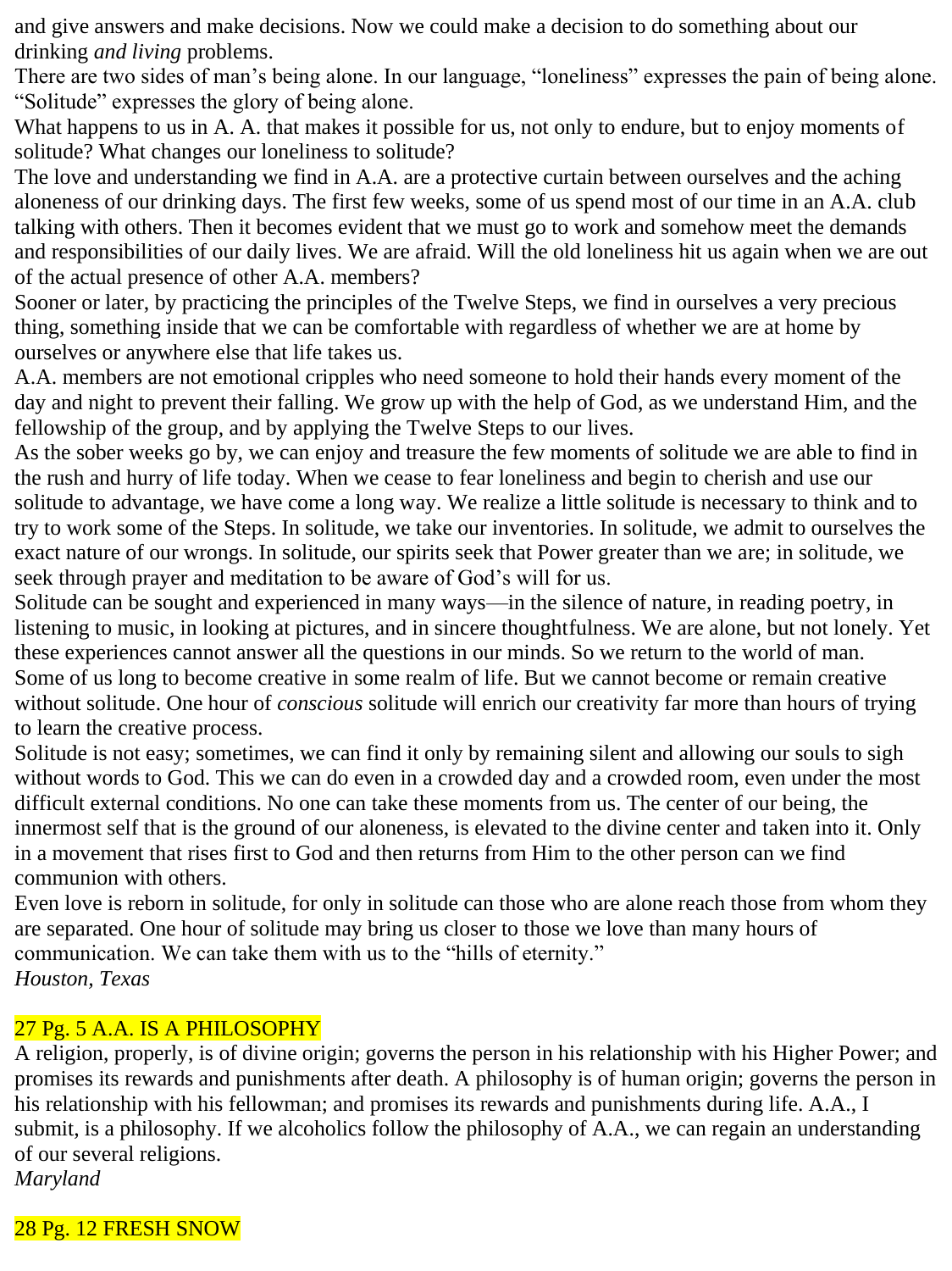Exposed to the Fellowship of A.A. for over six years, I had known in that time three relapses, brutal and dismal episodes. Each increased my self-abasement and hopelessness. Sober once again, settled into a minor job, I learned that there was satisfaction in the accomplishment of even menial tasks and that humility—applied as teachability and the search for truth—could be a higher power in disguise. Then, unexpectedly, I was offered an executive job, involving many responsibilities. I could answer only, "I'll have to think about it." Was I capable of staying sober? Was I really sober or only dry? Could I handle the responsibilities entailed and cope with renewed success? Or would God permit me to punish myself again?

I called a woman friend whom I was sponsoring. We talked it over, and she believed I could and should take the offer. Her faith reassured me; I knew the stimulation of being able to feel dignity again and gratification just to be alive. This newfound sense remained with me throughout the A.A. meeting we attended that evening. The subject under discussion was Step Eleven: "Sought through prayer and meditation to improve our conscious contact with God *as we understood Him,* praying only for knowledge of His will for us and the power to carry that out." Home in the privacy of my room, I had another shock—a letter from my sister. I had seen her last in a sheriff's office, where she had regretfully ended the family's long effort to help me. "Even our prayers seem hopeless," she had said, "so I'll leave you to fend for yourself." Now came her letter, pleading to know where and how I was. Looking out the window at the soot and dirt of the rooftops and then inside at the meanness of my room, I thought with bitterness, "Yes indeed, if only they could see me now!" The saving grace was that I had nothing more to lose and naught to ask from anyone. Or had I?

All my youthful ideals had been washed away by alcohol. Now all the dreams and aspirations, family, position—everything I had once known—came back to jeer at me. I remembered hiding behind the trees in front of my former home to see my children go by the window; phoning my family just to hear familiar voices say, "Hello, hello—who's there?" before I hung up.

Sitting down on the bed, I picked up the letter and read it again and again. In my anguish, I could stand no more. Desperately, I cried, "Oh God, did You desert me? Or did I desert You?" How much time went by, I don't know. Rising, I seemed to be drawn to the window. I beheld a transformation! The smut of that industrial city had disappeared under a covering of fresh snow. Everything was new and white and clean. Falling to my knees, I renewed that conscious contact with my God I had known as a boy. I didn't pray; I just talked. I didn't think; I just unburdened a heavy heart and a lost soul. I didn't thank; I only begged for help. That night, finally at peace with myself for the first time in years I slept the whole night through and awakened without fear and dread of another day. Continuing my prayer of the night before, I said, "I'll take I he job. But, dear God, let's You and I play it together from now on." While some days may offer only a modicum of frantic serenity, twenty-six years later I still know the same inner tranquility that comes with forgiveness of self and the acceptance of God's will. Each new morning, there is faith in sobriety—sobriety not as mere abstinence from alcohol, but as progressive recovery in every facet of my life.

With my A.A. friend, my wife for twenty-five years now, I have joined my family for a joyous reunion. We know a contented and happy life, in which my sister and all the family share renewed and stronger bonds of affection. Since that day, I trust and am trusted. *Edmonton, Alberta* 

# 29 Pg. 22 "HOW DO YOU PRAY?"

Many times while I was drinking, I asked God to help me—and ended up calling Him all the curse names I could think of and saying, "If You're so almighty, why did You let me end up drunk and in all this trouble again?"

One day, I was sitting on the side of my bed, feeling all alone, with a shotgun shell in my hand, ready to load. "If there is a God," I cried out, "give me the courage to pull the trigger."

A voice, soft and very clear, spoke: "Get rid of that shell." I threw the shell out the door.

In a moment of calm, I dropped to my knees, and that voice spoke again: "Call Alcoholics Anonymous."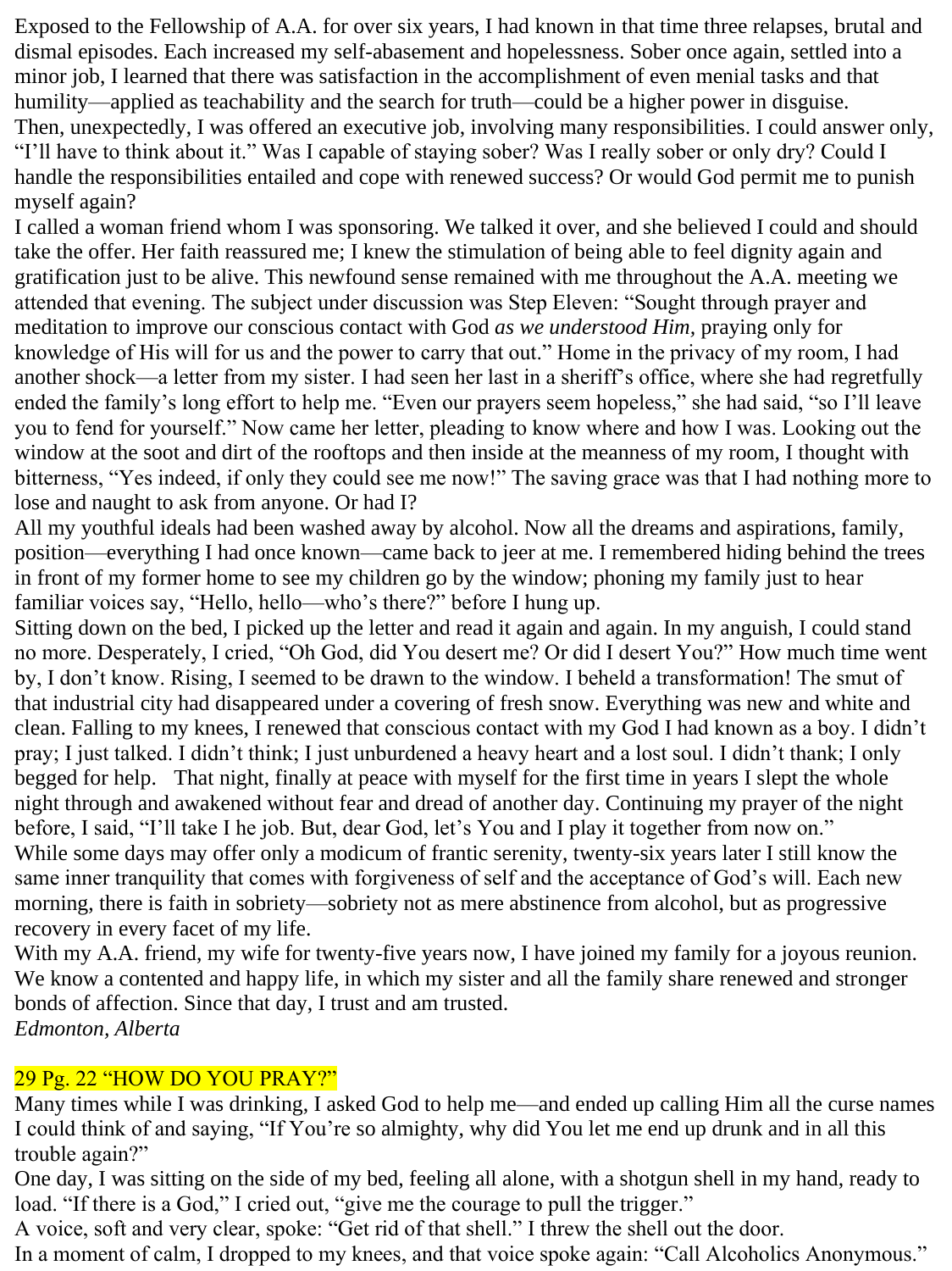It startled me. I looked around, wondering where the voice came from, and I said out loud, "Oh God!" I jumped up and ran to the phone. As I grabbed for it, I knocked it to the floor. I sat down beside it and, with a shaking hand, dialed the operator and yelled for her to call A.A.

"I will connect you with information," she said.

"I'm shaking too damned bad to dial any numbers. You go to hell!" I can't explain why I didn't hang up. I just sat there on the floor, with the receiver to my ear. The next thing I heard was "Good afternoon. Alcoholics Anonymous. May we help you?"

After I had been sober in A.A. four months, my wife and I got back together. I had always said it was her fault that I drank so much— all those crying kids and her complaining would cause anyone to drink. But after we had been back together for three months, I realized how wonderful a wife and mother she was. For the first time, I knew what real love was, instead of just using her.

Then it happened. I had always been afraid to love. For me, to love meant to lose. I believed that was God's way of punishing me for ill the sins I had committed. My wife became very ill and was rushed to I lie hospital. She had cancer, a doctor finally told me. She might not pull through the operation, he said, and if she did, it would be only a matter of hours before she passed away.

I turned and ran down the hall. All I could think of was to get a bottle. I knew that if I got out the door, that's just what I would do. But a Power greater than myself caused me to stop and cry out, "My God, nurse! Call A.A.!" I ran into the men's room and stayed there, crying, begging God to lake me instead of her. Again the fear took over, and in self-pity I said, "Is this what I get for trying to work those damned Steps?" I looked up, and the room was full of men, standing there looking at me. It seemed to me that they all stuck out their hands and said their names at the same time. "We're from A.A."

"Cry it all out," one of them said. "You'll feel better. And we understand."

I asked them, "Why is God doing this to me? I've tried so hard, and that poor woman—" One of the men stopped me and said, "How do you pray?" I said l hat I asked God not to take her, but to take me. He then said, "Why don't you ask that God give you the strength and courage to accept His will? Say, 'Thy will, not mine, be done.' " Yes, that was the first time in my life that I prayed for His will to lie done. As I look back, I see that I had always asked God to do things *my* way. I was sitting in the lobby with the A.A. men when two surgeons came up to me. One of them asked, "Can we talk to you in private?"

I heard myself answer, "Whatever you have to say, you can say it in front of them. They are my people." The first doctor then spoke. "We have done all we can for her. She is still alive, and that is all we can say." One of the A.A.'s put his arm around me and said to me, "Now why don't you turn her over to the greatest Surgeon of them all? Ask Him to give you the courage to accept." We all linked hands and joined in the Serenity Prayer.

How much time passed, I don't recall. The next thing I heard was a nurse speaking my name. She said softly, "You can see your wife now, but only for a couple of minutes."

As I ran up to the room, I thanked God for giving me this chance to let my wife know that I did love her and was sorry for my past. I was expecting to see a dying woman. To my surprise, my wife had a smile on her face and tears of joy in her eyes. She tried to reach out her arms, and in a weak voice she said, "You didn't leave me alone and go get drunk."

That was three years and four months ago. Today, we are still together. She works her program, Al-Anon, and I work mine, both of us living in today, one day at a time.

God answered my prayers, through the people of A.A.

*Huntington Beach, California* 

#### 30 Pg. 101 I MUST LEARN

Many in our Fellowship express our three stages of learning and growth this way: "I came. I came to. I came to believe." In my case, it was about three years before the third stage began. Over the years since, I believe I have experienced a gradual strengthening and growth of frequency in my communication with God as I understand Him.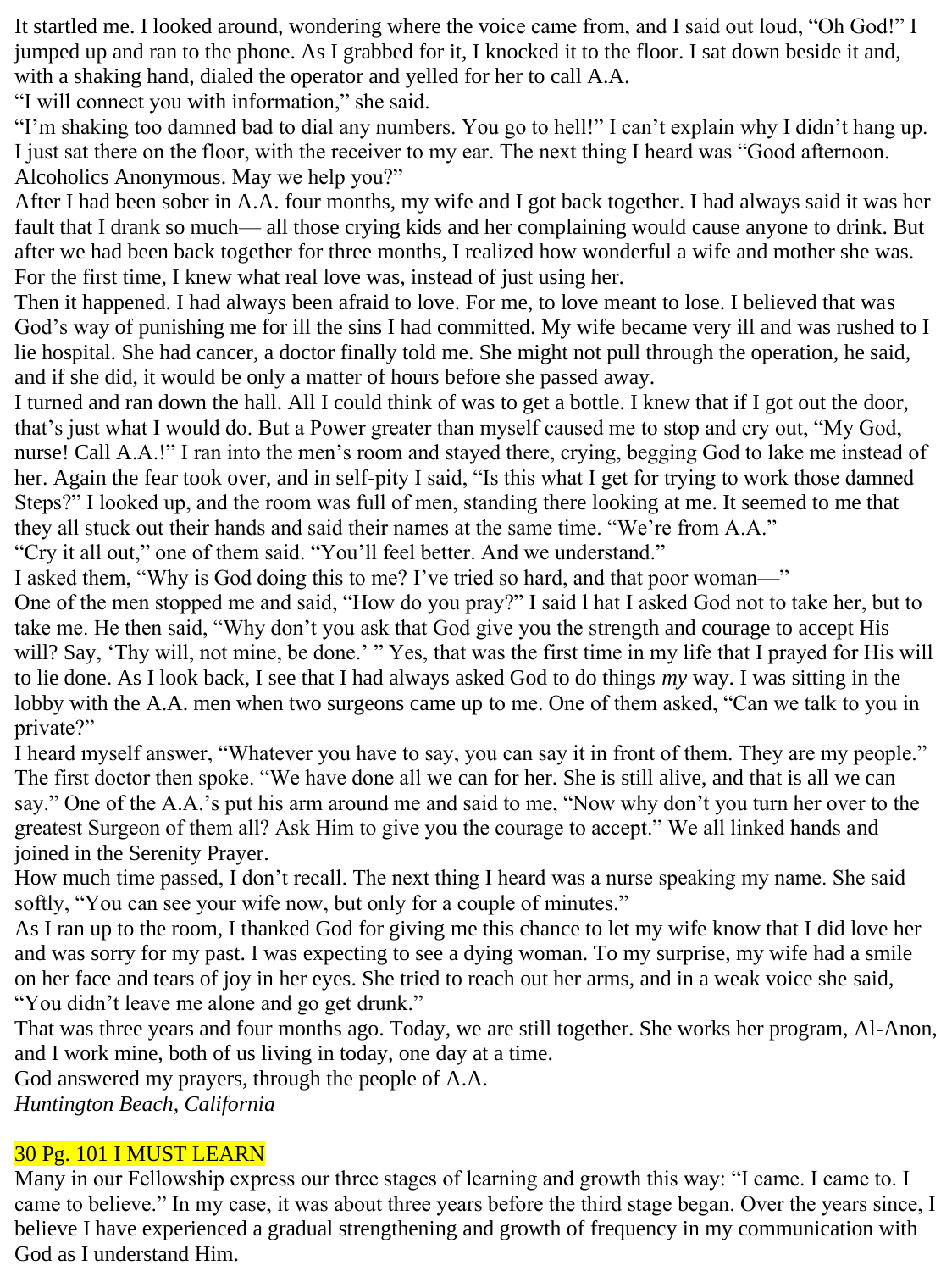"Man is ready to die for an idea, provided that idea is not quite clear to him," Paul Eldridge wrote. That is the way the spiritual side of the A.A. program appears to me. I'm in trouble if I attempt to parse it; I don't attempt to understand it. These random notes represent the best I can do to put it into words:

Cardinal Newman said, "It is thy very energy of thought which keeps thee from thy God." So it was with me, I think. The saying "Let go and let God" must have been written just for me. . . .

For me, God is that still, quiet voice I hear so many times each day, saying, "Roy, that wasn't good enough!" . . .

I live alone. And once I was lonely. But now I can enjoy the rewards that come only in moments of solitude. . . .

I often protest against things that I look on as limitations and obstructions. But these could be the very things I need most. For what I call hindrances, obstacles, or discouragements are probably God's opportunities. . . .

As I try to grow in this A.A. program, I must occasionally "remember when"—but not in order to brood about the past. A.A. taught me how to deal with it, how to put it in its proper place and perspective. I believe that I must learn, that I must let God teach me, that the only way to get rid of my past is to get a future out of it. God will waste nothing. . . .

Now that I am sober and have tried to turn my will and life over to the care of God, I believe that the greatest gift I can bestow—upon the world or upon any one group of persons or upon any person in the world—is my own self. I think God gave each of us a unique personality, so that we in turn might give it to others. Now I *can* give it, with joy in life, warm, friendly, happy, sober! I believe that God made us all different for another reason: I am convinced that there is some one thing that I can do better than anyone else in this world. God thinks so. And he wants me to do it! Through the Twelve Steps, a good many A.A. members have found out what *their* assigned chores on earth are. And they are doing them. Thus, the Twelve Steps must continue to be more compelling to me and more binding on me than anything else that I encounter in life. For only through working on these Steps can I get closer and closer to finding out God's intent for me. Perhaps God thinks that a very modest task in my community is all that I am capable of. But it is there. It is real. And so, with the help of my friends in A.A., I must search out what that task is. Then, with their help, I must *do* it! *Toronto, Ontario* 

#### 31 Pg. 31 "UNDER GOD"

I lie desire to drink was removed and never returned once I accepted Slop Three—during a terrific storm in the North Pacific. After all, *you* don't have much to say about it. Lloyd's of London's definition of a master of a ship is "captain under God."

*A.A. Internationalists* 

#### 32 Pg. 86 GOD IS GOOD

Before A.A., I could not, or would not, admit I was wrong. My pride would not let me. And yet I was ashamed of me. Caught in this conflict, I banished God from my life because I felt He asked me to adhere to a behavior pattern too high for a man of my human frailty. Somehow, I believed that there could be no forgiveness for *any* failure, that God required me to be *all* good. The moral of the story of the Prodigal Son eluded me.

Since I thought trying was not enough, I stopped trying. That made me feel guilty. For a while, alcohol blotted out the guilt. Then alcohol became the greatest cause of my guilt. I had to be beaten to a pulp physically, mentally, and emotionally, become bankrupt in all facets of my being, before I could give up my pride and admit defeat. Unfortunately, admitting was not sufficient. My situation got worse until I had to surrender completely. From the depths of my hell, I called out, "Oh God, help," and He led me to a place where I could find a way out of the maze and then sent me a group of people to lead the way. I know that now. But at the time, I rejected God and claimed I did not believe in prayer. It took some time for my guides to get me to talk to God through prayer. Before then, I used the Fellowship of A.A. and the people in it as my higher power. They were real, compassionate, and understanding, and they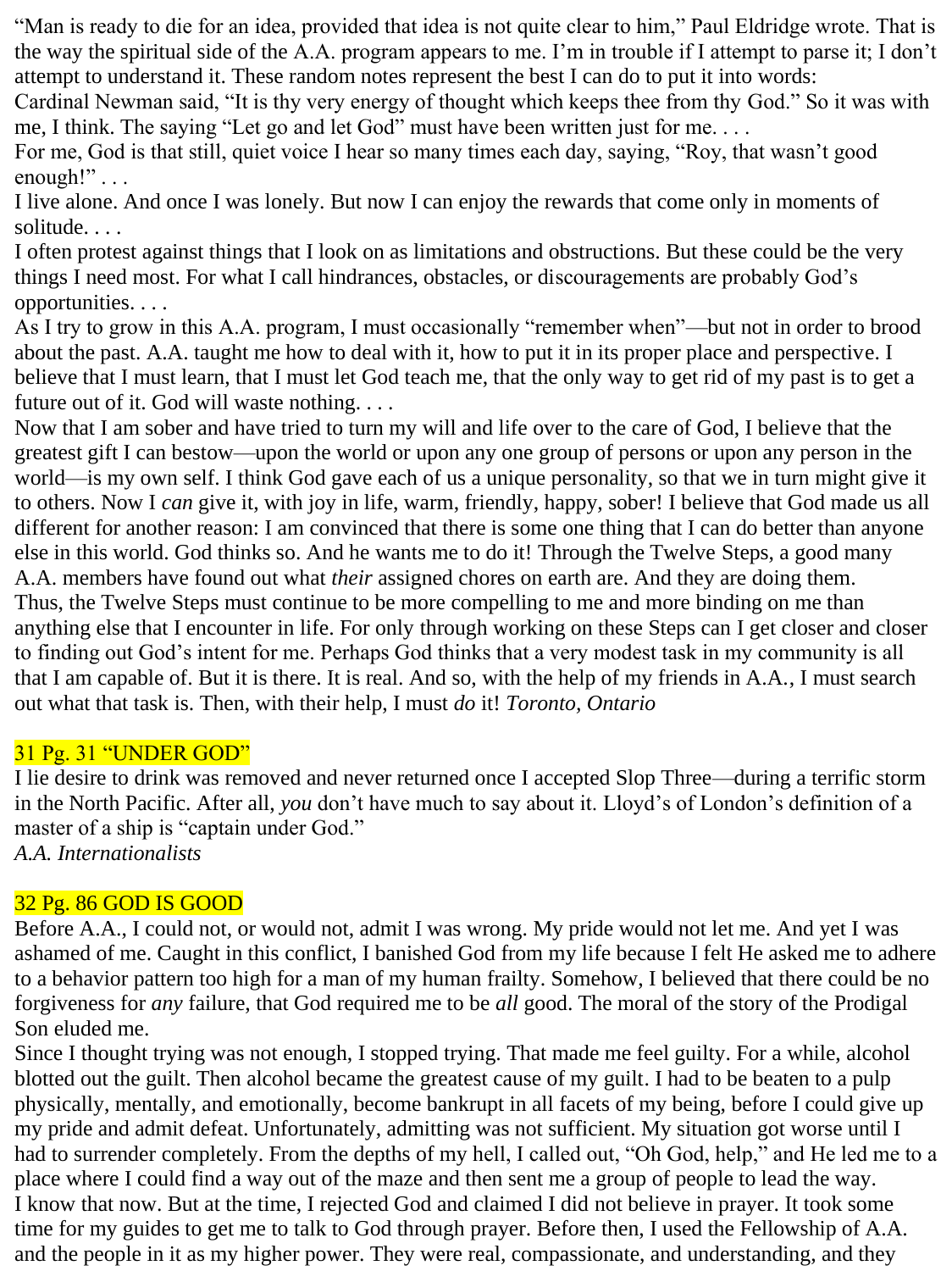made me feel welcome. But my distorted sense of justice told me there was no reason for God to forgive me, so I still felt ashamed and guilty when His name was mentioned.

When I gave up completely and accepted the nature of my disease, as well as the full meaning of the First Step, I had to have something bigger to tie to. The Fellowship as a higher power just was not enough. (I still use A.A. as a reminder that God exists, but I do not use it in place of God.) So, out of need, I came to believe.

To go along with this deep-seated belief in God, I have developed an enormous faith in God. He is good. My understanding is that *everything* He sends my way is for my benefit. But the growth of this understanding has taken time, as well as a relinquishing of my resistance to change. I needed the trials and tribulations I have had, so that I could surrender and give up self. Only in complete acceptance of the utter defeat of my pride and ego could I *begin* to win.

I am against goals which can be attained. People do not get married and live happily ever after. I could not dry out and live in Utopia. Each day, God gives us a new challenge. Sometimes, it is prosperity; sometimes, adversity. Prosperity can lead to complacency; adversity, to self-pity. Either one of these reactions is a luxury I cannot afford. I do not always fully accept my adversities as good while I am going through them, but the mere fact that I am now able to write these words proves the logic in my faith that God is good.

It is strictly my opinion, based on my experience, that one becomes richer in spirit as one grows in spirit. The more I accept God, the more He gives me. As I become more appreciative of the benefits received, I try harder to show my appreciation. My capacity to be content with life as it is has greatly increased. Therefore, as time goes on, I become more able to be at peace with my fellowman, with God, and within myself.

*Deming, New Mexico* 

#### 33 Pg. 49 A TESTIMONY OF ONE LIFE

What a topsy-turvy life this is! As a Pharisee, I used to thank God I was not like the alcoholics I met. I always tried to be a metaphysician-priest; that was my line. (Someone described a metaphysician as one who stumbles into a dark room to look for a black cat that isn't there.) Instead, I became an alcoholic priest.

The progression of this disease catapulted me into outer space. An excess of chemical propellant overworked my sensory mechanism; like the crippled Apollo 13 spacecraft, I was almost stranded on the dark side of the moon. I could not manage the added power; I was not able to control this by myself. I needed a helping Hand, the spiritual reserve of a Higher Power. I felt like a man in a tunnel with no opening at the other end, or like a driver wearing sunglasses at night.

Today, my brain has cleared with the grace of clarity. I am more than clay, more than earth. In the Liturgy of the Eucharist, I daily read that He first blessed this bread, then "He broke it." He tested me with a personal affliction, a recognized disease. The sheath of a seed must be broken to open it to the nurture of the good earth and the warm sun; so 1 must lose my old self to grow into another, must die in a former life for a renaissance to a new future.

Sometimes I have failed, but I am not a failure; I have made mistakes, but I am not a mistake. This, then, is a testimony of one life. I must amend crucial chapters of an inner odyssey, never written, never expressed. A vision cleared of fumes and foam can now choose the contents of the next chapter for this human envoy in the service of others. I must give to keep, and never take back.

Now I can dream. After each of us completes his given time here on earth, we will all gather together round the Lord's table in heaven. No one ever returns too late.

*Worcester, Massachusetts* 

#### 34 Pg. 43 AN UNKNOWN PLAN

I did believe until about the age of thirteen, when my mother passed away, leaving me an orphan (I had lost my father when I was four). I had attended Sunday school; I had gone to church regularly with my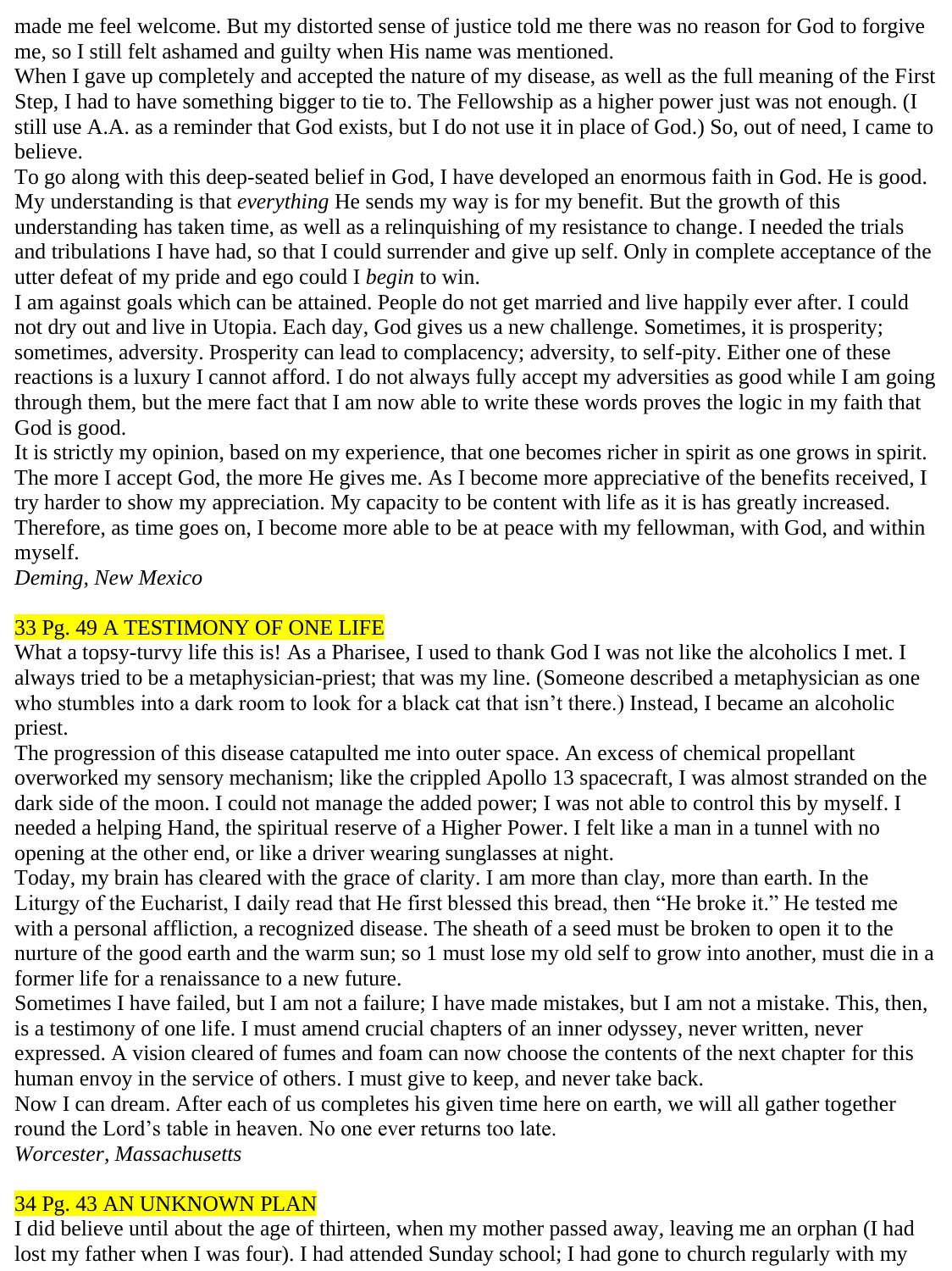mother; I had joined the church at age twelve. I can remember the stories my mother and Sunday-school teachers told about God, Jesus, and heaven, also those about the Devil and his house of hell.

After Mother died, two older brothers and I made our home with an uncle and aunt. For a while, I went on attending church services regularly, but I could not understand why my mother had been taken away, and the feeling of doubt started in; church and Sunday school were neglected.

I had my first drink in my teens, and from that day until the day I joined A.A., alcohol was in, and God and church began to go out. My doubt and disbelief increased until there was no God or heaven, Devil or hell so far as I was concerned. With the bottle, this kind of thinking seemed easy and right. I could have committed murder in a blackout and felt no guilt, no sense of wrongdoing whatever. There is no way for me to put in words the size of my resentment.

At last, sure that no one cared for me, knowing that I cared for no one, I decided to do something permanent about this thing called life—exterminate it. I placed a shotgun against my chest and pulled the trigger. When I was taken to the hospital, the doctors stated (I was told later), "This man should have been dead hours ago." Can you imagine what they had being called a *man!* For days, I was in a coma with no hope for survival, according to the doctors and nurses.

At times, I would come to for a fleeting second, and then I believed once more in hell and its owner, the Devil. I could not believe that I was alive.

I do not know how many times this coming to and relapsing into a coma occurred; but eventually there was a moment when I recognized people in the room. Sometime later, I realized that I actually was alive. Still later, I began to believe that something greater than I was had taken over. At that time, I could not associate this "something" with God; it was just something greater. But I could have told my doctors and nurses that I was going to get well, because a power greater than they were or I was had a plan. We were only tools in that plan, I felt; I had no idea what it was; I asked only that it be revealed.

A.A. came to me, in the person of a member, while I was in the hospital. After I was released, several A.A.'s took me to a rehabilitation center. When I had completed the program there, I returned to my hometown and was welcomed into the local A.A. group. I found a part-time job—from one hour up to a full day, as my physical condition would permit, according to the doctor's advice. This behavior was not like people I had known, and it was completely out of line with me. Work! For years, all I had known was drink, gamble, and drink, plus all that goes with that kind of living.

One day, after an hour at work, I had to leave. My boss took me home, to the A.A. clubhouse where I lived and had been appointed houseman, and this is what happened.

I was sitting in the most comfortable chair available, looking at the Twelve Steps and Traditions hanging on the wall, reading them over, with a little better understanding each time. The coffee was beginning to smell like it needed tasting, and that's what I did. Now the payoff. Something drew me back to the chair and my eyes to the Twelve Steps. I got the message—the meaning—like a flash of lightning. I recognized the Power whose presence I had felt in the hospital: God, as I understand Him. And the plan was revealed to me: "… to carry this message to alcoholics ... to practice these principles in all our affairs." There's quite a difference between the person who did not believe, had no God, and wanted to die—and the person of today, who came to believe, is not afraid of dying, but wants to live. I've got a lot of message-carrying to do!

*Stuttgart, Arkansas* 

# 35 Pg. 57 A GLACIER MELTS

I had been sober eighteen months and felt physically and mentally in better health than I had for many years. I was very much involved in A.A. activities, but I remained agnostic about "the Higher Power bit." I considered that I had come to A.A. for sobriety, I had sobriety, and A.A. was all I needed to keep me sober. Occasionally, I wished that I could say, as most A.A. members did, that my Higher Power was God; but the need for honesty had made a strong impression on me, and I knew that I would be unable to admit to a Power higher than Alcoholics Anonymous until I was firmly convinced.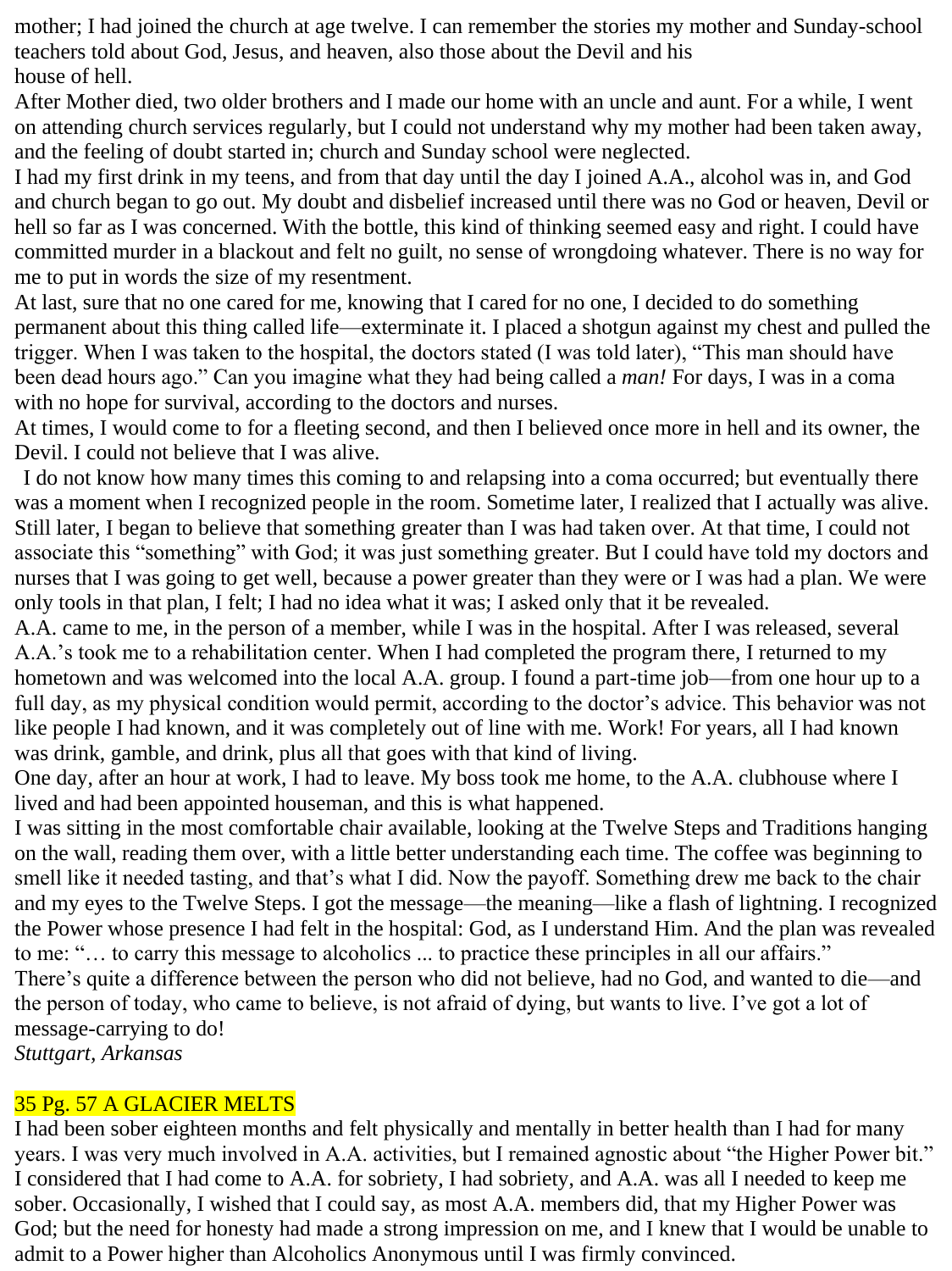One weekend, I made special, personal plans (setting the stage), and the man included in those plans disappointed me (the actor didn't arrive onstage on cue). Without warning and apparently without any sufficient cause, I was plunged into a fit of hysterical crying and continued to become more emotionally unstrung. I had been hospitalized six years earlier as a psychotic, and now I was experiencing the same feelings of sliding into a pit of hellish torture. I felt as desperate as I had when I made my call for help to A.A. a year and half before. But this time *I was sober.* My daughter, aged fifteen, became more alarmed than I had ever known her to be in my drinking years. She, too, began to cry from fright, and suggested that I call a doctor or some of my friends in A.A. I said to her, "Linda, no person can help me. I need God's help." That word "God" had come out automatically. Previously, I had been unable to say it aloud. Through tears, my daughter replied, "Mother, I think God has forgotten us." This response caused me to weep even more violently, and I sank into a hopeless depression.

I had attended many, many A.A. meetings, and I had heard the ABC's in Chapter Five of "Alcoholics Anonymous" repeated so often that the answer to my problem was waiting for me in this time of need. I was convinced that God could and would help me if I would seek Him. During the next six weeks, at times when I could be alone, I made a concentrated effort to determine what or who God was and what my relationship was to Him.

Strange things began to happen. I had thought I was happy in that first eighteen months of sobriety, but now everything began to look brighter; people seemed nicer; and I had moments of tremendous insight. It was as if words and sentences I had heard all my life had a deeper meaning and were reaching my feelings, rather than my intellect. It was as if my head and my heart finally had gotten glued together. I no longer seemed like two people in one, engaging in a tug of war. I experienced within this six-week period a feeling of being totally forgiven, and never since have I felt the guilt that I had throughout my life prior to that time. More than once, I had a sense of Presence which I can describe only as being marvelously warm, uplifting, and comforting.

Though I no longer cried while awake during this period, I awakened many times at night because my pillow was wet and cold. It was as if all this weeping were melting a glacier of ice around my heart— a glacier which had cut me off, not only from the world of people, but from the real me. Afterwards, when I confided the strangeness of this time to others in A.A., I was told that I had had "the A.A. cry." It was a time of confusion, but I was particularly helped by seeing an appendix footnote in the first edition of "Alcoholics Anonymous," acquainting me with the book "The Varieties of Religious Experience," by William James, whose philosophy-psychology is a large part of A.A.'s pragmatic method of gaining sobriety and having a volitional spiritual awakening. As an example, James states (summarizing the views of Dr. E. D. Starbuck), "Now with most of us the sense of our present wrongness is a far more distinct piece of our consciousness than is the imagination of any positive ideal we can aim at. In a majority of cases, indeed, the 'sin' almost exclusively engrosses the attention, so that conversion is *'a process of struggling away from sin rather than of striving towards righteousness.'"* As James describes it, I no longer felt like a divided person. After this period of six weeks, I was unified. Gone from my solar plexus was the "time bomb" that had always been there, waiting to go off. I believe that I had suffered, not only from alcoholism, but also from "grave emotional and mental disorders." Therefore, it was necessary for me to surrender, not just to alcohol, but to Something Else. No one has said it better than Harry M. Tiebout, M.D., in his pamphlet "The Act of Surrender in the Therapeutic Process": "For a few, there seems to occur a phenomenon of what might be called 'selective surrender.' After the effects of the initial surrender experience have worn away, the individual returns to pretty much the same person he was before, except for the fact that he doesn't drink and has no battle on that line. His surrender is not to life as a person but to alcohol as an alcoholic."

A.A. provided for me a means by which I could overcome the compulsion to drink and, more important, a means by which I could achieve a personality change or spiritual awakening—a surrender to life. Though I have had problems and deep troubles since that summer ten years ago, my faith has not been shaken. I cannot say that I have found God as I understand Him, but rather that I have faith in Something which remains a mystery to me and which I continue to seek.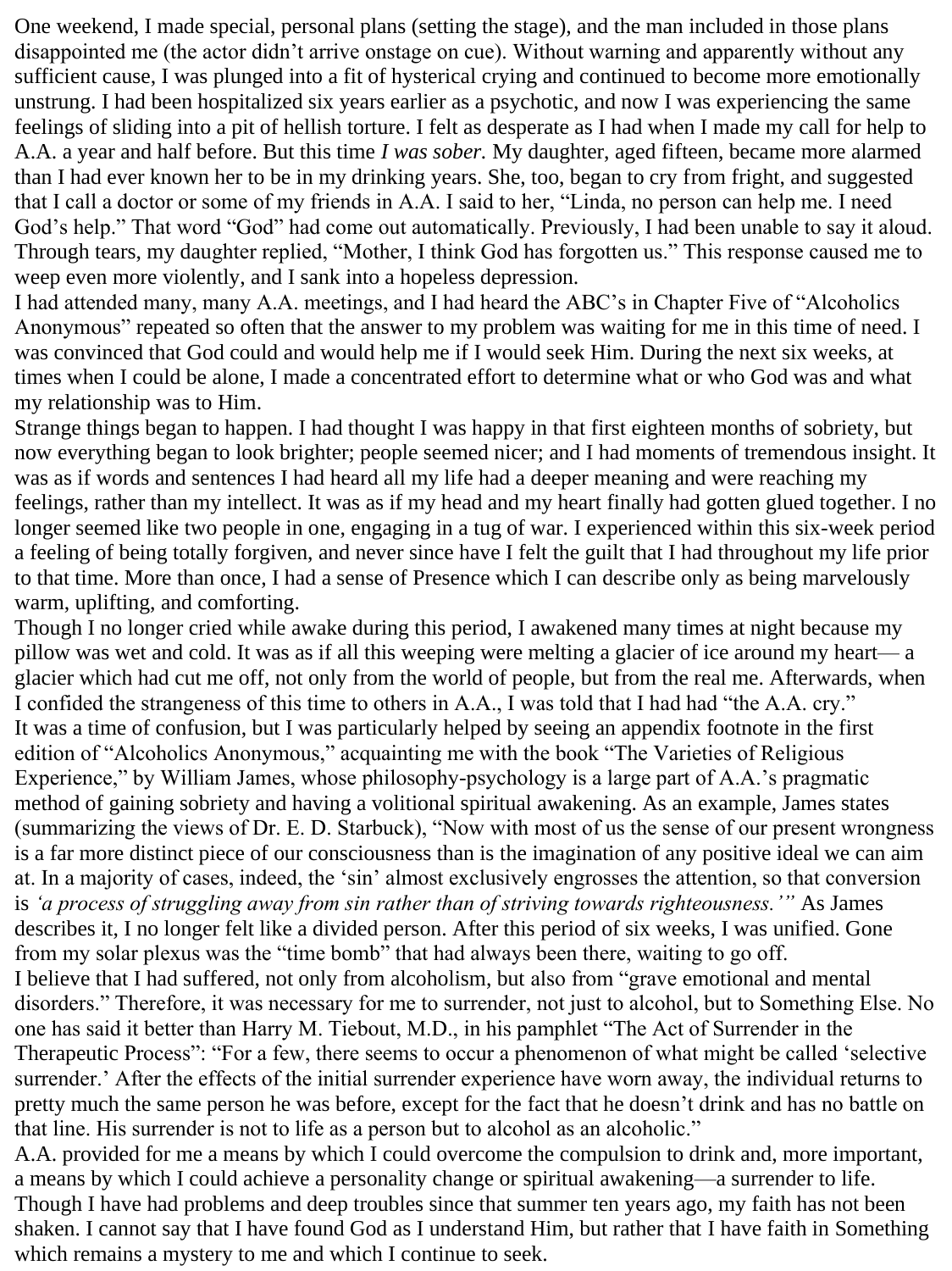# 36 Pg. 72 GOD WAS THE POSTMAN

It began on a somber October day, when I awoke with memories of Pat, my second wife. As I reflected, soberly, on our twenty months of marriage, I remembered her charismatic ways, her striking mind, her quiet charm, and her repeated, futile attempts to stay sober in A.A., where we had met. I had been sober for three years then. But I suppose that I had not truly experienced a spiritual awakening in A.A. For that basic reason, most likely, I returned to drinking after Pat died, and I plunged to a terrifying new bottom. There's always a new bottom, you know.

On that October morning, the second anniversary of her death, I was in my third week of renewed sobriety. I became more depressed as I recalled our life together, and I bolted to an A.A. meeting, where I described my returning grief and loneliness. There, I was given understanding and compassion that lifted my lagging spirits.

For almost a year, absorbed in my alcoholic oblivion and shame, I had not written to my two teen-aged children. I refused, in my irrational thinking, to admit that they could be aware I was drinking again. But now I had written to them twice—letters I had been capable of writing solely because of rejoining A.A. I had asked the kids to forgive me, bared my drinking, admitted my self-engulfed negligence toward them, and prayed they would somehow respond. For days, I had kept my eyes on the mailbox with anguish and fear—fear that neither of my children would reply.

On that October day, the mailman arrived with a letter from my fifteen-year-old son, who had had to undergo psychiatric treatment after his mother left me. His words are particularly thrilling when you realize that he hasn't been exposed to Alateen, but, rather, to the bitterness my first wife, his mother, still feels about me. His letter reads:

"I received your second letter today. I got your first letter a week ago, but I didn't get down to writing you till today. I'm very sorry.

"I love you very much. You don't know how glad I was to hear from you.

"I don't believe in condemning people. I have never condemned you, and the day I do will be the day I die. Condemnation is for people who are so small that they put other people down to make themselves feel big. "I love you and I forgive you. I'd be a liar to say I wasn't disappointed. But that's all in the past. The past is gone. It's dead. We can't relive it or bring it back. "I know how you must feel—guilty and ashamed. Don't worry. I'm on your side. You can count on me to try to understand and help you." As I read the letter, I cried, softly and gratefully. Yes, Pat was dead; but her death was, like my drinking, a matter of yesterday.

My son's simple, love-infused letter had not reached me on that heart-trying day through coincidence. God was the postman. He made sure I would receive this inspiration, which in turn became my concept of His revelation. And He delivers each day (if I look for it) a fresh message of love, forgiveness, mercy, hope, and opportunity—the message that thousands, like Pat, cannot or will not see. *Southgate, Michigan* 

# 37 Pg. 81 THE ONLY REALITY

I'm so tired of wandering around in my dreams, yet my "I" keeps driving me back to them. For me, the only way out of it is through God. He is the only reality there is, and everything else must start from Him. *A. A. Internationalists* 

#### 38 Pg. 94 THE WONDER OF DISCOVERIES

I wanted to be the most "successful" member of my A.A. group. But it was a long time before I could think clearly. I stayed sober largely through fear and the thrill of trying to carry the message. I would talk frequently and at length on the value of "working the Steps" and "living this new way of Life." Unfortunately, that's all I did about it—just talk. I did not really attempt to take the Steps.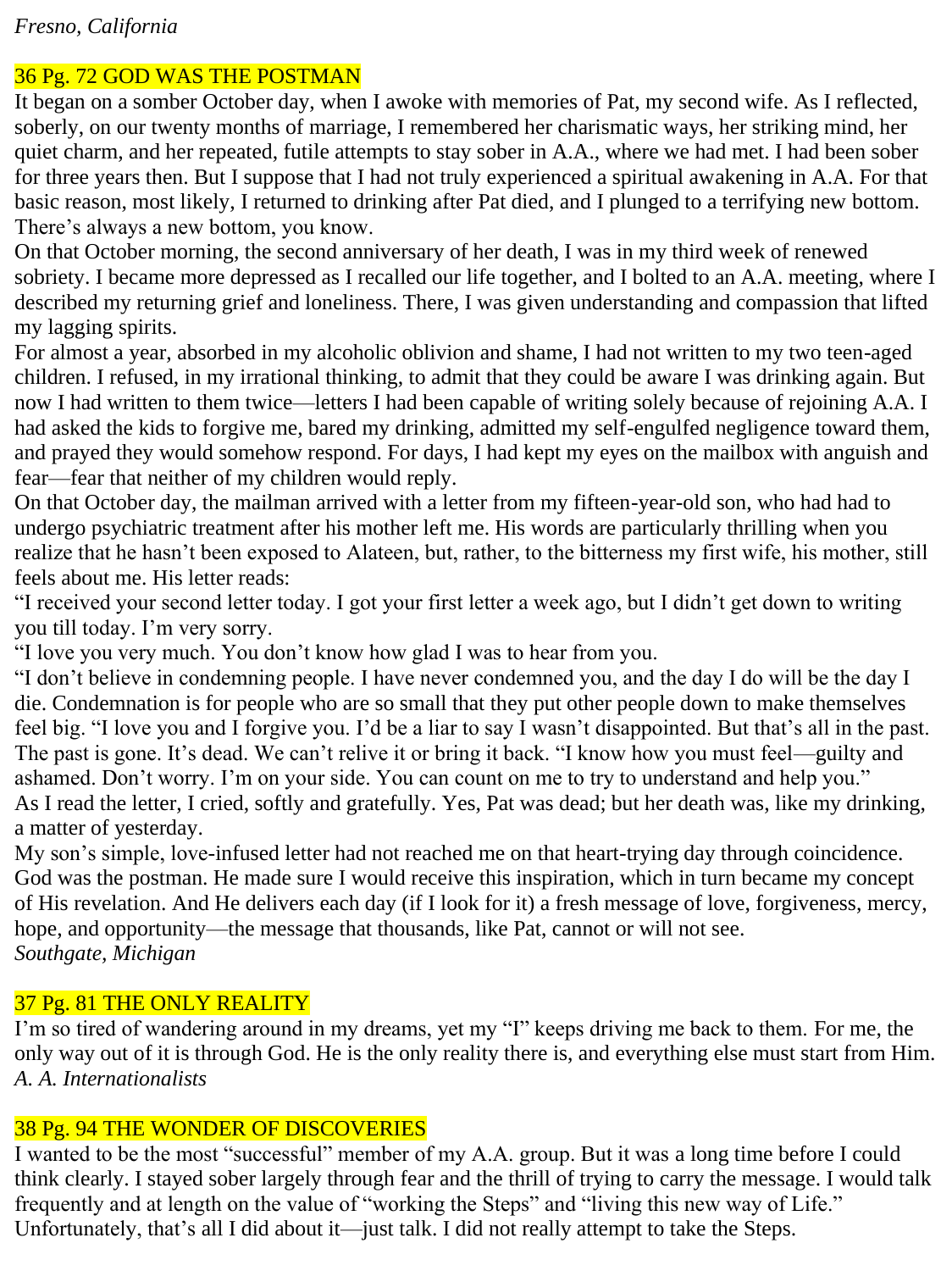Instead, I tried to find spiritual help and peace of mind through my church. For this activity, I felt certain that I would be rewarded with good health and happiness. It didn't work. Although I never took another drink, my general health declined. I became highly nervous and tense. As a result, an ulcer, high blood pressure, and acute neuritis finally took me to the hospital, where I lay almost blind, crippled, and near death.

After my doctors had determined the chief medical cause for my illness, they predicted that I would live after all. Then I had much time to think and to meditate. I reviewed my entire life—the years before A.A. and the twelve years in A.A. Somehow, I felt free to look objectively at what I had been and what I had become. For the first time in my life, it grew quite clear to me that I was an utter, complete, 100-percent, dyed- in-the-wool louse. I was so self-centered, so full of ego, that I had all but destroyed myself. During the years in A.A., I had learned little more than to "keep the plug in the jug." I had neglected to try to work *all* the Twelve Steps of the program.

But it occurred to me that now God had twice saved me from self- destruction. I began to feel a sense of real gratitude, and I tried to thank Him. I had a strong feeling that God had spared me for a purpose. To express my gratitude, I wanted to spend the rest of my life trying to help someone else, and 1 knew that one of the best places to work was in the Fellowship of Alcoholics Anonymous,

without my old, shallow ideas of "success." I discovered the satisfaction of helping to arrange the chairs for a meeting or of cleaning the ashtrays. Soon, I discovered that

service work can be most rewarding, and I loved doing it. Yes, I did go back and start all over on the Twelve Steps, and I felt the wonder of other discoveries—about myself and my Higher Power. I would have felt this years ago had I but followed the program and had I been, as the Big Book states, "willing to go to any length to get it."

today affords me the privilege of being at ease in a world of "normal" people. It gives me the opportunity to try to live and work in my church and community, and perhaps in these areas, too, offer a small contribution toward making things just a little bit better for those yet to come.

# *Cordell, Oklahoma*

# 39 Pg. 110 HAPPINESS

To arrive at a working definition of happiness in my attempts to apply the blueprint of A.A. to rebuilding a shattered life, I tried first to recall the happiness we chased in the old days. I suspect that for most of us happiness was equated with bliss.

In booze we reached for euphoria, release from even the faintest threat of responsibility. We wanted insulation against the urgent clanging of the world around us, a soft berth on a languid cloud. And for fleeting moments, just before the curtain of oblivion cranked down, we did drift into that never-never state.

Then they said, "Come into A.A. We'll help you maintain sobriety, and you'll know *real* happiness." The sobriety was real, but suddenly so was the world—a harsh and pitiless place we had never fully faced before. Where was this highly touted stuff called happiness?

A latter-day philosopher has said that happiness is not something we experience; it is something we remember. Still, at the risk of sounding unfashionable, I'll say, "I *am* very happy." Let me hasten to add that none of what I now possess came easy. For me, it has been and is a tough grind. Relinquishing the prerogatives of chronic brattery never comes easy. But early in the game I needed definitions.

"Serenity," a word we've used from the moment we struggled into our first A.A. meeting, was from the start a tricky one. It seems to mean anything from Sanforized, snag-proof, fully guaranteed bliss to the ability to maintain a stiff upper lip when things don't go our way. I have heard the Serenity Prayer chanted as an incantation to wield a spell against temptation, a wand to wave away all unpleasantness. For what it's worth, my own definition of serenity evolved somewhat like this: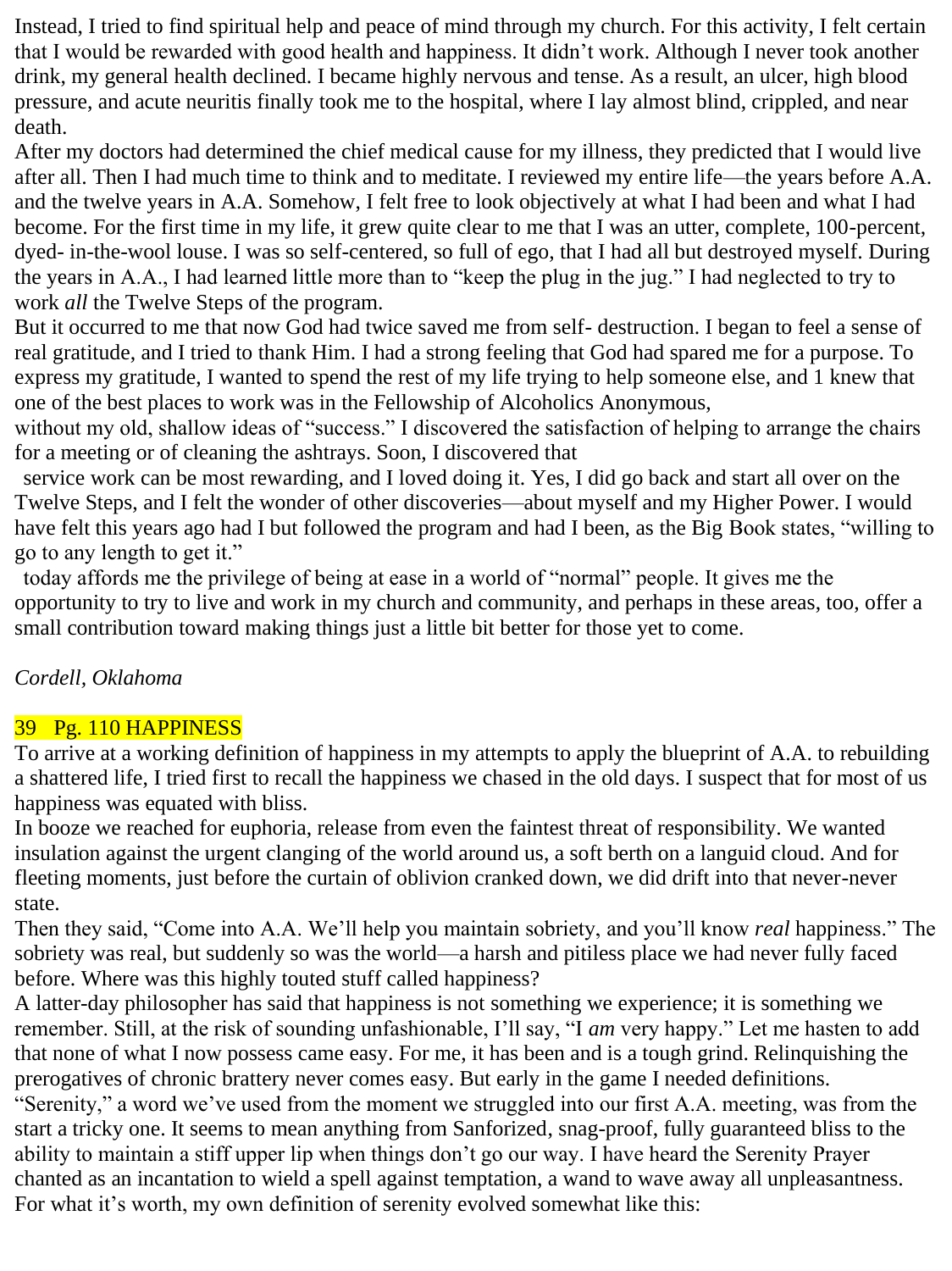It appears to me that most of the wrenching turmoil in people's lives—whether or not they are alcoholic—derives from too stubborn persistence in trying to resolve *insoluble* problems. That is why the philosophy contained in the Serenity Prayer is one of the most important guidelines I've found in A.A. Accept the things you cannot change. So simple. If the problem cannot be solved—*today*—why, simply drop it. I grant that this is not always easy; it takes self-discipline, a faculty infrequently found in newly sober alcoholics.

On the other hand, problems which *can* be solved provide the real excitement in life. The daily challenge to grapple with and master the conflicts encountered from dawn to dark is stimulating.

But the last line of the Serenity Prayer contains the clinker—the *wisdom* to know the difference between soluble and insoluble situations. As one who is most suspicious of his wisdom (since sobering up, anyway), I find that substituting the word "honesty" for "wisdom" often furnishes the clue to the answer I'm seeking.

The second tenet of the Serenity Prayer is too frequently slurred over. I am constantly amazed at the number of so-called obstacles I have overcome after giving them a *second* look, mustering what meager resources I have, then taking the hoe in hand. Serenity to me, therefore, is *the absence of insoluble conflict.* And it is up to me first to determine whether, after an honest look at myself, I can cope with the problem, then to decide whether it is to be tackled, passed over to another day, or dismissed forever. We can establish goals with realistic horizons—if we maintain rigorously honest recognition of our limitations. Winning the daily skirmishes involved in achieving these goals is exciting. These are the real kicks. The Charles Addams house I am attempting to rebuild will never be the Taj Mahal, but it will be my own handiwork, with all its quirks of do-it-yourself and built-in bloodstains and bloopers of enthusiasm unrelieved by any real talent in this department. I will never grow tomatoes the size of my neighbor's, but my puny little produce tastes better on my table than his beauties would. For the first time, I am giving an employer a fair shake, and I know the warmth and satisfaction of working on a team, of contributing my tiny share to a successful whole. The only gallery my paintings will ever adorn runs between our living room and the front hall, but dabbling in a new field is fun and the things are improving, even if I'm the only one who can see the change. Our school budget was defeated, but at least I had the satisfaction of knowing we put up a good fight. (Imagine even being interested in such a thing in the old days!) Wait until next year.

I barely knew the family I lost to booze. My present wife and children, direct dividends of sobriety, give me the greatest joy. Never in my life, before A.A., had I really done anything/or anyone. Yet even today I can't quite catch up, for I still receive more than I can ever give.

There is only one thing as beautiful as the face of a four-year-old boy at story-telling time, and that is the face of his little sister. So happiness to me is fulfillment, the satisfaction gained from knowing that you did the best your honestly evaluated limitations would permit—in all phases of living. Happiness is gratitude for the miracle which granted another go-around at a life once abandoned. Happiness is growing up. It is learning to recognize all the things you really have. Happiness is for experiencing, as well as remembering.

*New Hartford, New York* 

# 40 Pg. 5 IN HIS OWN INDIVIDUAL RIGHT

Spirituality is an awakening—or is it all the loose ends woven together into a mellow fabric? It's understanding—or is it all the knowledge one need ever know? It's freedom—if you consider fear slavery. It's confidence—or is it the belief that a higher power will see you through any storm or gale? It's adhering to the dictates of your conscience—or is it a deep, genuine, living concern for the people and the planet? It's peace of mind in the face of adversity. It's a keen and sharpened desire for survival. It's a man or a woman. It's gratitude for every happenstance of the past that brought you to a moment of justice. It's the joy of being a young man in a young world. It's awareness—or is it realization of one's capabilities and limitations? It's concentration—or is it an easy sensing of the universe? It's seeing a mystical power for good in each and every human being. It's patience in the face of stupidity. It's feeling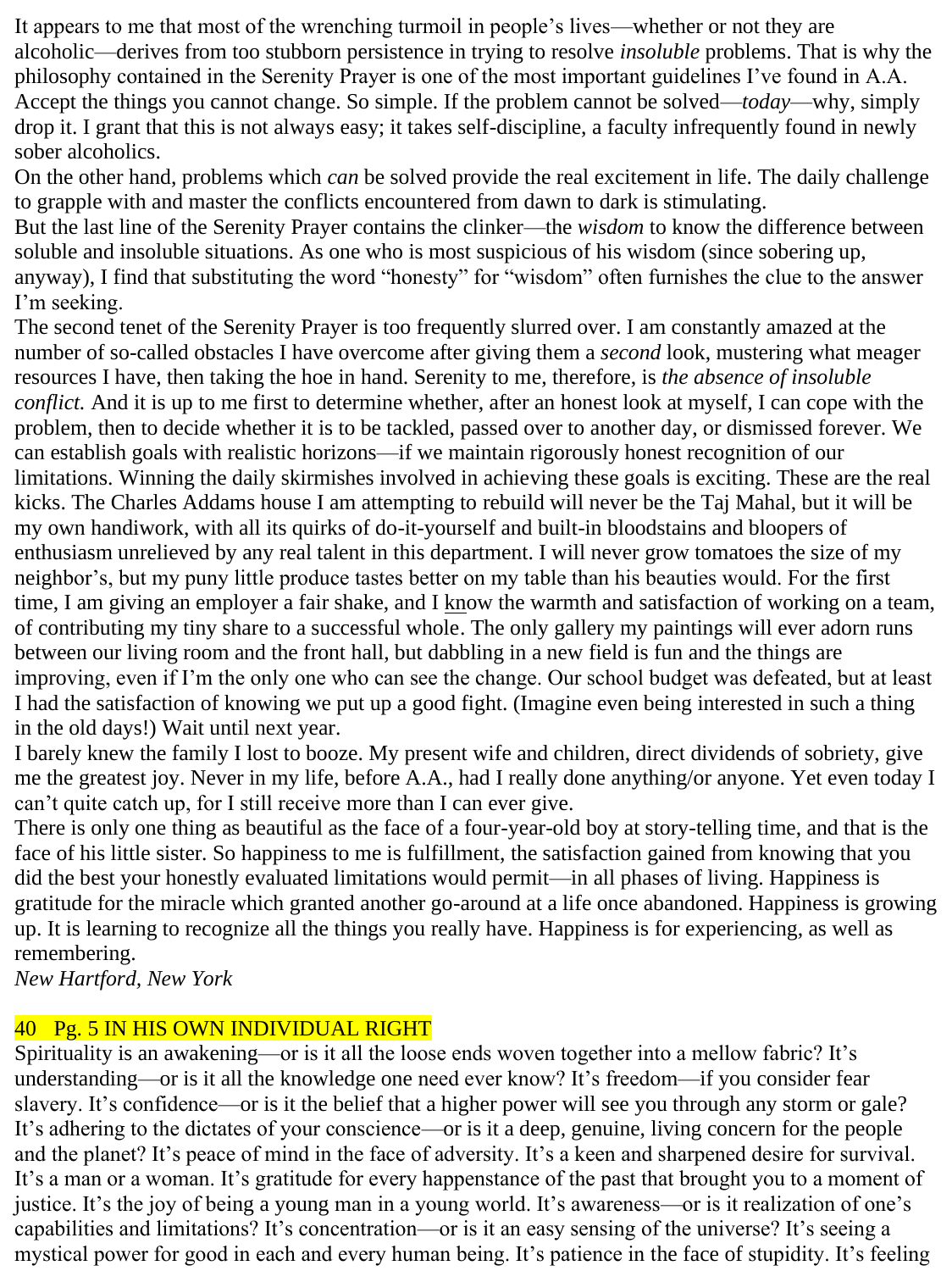that you want to knock somebody's head off—and walking away instead. It's when you're down past your last dime, and you know you still have something that money can't buy. It's wearing dungarees that feel like a tuxedo. It's wanting to go home, yet being there. It's a rocket ride that goes far beyond the world your eye can see. It's looking at something that superficially is ugly, but radiates beauty. It's a majestic skyline or a western desert. It's a young child. It's seeing a caterpillar turn into a butterfly. It's the awareness that survival is a savage fight between you and yourself. It's a magnetic pull toward those who are down and out. It's knowing that even the bad times are good. Don't look back—you haven't seen anything yet. When people look at you and wonder what's with you, the look in your eyes will answer them: "Because I can cut it!" The singular thing that is spirituality cannot be given to a fellowman by word of mouth. If every man is to have it, then every man must earn it, in his own way, by his own hand, stamped by the seal of himself, in his own individual right *New York, New York* 

#### 41 Pg. 13 I WASN'T ALONE ANY MORE

I was in and around the Fellowship for three years, sometimes staying sober, sometimes cheating (myself, of course) a little or a lot. I loved A.A.—shook hands with everyone at every door at all meetings I attended, and they were many. I was a sort of A.A. hostess. Unfortunately, I still had a lot of trouble with *me.* 

One member of my group used to say, "If you would just take the Third Step . . ." He might as well have been talking Dutch! I couldn't understand. Although I had been an honor student at Sunday school, I had gotten far away from anything spiritual.

At one point, I did manage to stay physically sober for six months. Then I lost my job and, at fifty-four, was sure I would never get another. Very frightened and depressed, I just couldn't face the future, and my stupid pride wouldn't allow me to ask anyone for help. So I went to the liquor store for my crutch.

In the next three and a half months, I died a hundred times. I still attended a lot of meetings when I could, but didn't tell anyone of my troubles. The other members had learned to leave me alone, because they felt helpless, and I understand now how they felt.

One morning, I awoke with a decision to stay in bed all day—that way I couldn't get a drink. I kept that decision, and when I got up at six, I felt secure, as the liquor stores closed at that hour. That night, I was desperately ill; I should have been in the hospital. About seven o'clock, I started to phone everyone I could think of, in and out of A.A. But no one could, or would, come to my aid. As a last effort, I phoned a blind man. I had worked and cooked for him for several years, and I asked him whether I could take a taxi and come to his apartment. I knew I was going to die, I told him, and I was afraid.

He said, "Die and be damned! I don't want you here." (He told me later he could have cut his tongue out, and thought of calling back. Thank God he didn't!)

I went to bed sure I would never get up again. My thinking had never been clearer. I couldn't really see any way out. By three o'clock in the morning, I still hadn't slept. I was propped up with pillows, and my heart was pounding almost out of my chest. My limbs started turning numb—first my legs above my knees, then my arms above my elbows.

I thought, "This is it!" I turned to the one source I had been too smart (as I saw it) or too stupid to appeal to earlier. I cried out, "Please, God, don't let me die like this!" My tormented heart and soul were in those few words. Almost instantly, the numbness started going away. I felt a Presence in the room. I wasn't alone any more.

God be praised, I have never felt alone since. I have never had another drink and, better still, have never needed one. It was a long way back to health, and it was quite a while before people had confidence in me. But that didn't really matter. I knew I was sober, and somehow I knew that, as long as I lived the way I believed God wanted me to live, I never need feel fear again.

Recently, I was told that I had a malignant tumor. Instead of being afraid or depressed, I thanked God for the past sixteen years of borrowed time He had given me. The tumor was removed; I feel fine and am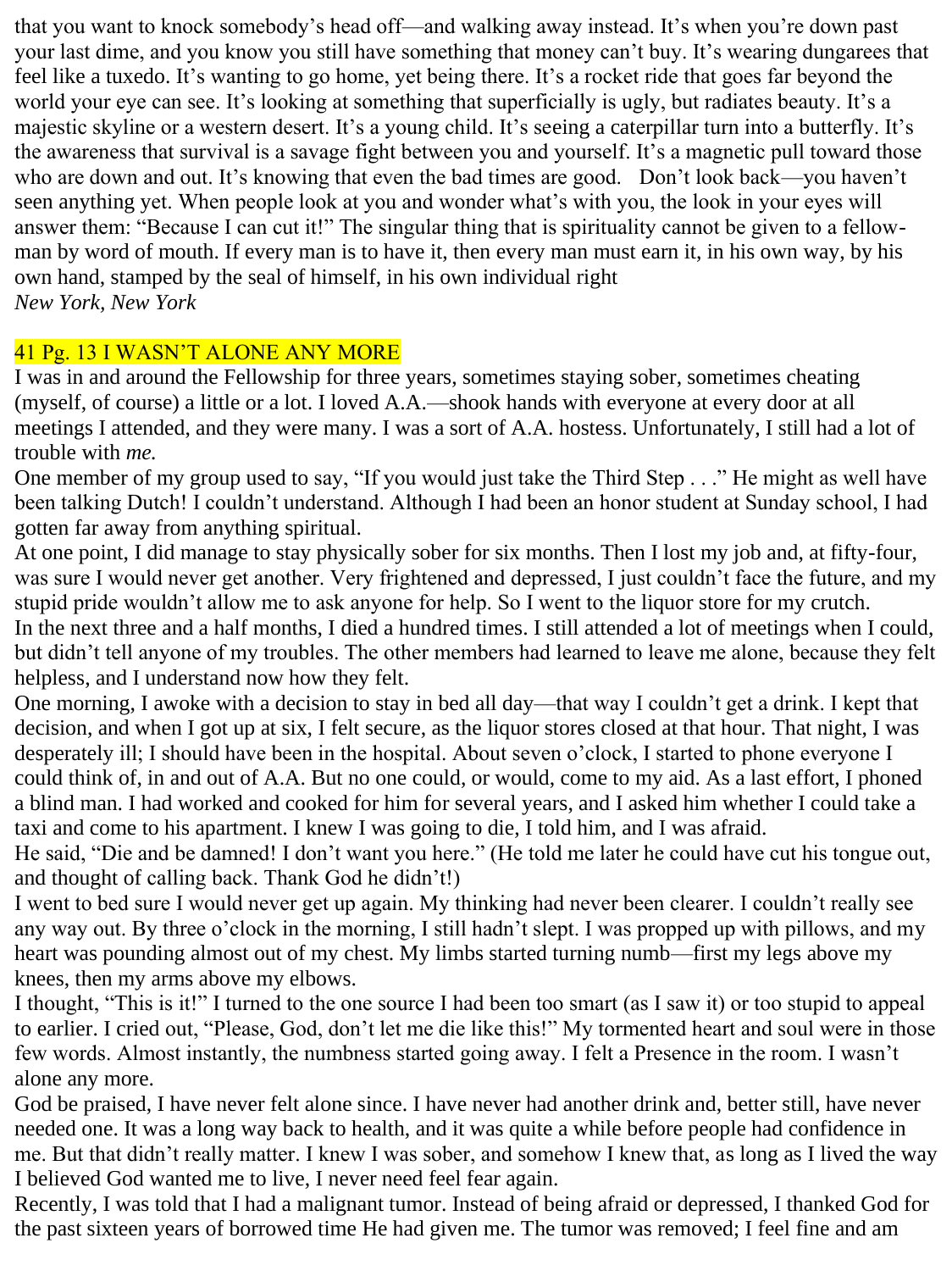enjoying every minute of every day. There will be many more days, I believe. As long as God has work for me to do, I will remain here.

*Lac Carre, Quebec* 

#### 42 Pg. 24 GOD FOUND ME

I believe that God found me, more than I found Him. It was similar to watching a child walk; he falls down again and again, but it is better not to try to help him until he comes to realize that he cannot do it alone— and extends his hand. I had gotten myself into a position where I had no other place to turn; I was at a point of almost complete despair. Then, and only then, did I honestly and simply ask God to help me. He came to me instantly, and I could feel His presence, even as I do this moment *Nashville, Tennessee* 

# 43 Pg. 31 A NEW FEELING

Since childhood, I have believed in God, but I quit going to church when t lie booze took over. For eleven years, I did not have a sober day, except a few times when I was hospitalized or under a doctor's care. I prayed many times, but I felt I was not getting through to God.

One day toward the end of those years, I made the mistake of mixing liquor with medication given me by my neighborhood doctor. My wife was sure I was dead. The next day, the doctor said that if his phone had been tied up for just minutes when she called, he would have been too late—my heartbeat and pulse were gone when he arrived. Still, after two weeks of recovery in the hospital and then eight more weeks on the wagon, I began drinking again. Within two months, I reached a point where I wanted to die and could not.

Down in Texas, my sister had met an A.A., and after receiving a letter from her, I agreed to get in touch with a member in my town. I would have bet ten dollars to a plugged nickel it was a false alarm, but I did go to meet him. He lent me his Big Book and advised me to try to read it with a clear head and meet him the following Thursday night and attend an A.A. meeting.

I told my wife that I had never talked to a man who seemed to understand my problem as he did. About seven p.m., I went into the bathroom, to the medicine cabinet where I kept my liquor, and took a drink from a pint I had just bought. Now I was ready to read the A.A. book. After reading about an hour, I automatically got up to get another drink. But I stopped, remembering I had promised to read with a clear head. So I postponed the drink and kept on reading.

When I came to the chapter "We Agnostics," I read: "We needed to ask ourselves but one short question. 'Do I now believe, or am I even willing to believe, that there is a Power greater than myself?' " This impressed me very much.

All the same, I went to the bathroom to take one big drink before retiring, as I had done every night for years. As I reached for the bottle, the thought occurred to me that—just maybe—if I asked God for a little help, He might hear me. I turned out the light, and for the first time in my life I talked to God with all honesty and sincerity: "Dear God, if You will, listen to me. I am, as You know, absolutely no good to my family, my friends, and myself. This liquor has beaten me down to the ground, and I am unable to do anything about it. Now, if You will, let me get a night's rest without this drink."

I went to bed. The first thing I knew, it was six-thirty a.m., time to get up. When I sat on the side of the bed, for the first time in years I did not have the cold sweats and shakes. I decided I must have gotten up and drunk some more liquor in the early morning hours. But no—the bottle was there, just as I had left it the night before.

I shaved without having to take on six or eight ounces of liquor first. I went out into the kitchen and told my wife about this change and the new feeling I had. I even drank a cup of coffee holding the cup with one hand, instead of pouring it into a bowl and holding it with both hands. "If God *is* helping me," I said, "I sure hope He keeps on." She said he would if I tried to help myself.

Thursday night, I did meet the A.A. man, and we attended my first meeting, and I met the finest and most understanding people I had ever known. 1 was forty-three then. I am now seventy-one. I can honestly say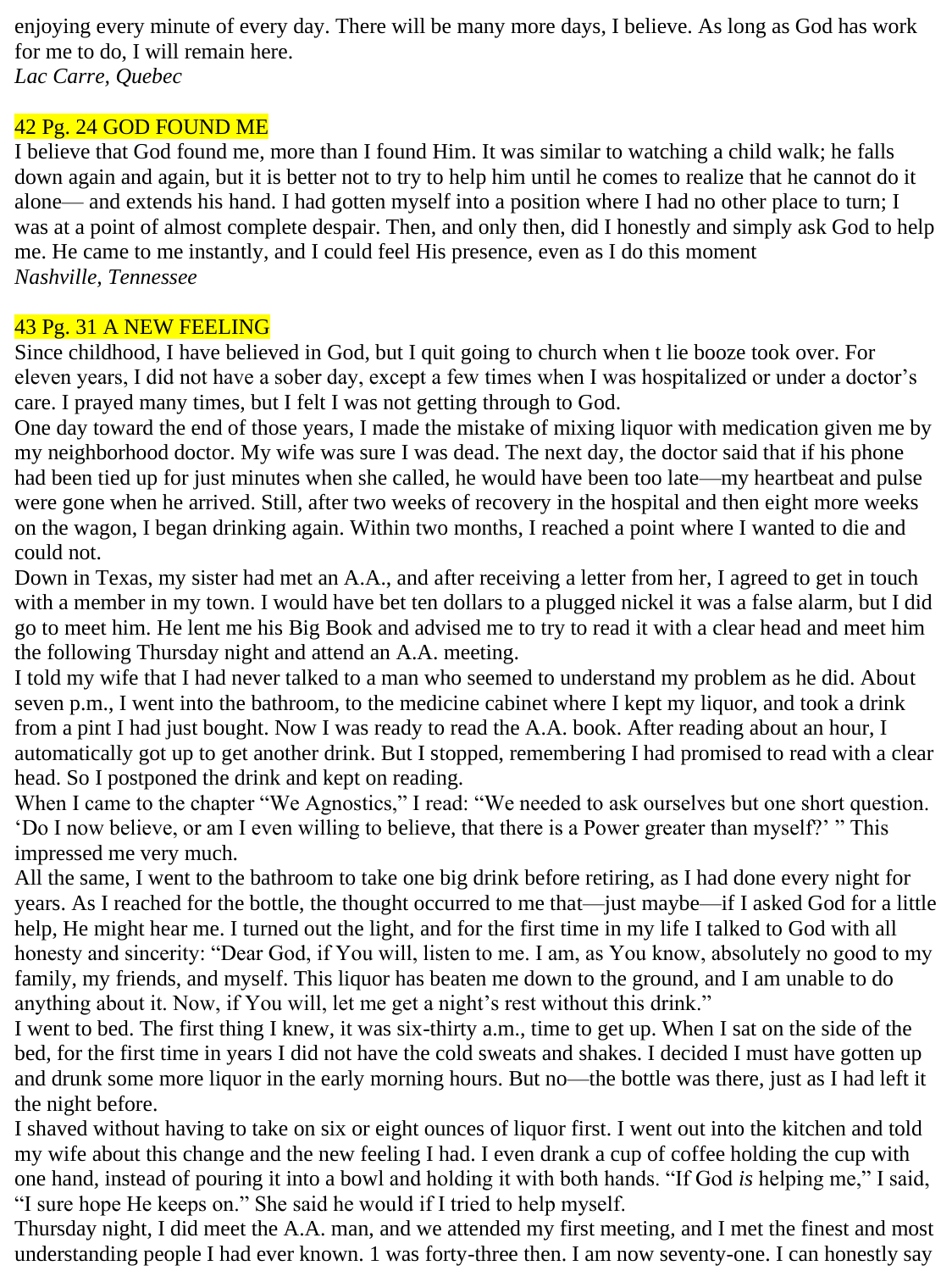dial I have never even come close to a slip, and with God as my silent partner, I am sure I can make it another twenty-four hours.

*Evansville, Indiana* 

# 44 Pg. 44 NEW SELVES UNFOLDING

In my own experience, a spiritual awakening was not found by seeking it. Others claimed spiritual belief came with sobriety, and I wanted that belief so desperately that I almost missed it altogether. Then a series of adversities set in. It seemed everything I had was swept away. My emotional stability was so tested that a couple of

times I considered suicide.

But at no time was a drink considered, even though craving for the taste of liquor hit me momentarily at times. However, the First Step and I have always been great friends. I repeated it every five seconds and thanked God each day for my sobriety—the only grace, maybe, for that day.

Gradually, I began to see another part of me emerging—a grateful me, expecting nothing, but sure that another power was beginning to guide me, counsel me, and direct my ways. And I was not afraid.

Then, as this power began to unfold new selves within me, a greater understanding of my fellowmen began. With a new awakening each day—new strengths, new truths, new acceptance of A.A. people and people not in A.A.—a new world opened up. And every day it still does.

The adversities, loneliness, sickness, losses, and disappointments mean nothing now. I'm happy, because I came to believe— not only in God, but in the goodness in everyone.

*Barberton, Ohio* 

# 45 Pg. 59 THE SEED OF GOD

No one could have been more happy than I, in my early days of A.A. Before that, my fears had become nightmares. If I slept, it was a tortured, restless sleep, and I would awaken to my own cries. Often, I could not sleep at all.

So, when I could once again awaken in the mornings with bright eyes, I felt like a young lad. Now I could laugh again, and I reached the point that I enjoyed this more than alcohol. Each day of sobriety was a testimonial of my attempt to become a human being.

A.A. was right for me—but not the spiritual side of the program. I had already had enough of forced religious training. I was suspicious of the discussions on this subject. A part of a quotation from the Bible, "visiting the iniquity of the fathers upon the children of the third and fourth generation," encompassed me with fear of God's wrath.

But my spiritual growth became stronger from the experiences of others. It was explained to me that I could freely choose a God of my understanding. At first, I thought I was committing a sin by trying to change God, but I soon realized that God was constant, and the only changes that had to be made were in my sick mind. I learned that if you read that Bible quotation in its entirety, God promised "to show mercy to those who love and keep His commandments."

The decision whether to belong to the condemned or to the group enjoying mercy and compassion was mine. At that time, I didn't have the requirements for recovery. Instead of complete surrender, I set up forced rules for myself. I failed to ask God for help and guidance and tried to follow these self-imposed rules instead. But when I failed, I did ask God's forgiveness, and I promised to do better. My A.A. sponsor advised me that, to get help from our Higher Power, we ourselves must ask—in humility and sincerity. Another person, however good and wise, cannot plant the seed of God within us. God alone can do this. My problem was to find this sprout among the weeds in my mind. Is it not true that there is some good in each of us?

To me, God's creations are works of perfection. Even / am a miracle, developed from a tiny seed, which had concealed within it all of my own future qualities and even those of generations yet to come. A scientist is but a common laborer compared to the Higher Power. Science bases its knowledge on hypotheses; compared to God's wisdom, man's has only remotely touched the truth.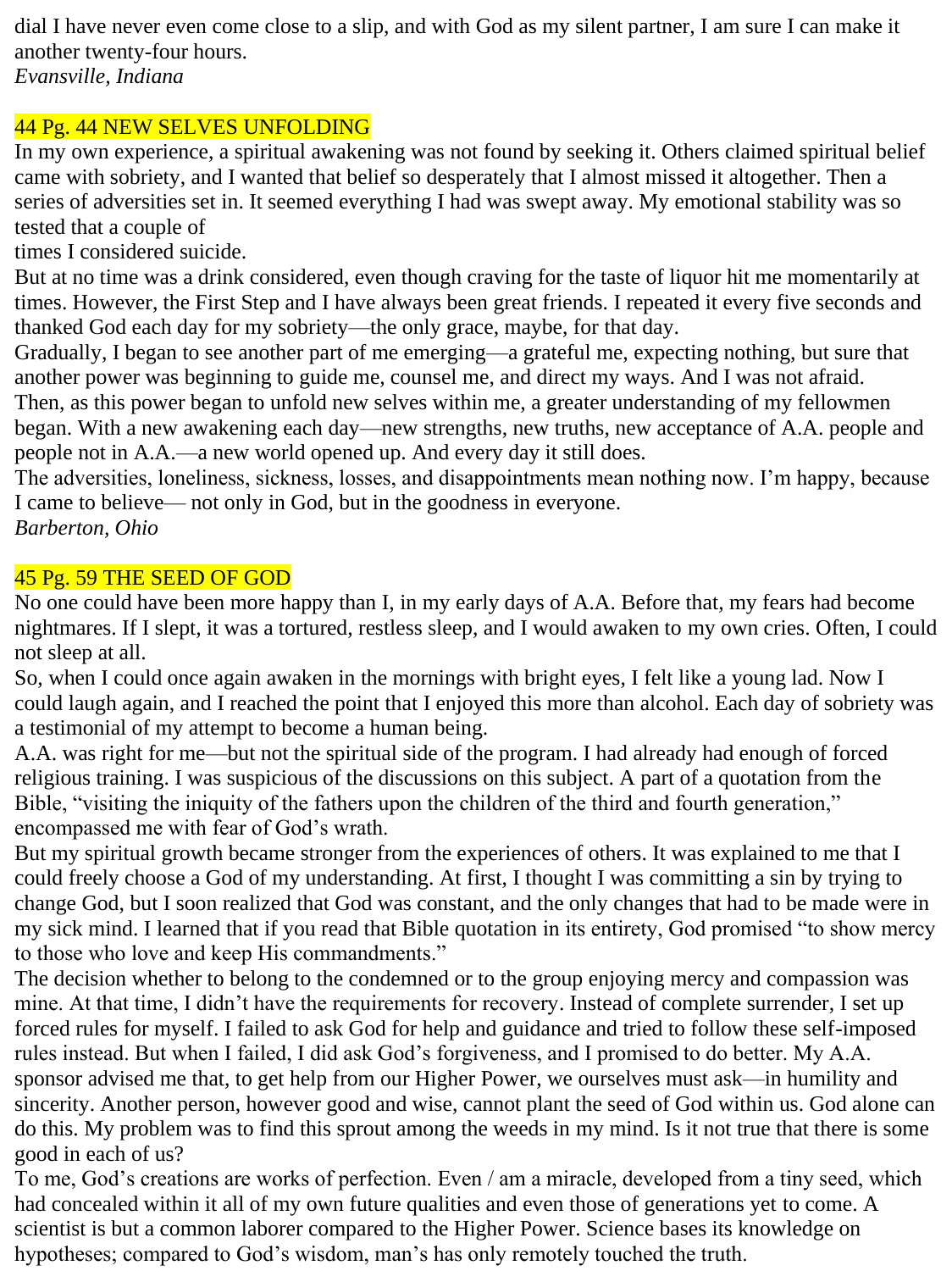Still, I can believe in the scientific theories that all activity is electronic motion, and so it is very easy to imagine that we are governed by an even greater electronic force. God is alive, and the universe revolves around Him, even as the electrons do around the core of an atom. I cannot comprehend what is inside a tiny electron, any more than I can visualize what is beyond outer space. I know not how a cell is born, nor where I go in eternity. Scientists have said that the cells of the body are renewed every eight years. If this is true, then my body and I are separate entities, since I have survived the whole metamorphosis of my body over and over.

The world, too, is changing constantly, and I am no longer afraid of this change. I want to be a part of it and its new developments. I have been shown, and fully believe today, that faith can move mountains. I once encountered many blind alleys, but today, as long as I have faith, my path is clear.

This has all been slow progress for me. Like so many, I do not always surrender completely; I allow the cares and worries of the day to distort my thinking. But as soon as I get back on the right track, I realize that I have everything I need.

Whatever problems confront me, large or small, they can be solved wisely. Or they can be solved my way. The choice is mine. If I want to know God's will, I must pause and ask, "What would God have me do?" Why, then, is it so difficult for me just to pause, to meditate, and to allow God to guide me? The reason is my ego. I know—though sometimes I forget—that by myself my capabilities are nil. I could not, now or ever, develop the most minute electron.

When my days were filled with fears and I was trying desperately to hang on, I discovered that I could take the Third Step and be on firm ground. I have since taken this Step countless times. I actually experience a sense of physical freedom when I give up to the demands of life. "To leave all and follow Thee" means for me total acceptance, even of that which I would not desire for myself— such as misfortune, poverty, illness, and even death. I completely surrender my life and my thinking to my Higher Power. After all, when the world comes to an end someday, it will do so without my permission. *Helsinki, Finland* 

# 46 Pg. 73 MATHEMATICAL MIRACLE

Some years ago, I heard a story which has been making the rounds in Midwest A.A. circles for years. I don't have any names to back up this story, but I have heard it from many sources, and the circumstances sound believable

A man in a small Wisconsin city had been on the program for about three years and had enjoyed contented sobriety through that period. Then bad luck began to hit him in bunches. The firm for which he had worked for some fifteen years was sold; his particular job was phased out of existence, and the plant moved to another city. For several months, he struggled along at odd jobs while looking for a company that needed his specialized experience. Then another blow hit him. His wife was forced to enter a hospital for major surgery, and his company insurance had expired.

At this point he cracked, and decided to go on an all-out binge. He didn't want to stage this in the small city, where everyone knew his sobriety record. So he went to Chicago, checked in at a North Side hotel, and set forth on his project. It was Friday night, and the bars were filled with a swinging crowd. But he was in no mood for swinging—he just wanted to get quietly, miserably drunk.

Finally, he found a basement bar on a quiet side street, practically deserted. He sat down on a bar stool and ordered a double bourbon on the rocks. The bartender said, "Yes, sir," and reached for a bottle. Then the bartender stopped in his tracks, took a long, hard look at the customer, leaned over the bar, and said in a low tone, "I was in Milwaukee about four months ago, and one night I attended an open meeting. You were on the speaking platform, and you gave one of the finest A.A. talks I ever heard." The bartender turned and walked to the end of the bar.

For a few minutes, the customer sat there—probably in a state of shock. Then he picked his money off the bar with trembling hands and walked out, all desire for a drink drained out of him. It is estimated that there are about 8,000 saloons in Chicago, employing some 25,000 bartenders. This man had entered the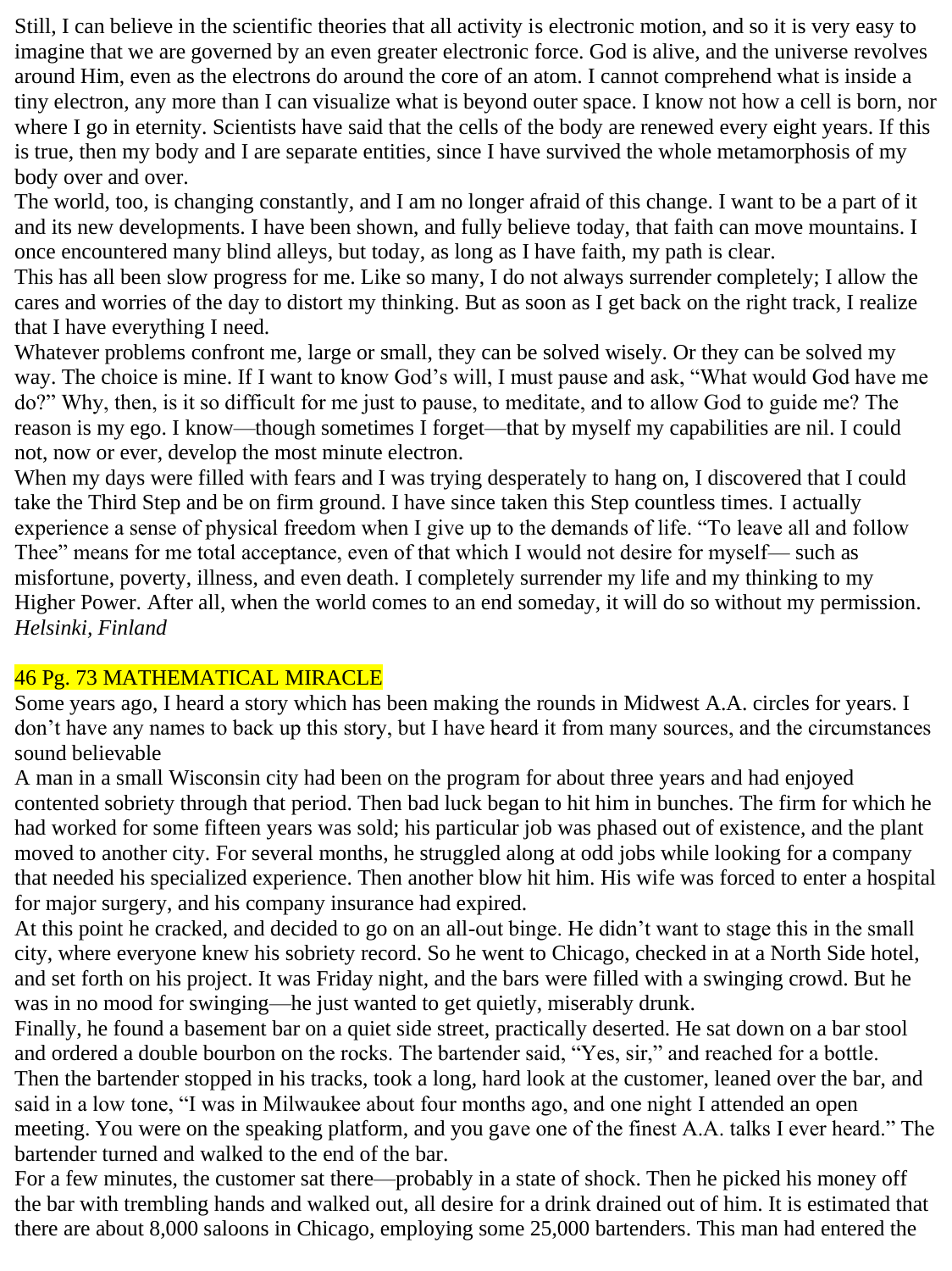one saloon in 8,000 where he would encounter the one man in 25,000 who knew that he was a member of A.A. and didn't belong there.

#### *Chicago, Illinois*

#### 47 Pg. 81 REASON OR CONSCIENCE?

When I first heard the advice "Listen to God," I looked around to see who was present. People who listened to voices were, I supposed, kept in some place at the expense of the state. Since I was already in one of those places, I figured that if I tried listening and someone in authority was watching me, I would not have a snowball's hope in the Other Place of ever getting out.

Then one day I did try listening to God, and found that He had been talking to me for some time. About those checks I had cashed, knowing that they would bounce. About those rotten lies I had told. About some relationships I would not have wanted made into a movie. About the selfishness of my ways and the grievous hurt I had inflicted on my friends and relatives.

That's right. God talked to me through my conscience. Of course, when I was knocking off the hooch in a manner calculated to create an acute shortage of the stuff, a Higher Power just did not exist for me, and the old conscience had a very thin time. When I came to believe, my conscience reasserted itself, and now (egged on by my conscience) I am endeavoring to make amends for all my wrongdoings in the past, as Step Nine suggests.

Reason (or common sense, if you prefer) is another method of finding out the will of God, but I prefer to rely on my conscience. During my drinking days, my reason told me that I was jeopardizing my health, my job, my bank balance, and a host of other things. Where did this ordinary human reasoning get me? It got me two slips of paper: one from my boss, saying that he thought he could manage without my services; the other from my bank manager, reminding me that, although he had lots of money, he thought I had had more than my fair share of it. My "reason" brought me to a mental and physical breakdown, which led me to that spell in an institution. Human wisdom had failed; I needed a wisdom greater—far greater—than my own. This I found when I found a Higher Power in my conscience.

All I have to do now is assemble all the facts as I see them, and let Him mold them to a conclusion. The conclusion at which I arrive is that God's power is shown through results. How many times have we followed a course of action on faith alone, and then told ourselves, when results verified the rightness of our action, that we must be psychic. Psychic? Nonsense! Have you ever been of two (or more) minds when trying to arrive at a decision, and then suddenly found something quite circumstantial popping up to show you the way? I have, and to me this is just one more item to be added to the long list of God's accomplishments for me—guidance.

I do not have to be guided to shave each morning, nor to have a bath (however occasionally), nor can I rely on supernatural intervention to help me slosh a golf ball the way it ought to be sloshed. But I have been guided to know that I must make amends for the grief and worry I visited on my loved ones during the dark days. When, in all humility, I try to pass our message on to other less fortunate alcoholics, I know that the plan of the Higher Power comes to us through the medium of people. To us alcoholics, this does not mean common or garden people, but special people, such as other alcoholics. And I am guided to include among the people from whom I might receive guidance, and to whom I must demonstrate the life of my conscience or Higher Power, those who married me, loved me, befriended me, and stuck by me, as others stuck by other alcoholics.

It matters not whether reason or conscience showed me the way. I came to believe in a Power greater than myself, and that has been my salvation. *Bulawayo, Rhodesia* 

# 48 Pg. 95 EVIDENCE OF A MIRACLE

My alcoholism was not far advanced when I first sought the help of A. A., but the effects of thirty years of drinking were there, and my spiritual life was at a low ebb. All desire to drink left me at my first meeting, and, believing, I took to the program with enthusiasm, minded the slogans, went to meetings,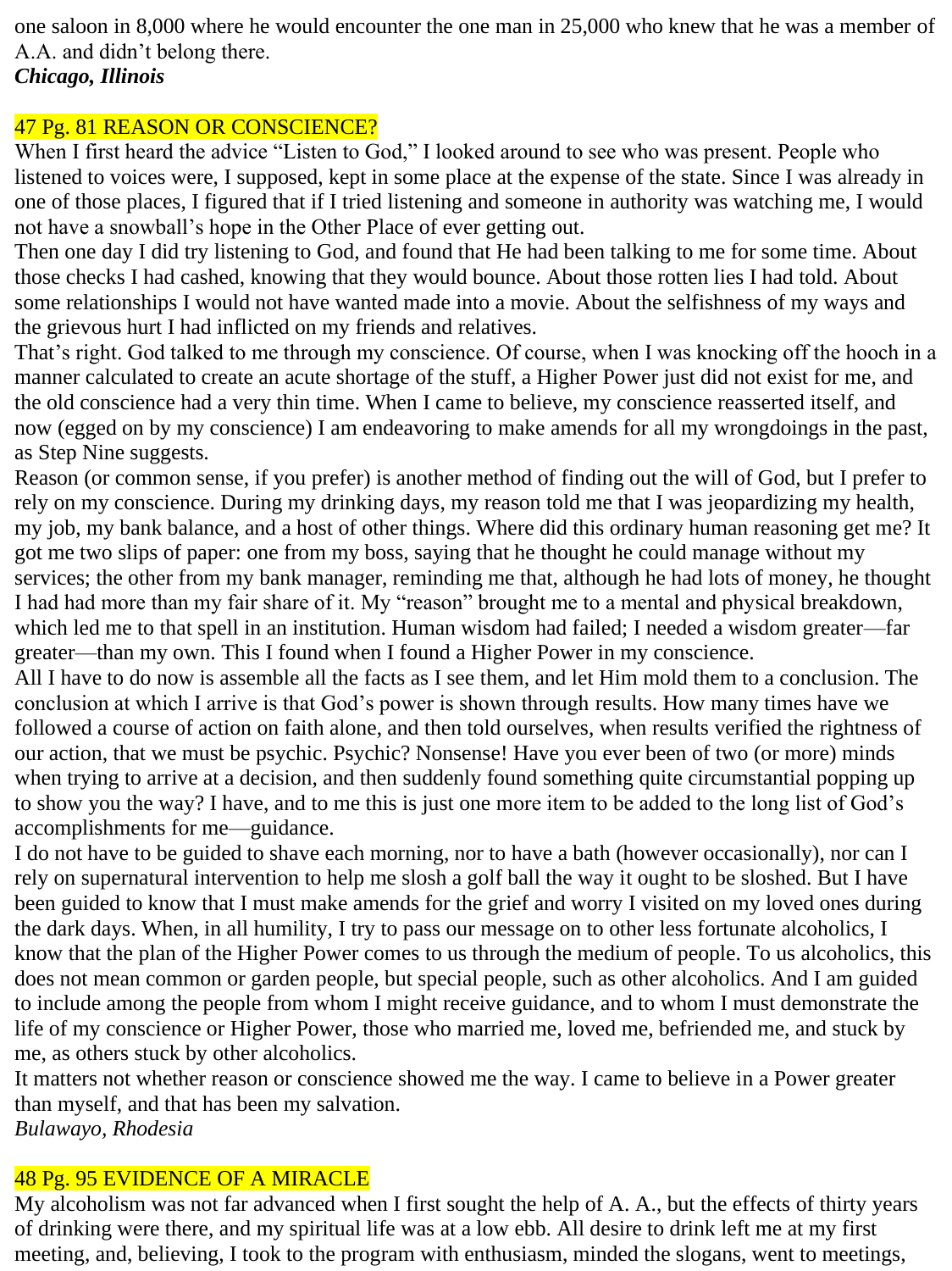made friends, and carried the message as I understood it then. Shortly after joining A.A., I underwent a religious conversion. I had been a Christian just nominally—about as ill-informed on spiritual matters in general as one can imagine. Upon truly discovering Christianity, I studied theology in its many branches, became a lay member of a religious order, and was a daily communicant. I felt secure, so I drifted away from the Fellowship, no longer participated in meetings, lost track of my A.A. friends, and became extremely "busy."

When I took a drink, after thirteen years of sobriety, I am sure I had in mind that A.A. would still be there if the result proved dire. Surprisingly, the whiskey had no apparent effect. For a couple of years after that, I would have an occasional drink. My life situation was entirely different from what it had been fifteen years before; gradually, deceiving myself skillfully, I became convinced that I had been mistaken about my alcoholism. For a few years, I managed to appear to be a social drinker. There were portents to the contrary, but I ignored them. I cherished my illusion of control.

The deterioration of my spiritual life was slow; the physical and mental effects were not especially noticeable for quite a while. Inevitably, the time came when I faced the fact that I could neither cut down on the considerable amount I was drinking, nor could I stop. In desperation, I had myself hospitalized. My chart read "acute alcoholism," and I suffered all the symptoms, including hallucinations. Yet after release I continued to drink, completely obsessed.

One day, my doctor suggested that I go into the hospital again. I said I would think about it. A friend came for tea that day (my tea was more than half vodka) and said, just in passing, "You know, dear, it isn't worth it." Just that. After she left, the words "It isn't worth it" kept running through my mind. The next morning, I phoned the local A.A. intergroup office and asked for a meeting list. I have not had a drink since that day.

Now I see how monumental my self-deception was. During that first thirteen years, my sobriety was not of the high quality it seemed to be. During the two years that followed, I actually convinced myself that it was a privilege to be able to drink. When I returned to A.A., its precepts seemed entirely new to me, particularly the full meaning of the First Step, the "atom bomb of the program." Instead of taking the Steps and forgetting them, this time I began living them daily, finding new meaning in each one. What I have come to believe is profound, and my concept and understanding of the program are quite different from what they were before. My A.A. way of life now demands constant action—an active selfhonesty and recognition of the necessity for living in day-tight compartments. Patience must be practiced. In gratitude, I must humbly come to believe every moment of every day. Each day, I must surrender and rededicate my life, or I shall lose all that I have gained, I have always believed in God, but I must never again forget how easy it is to lose contact and to become again "unsane." "I sought my soul, but my soul I could not see. I sought my God, but my God eluded me. I sought my brother, and I found all three." We find our brothers in the Fellowship, and therein lies spiritual strength. Your understanding of God may be quite different from mine, but we may agree, I think, that there is a Holy Spirit pervading A.A. meetings and that the sobriety of each and every one of us is evidence of a miracle.

A miracle is defined as an event that appears unexplainable and so is held to be supernatural in origin an act of God. This I accept. David Stewart has written: "A miracle is an astonishing action, emerging from the concerted effort of God and a person." I agree—and in A.A. "a person" becomes many people. A.A. succeeds because, one and all, we have a common goal toward which we are working: mental, emotional, and spiritual growth, through love and service. Once we come to believe, we are given the opportunity to work toward this goal.

For me, coming to believe is not a one-time experience. It is an action to be performed daily as long as I live and grow.

*New York, New York* 

# 49 Pg. 112 A LESSON IN HUMILITY

God, as I understand Him, has a sense of humor. One of the incidents that proved this to me happened in May, when I was asked to say a few words at our church service on Mother's Day.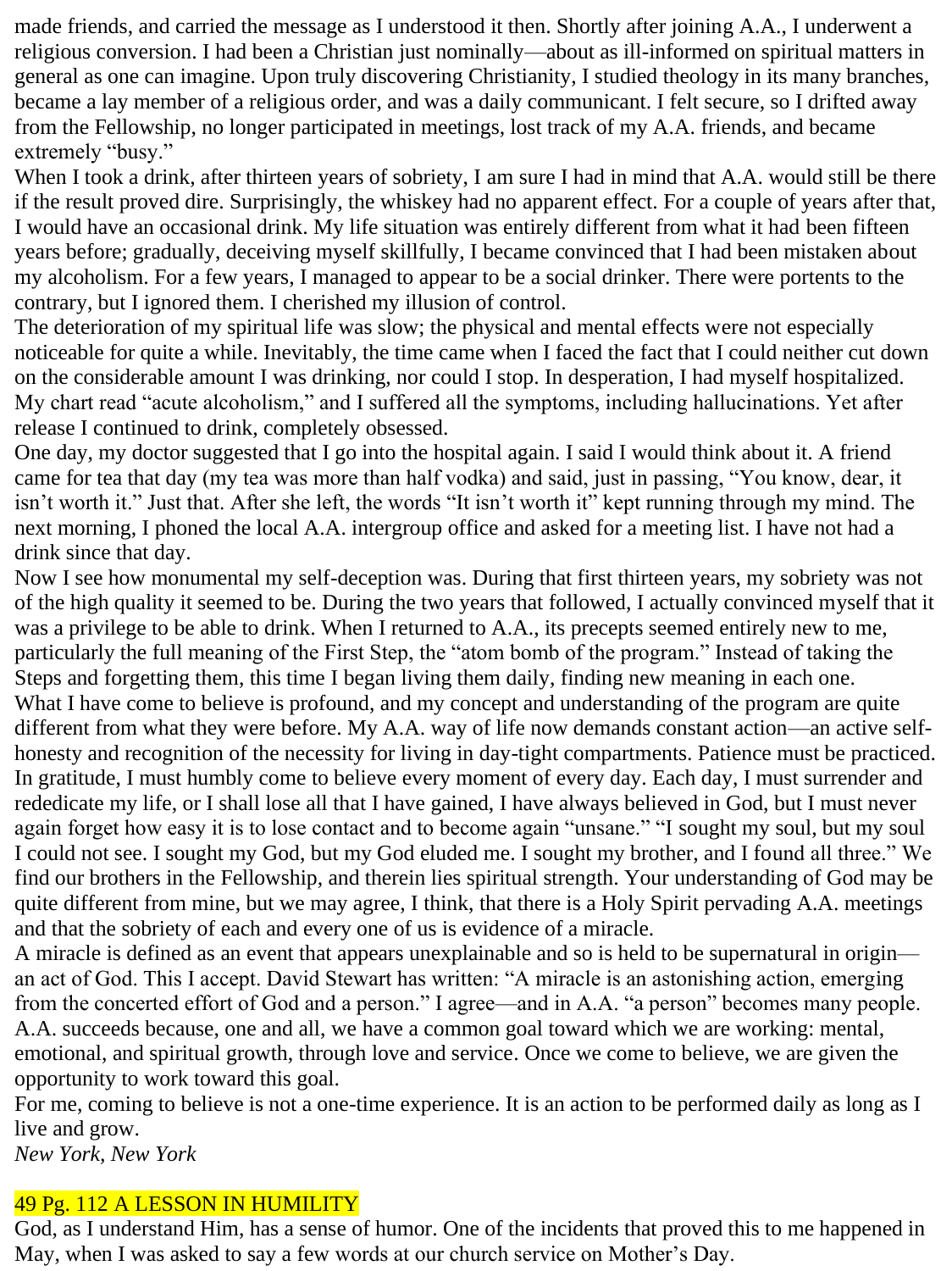As soon as I began thinking about it, "a few words" became a sermon. After a few short hours, the sermon (which still had to be written) became one of the best sermons ever heard in our church. In a few days, as I started working on the sermon, it became probably the best sermon ever heard in North Bay. And as the week passed, it was quite possible that I would be asked to give several other sermons in our church. As a result, of course, people from other churches would come to hear me. I thought it quite likely that later on people from other places—even as far away as Sault Ste. Marie—would be flocking to hear me!

Less than five years earlier, one of my major fears had been that I would die and not one soul would attend my funeral.

When the moment for my "sermon" actually arrived, God in His mercy and wisdom stepped in. I developed the most awful thirst, beyond anything I'd ever suffered when I was drinking. I started my talk, but had to keep interrupting it every second sentence or so to take a drink. The water didn't quench that thirst. And soon, as the thirst deepened, I was drinking more than I was talking. I felt an almost overwhelming temptation to toast the congregation with a "Here's mud in your eye" toss of the glass. And then the light came on. Then the message came through. God was telling me, "You are an alcoholic. That is all you are. Not a preacher, not a teacher, not a speaker. Just an alcoholic, recovering by My grace." And that was that. A lesson taught with humor. A lesson I must never forget: The important thing is not what I do or where I live or what my name is; the important thing is that I am a recovering alcoholic, by the grace of God, through membership in A.A.

*North Bay, Ontario* 

#### 50 Pg. 6 THE OTHER SIDE

During a meeting one day, I remarked that I was just tickled to death with this A.A. program—all but the spiritual side of it. After the meeting, another member came up to me and said, "I liked that remark you made—about how you like the program— all but the spiritual part of it. We've got a little time. Why don't we talk about the *other* side of it?" That ended the conversation. *Modesto, California* 

#### 51 Pg. 14 A NEW MAN

I tried to help this man. It was a humiliating experience. No one enjoys being a complete failure; it plays havoc with the ego. Nothing seemed to work. I brought him to meetings, and he sat there in a fog, and I knew that only the body was present. I went to his home, and either he was out drinking or he sailed out the back door as I entered the front one. His family was beginning to enter a period of real hardship; I could feel I heir hopelessness.

Then came the hospital episode, the last in his extraordinary record of hospitalizations. He went into D.T.'s and convulsions, so violent that he had to be shackled to the bed. He was in a coma and being fed in I ravenously. Each day that I visited him, he looked worse, impossible as that seemed. For six days, he lay unconscious, unmoving except for (he periodic shakes.

On the seventh day, I again visited him. Passing by his room, I noticed that the restraints had been removed and the intravenous feeding lubes had been taken away. I felt elated. He was going to make it! The doctor and the floor nurse dashed my hopes. He was slipping fast.

After I had arranged to have his wife brought there, it occurred to me that he was a Catholic and certain rites should be observed. It was a Catholic hospital, so I wandered down the hall and located a nun (The mother superior, it later turned out). She notified a priest and, with another nun, accompanied me back to the room.

While the priest entered the room alone, the three of us decided to sit on the bench in the corridor. Without any prearrangement, all three of us bowed our heads and began to pray—the mother superior, the nun, and I, a Presbyterian ordained deacon.

I have no way of telling how much time we spent there. I know the priest had left and gone about his other duties. What brought us back to I he immediate present was a movement we heard from the room. When we looked in, the patient was sitting on the side of the bed!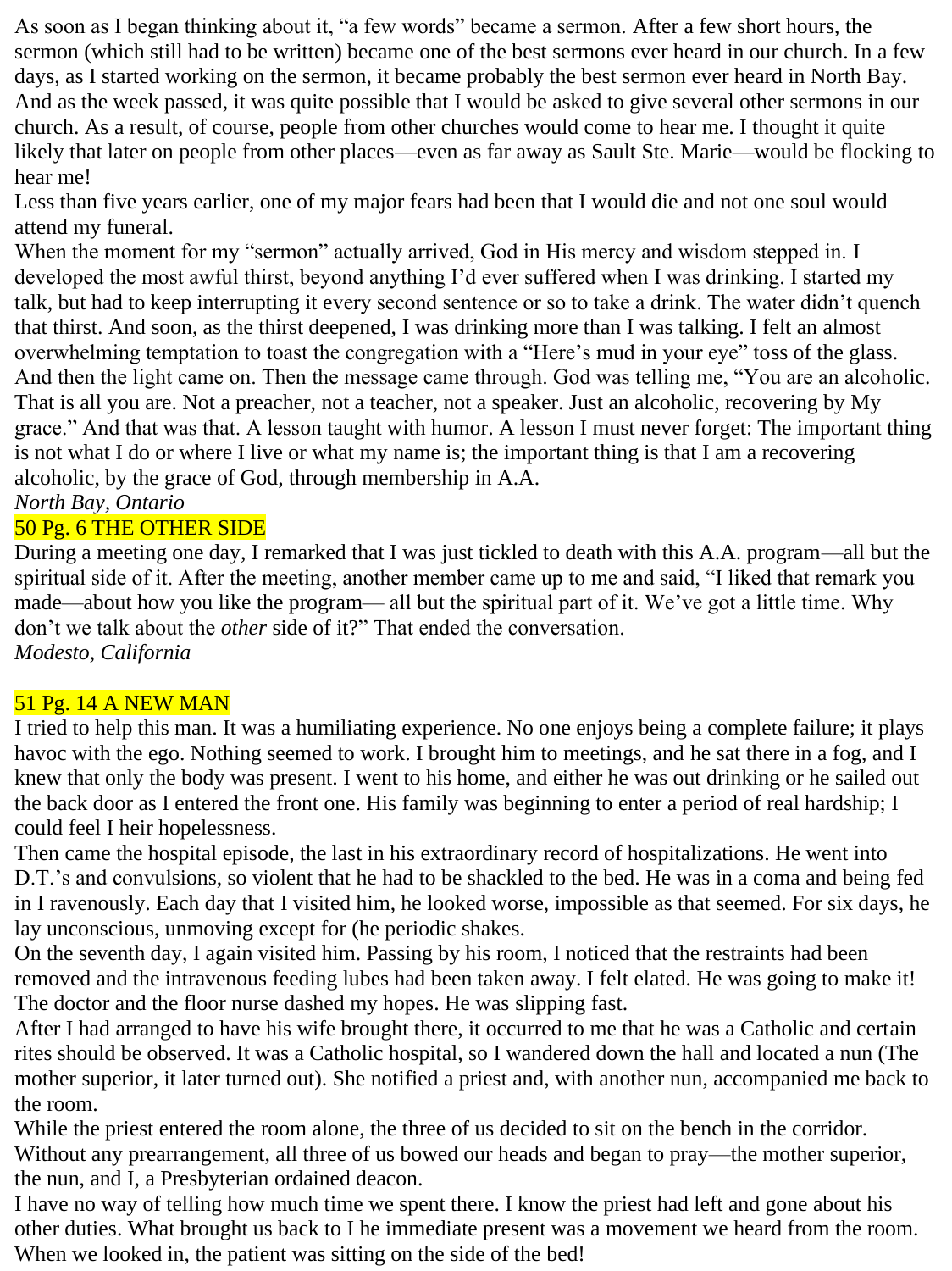"All right, God," he said. "I don't want to be the quarterback any more. Tell me what You want me to do, and I will do it." The doctors later said that they had considered it physically impossible for him to move, much less sit up. And before this, he had not uttered a word since entering the hospital. The next statement he made was "I am hungry."

But the real miracle was what happened to him in the next ten years. He began helping people. I mean helping! No call has been too hard, too inconvenient, too "hopeless." He founded the A.A. group in his town, and he is embarrassed if you mention this to others or comment on the amount of A. A. work he is doing.

*He is not the same man I was trying to twelfth-step.* I failed in all my efforts to help the man I knew. And then Someone else provided a new man.

*Bernardsville, New Jersey* 

#### 52 Pg. 16 FIGURE OF EVIL

It happened about three in the morning. I had been in our Fellowship slightly less than a year. I was alone in the house, my third wife having divorced me prior to my entry into A.A. I awoke with a frightening sense of approaching death. I was trembling and almost paralyzed with fear. Although it was in the month of August in Southern California, I was so cold that I found a heavy blanket and draped it around my shoulders. Then I turned on the floor heater in the living room and stood directly over it, trying to get warm. Instead of getting warm, I began to feel numb all over and again felt death approaching. I had not been a very religious person, nor had I become affiliated with any church after coming into A.A. But suddenly I said to myself, "If ever I needed to pray, now is the time." I returned to the bedroom and fell to my knees at the side of the bed. I closed my eyes, buried my face in the palms of my hands, and rested my hands on the bed. I have forgotten all the words I said out loud, but I do recall saying, "Please, God, teach me to pray!"

Then, without raising my head or opening my eyes, I was able to "see" the entire floor plan of the house. And I could "see" a giant of a man standing on the other side of the bed, arms folded across his chest. He was glaring at me with a look of intense hatred and malevolence. He was the epitome of everything evil. After about ten seconds, I "saw" him slowly turn around, walk to the bathroom and look inside, turn to the second bedroom and look into it, walk to the living room and gaze around, then leave the house by way of the kitchen door.

I remained in my original position of prayer. Simultaneously with his departure, there seemed to be coming toward me from all directions, from the infinite reaches of space, a vibrating, pulsating, magnetic current. In probably fifteen seconds, this tremendous power reached me, stayed for some five seconds, and then slowly withdrew to its origin. But the sense of relief given me by its presence beggars description. In my clumsy way, I thanked God, got into bed, and slept like a baby.

I have not had the desire for a drink of anything intoxicating since that memorable morning twenty-three years ago. In my years in our Fellowship, I have had the privilege of hearing one other member describe an experience almost exactly like mine. Did the departure from my house of the personification of evil symbolize the departure from my life of the evils embraced by alcoholism, as some think? Be that as it may, the other part of my experience symbolizes to me the all-powerful and cleansing love of a Higher Power, whom I have since become happy to call God.

*San Diego, California* 

# 53 Pg. 26 HEARD AT MEETINGS

"Many people pray as though to overcome the will of a reluctant God, instead of taking hold of the willingness of a loving God." "It is wise to pray for the future, but not to worry about it, because we can't live it until it becomes the present. The depth of our anxiety measures the distance we are from God." "If we have the opportunity to help in some practical way when our loved ones or other people we are concerned about are in trouble— let's do so. If there is no such opportunity, let's pray for them and believe that, in so doing, we are helping to connect their minds to God's influence. But let's not expect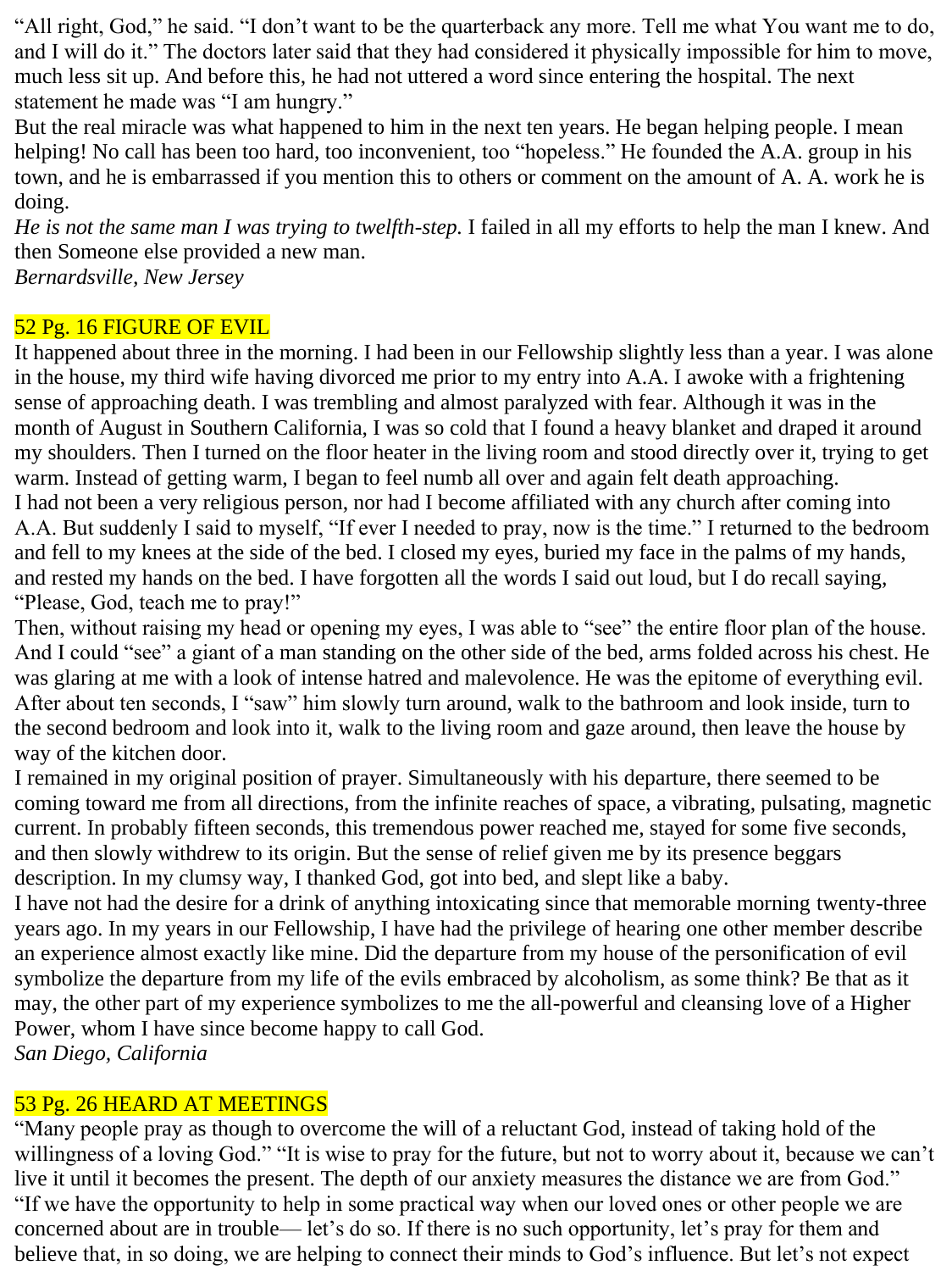same-day service. The important part is not to cancel our prayers by later worrying. (There is a vast difference between being concerned and worrying.) Long-distance, unconditional faith is the best kind." *Sydney, Australia* 

# 54 Pg. 33 "USE ME"

After joining A.A. in October, I drank on Christmas Day and again on New Year's Eve, and no disaster followed. I returned to my

A.A. group feeing as smug as anything, because I had survived the holidays. I would Ink this thing yet. It hadn't gotten the better of

#### *me!*

Two weeks later, I was suddenly taken drunk. I hadn't planned it; I hadn't even thought about it; I just started drinking, and I couldn't seem to stop until I passed out. Something was wrong with me. I was sick with a sickness that went deep into my very soul. I couldn't stand myself. I couldn't look my children in the face. I couldn't face anything.

I dragged myself back to the A.A. group. And I *listened,* and I heard for the first time. That night, I returned to my home in a state of numbness. I was up against something I didn't know how to cope with. My luck wasn't going to change. *I* was going to have to change. But could I? God, as I understood Him, surely was disgusted with me by now. 1 had bargained and cajoled and broken every promise that I had ever made to Him. How could I turn to Him now?

As I sat in that empty room, I could hear the words "For God so loved the world . . . For God *so loved* the world ..." The words that I finally uttered seemed to have been wrung from mi- "Oh, dear God, where am I going to find the strength to overcome my alcoholism?" The voice that answered was calm and sweet beyond description. You have the strength. All you have to do is use it. I am here. I am with you. Use *Me"* 

I was born again that day. From that moment, the compulsion was lifted. In the eleven years since, I have found in sobriety what I was searching for in the bottle. I wanted peace; God gave me peace. I wanted acceptance; God accepted me. I wanted to be loved; God assured me that He loved me. My children are grown now, and they are beautiful children, who daily, routinely practice the principles of the A.A. program— love and service and honesty. We all grew up together, and that makes us good friends. *Honolulu, Hawaii* 

# 55 Pg. 45 ON A WINTER DAY

Nearly nine months had passed since I had taken a drink, and I was miserable. My wife and I attended A.A. meetings regularly, and I'd sit there cursing the "happy hypocrites" who were enjoying themselves and their sobriety. I felt sorry for myself because I had no job. (Of course, the type I wanted was at least the vice-presidency of a large firm.)

This particular day had dawned clear and cold, following one of the worst snow and ice storms Atlanta had experienced in many years. Trees, poles, and power and telephone lines were down everywhere; ice and snow blanketed everything in sight. As I moped around the house, my thoughts turned to the previous summer, when I had escaped the misery that surrounded me by helping with the Little League baseball team. I hadn't given much time or thought to my son until after A.A., and I was pleased when he asked me to take him to play with the Little League. The team coach turned out to be a man I had played ball with when we were kids, and he asked me about helping out with the team. Naturally, I was delighted.

That summer, we lost a little boy in our league. He was cycling home from the ball park, and a drunk driver ran him off the road and knocked him from his bicycle. When his head hit the curb, he was killed. This boy so loved the Little League that his parents asked and readily received permission to bury him in his uniform. They bought a lot on a hill in the cemetery overlooking the Little League ball park and buried Jimmy there, facing the field.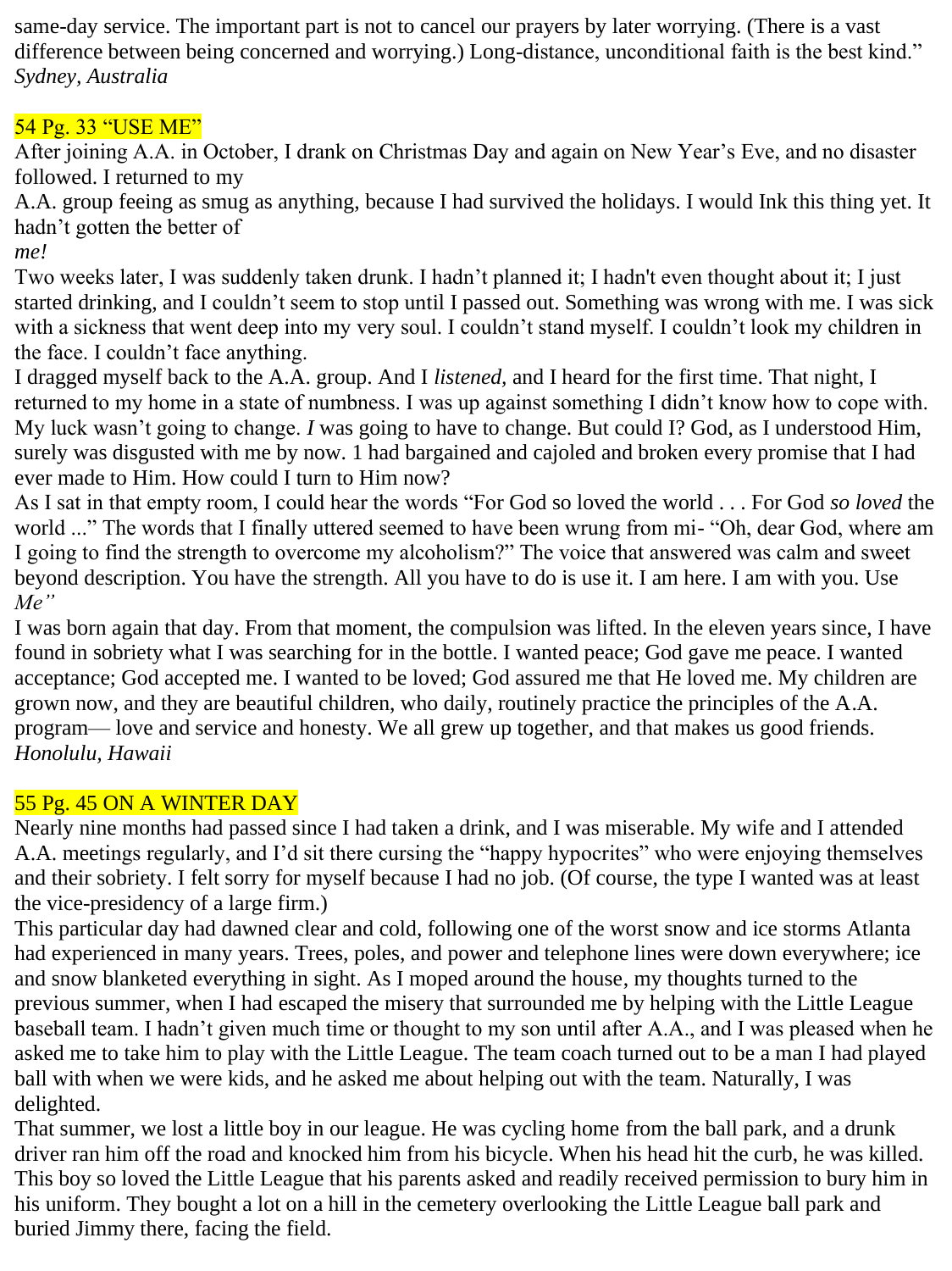This icy morning, I got into my car and drove up that cemetery hill as far as I could go, then got out and walked the rest of the way to Jimmy's grave. This was one of the most beautiful days I have ever seen in my life. Not a twig was moving; the sky was clear blue; the quiet was disturbed only when a little dog ran across Jimmy's grave—and I thought Jimmy would have liked that.

As I stood there beside his tombstone, I remembered an old favorite hymn of mine, "In the Garden." Standing there, I felt God's hand was on my shoulder, and we had a wonderful visit of meditation together.

Then a sense of guilt and shame came over me. I had been a drunk. All I had to do was take one drink, and I could put another little Jimmy on the side of some hill like this one. I wouldn't have to stay drunk for a month or a week or a day; all I had to do was to take one drink, and I would be capable of killing a child.

I knew I had to have a new beginning, and this beginning had to be here. I could not start anywhere else. I had to let go of the past and forget the future. As long as I held on to the past with one hand and grabbed at the future with the other hand, I had nothing to hold on to today with. So I had to begin here, now. The next time I went back to my A.A. group, the "happy hypocrites" looked different to me. I began to see love in their eyes, a greater warmth than I had ever seen before. I mentioned it to my sponsor, and he said, "The reason you see love in these people's eyes is because you are beginning to love them. The love that we see in their eyes is the reflection of our own love. We have got to love to be loved." *Decatur, Georgia* 

# 56 Pg. 61 TO THE FOURTH STEP

Even at an early age, booze was no stranger to me. I remember crawling from one soused parent to another for a mouthful of beer. As I grew older, the craving for the stuff drove me to find more. Too young to get a good job, I turned to thievery. I was a good thief—I thought. The law soon deflated that balloon.

On my second trip to jail, I attended my first A.A. meeting, with strong recommendations from the authorities. All the members greeted me and talked about how the Twelve Steps had helped them and, in turn, should help me. For some mysterious reason, the conversation turned toward God, religion, and an unidentifiable "Higher Power." Oh-oh! I didn't want anything to do with something even remotely connected with religion. "Besides," I said, "I'm not an alcoholic." I had just turned nineteen. Although I kept attending meetings, I couldn't accept the religious aspect. After I got out, booze went on flowing down my gullet until one morning I awoke in the strangest place—at home! That did it. That very night, my mother and I both attended an A.A. meeting.

Sobriety was a novelty, and for fourteen years I enjoyed it. The humble business I started grew and prospered. I had become part of the human race. It was great!

Then business pressure began to mount, and I suddenly couldn't face those simple problems. That was when my old enemy reappeared. I couldn't resist that one little drink, for old times' sake. Business profits took a plunge; alcohol gained steadily; once again, I found myself in court.

I was horrified when the judge said, "You are charged with the theft of sixty-four bottles of whiskey. I have no alternative but to sentence you to a Federal penitentiary."

"You can't send me to a penitentiary!" I roared. "I haven't got the time!" The spectators laughed aloud until the gavel fell. I hung my head low in the realization that they were laughing at me. I don't know how long after that embarrassing day it was before I remembered the Twelve Steps and made the Fourth Step work for me. I asked myself questions and answered them truthfully. This done, I joined the prison A. A. group.

For me, that inventory is a higher power, God, and willpower all combined into one. Step Four was all I needed. This time, there was no mention of religion, much to my relief. We discussed the force, power, or object that for each one of us had been our higher power. You see, anything connected in any way with religion is frowned on, to say the least, by us. Yet I have seen many members of this group leave and never return to booze or prison.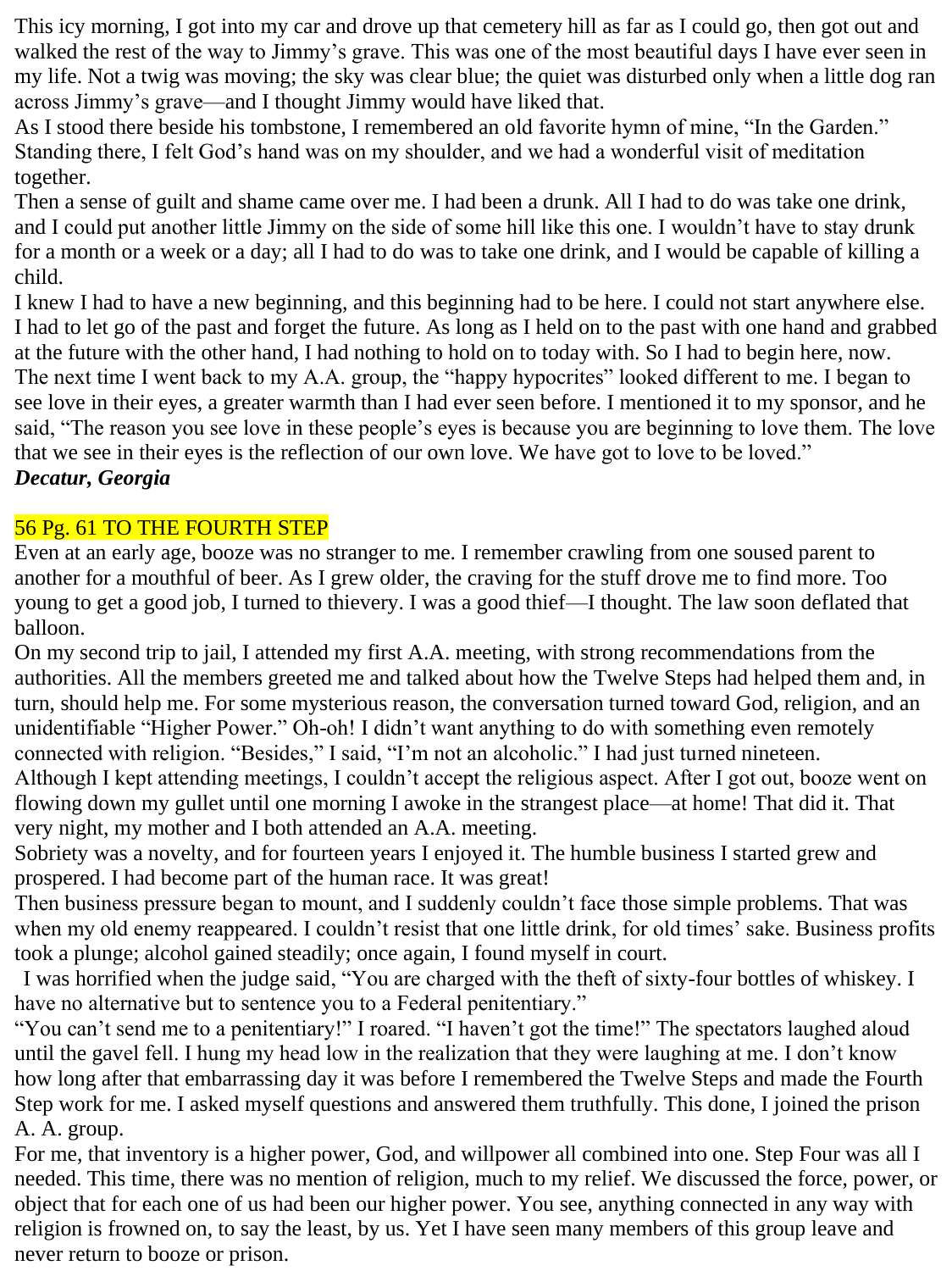Agnostic, you say? Certainly. But that, too, has been an advantage for me. My search for a God that I could not find led me to Step Four. This Step, I feel confident, will help me stay sober. *Waupun, Wisconsin* 

#### 57 Pg. 74 SOMETHING WAS WRONG

Let me stress straightaway that, although I come of a family with strong religious beliefs and attended church in my youth, I had no idea what it was all about and wasn't really concerned. I attended church merely to keep my parents off my back. When, as a teenager, I began to drift away from my parents, I also began to drift away from church, and I don't recall ever again going on my knees to pray—until I was introduced to Alcoholics Anonymous in a mental hospital in Glasgow, after eighteen years of sick drinking.

In this hospital, I begged God for help; my tormented mind would not allow me to pray for it. Each day, I asked God to ease this endless torment, only to awake each morning with the same pressure and endless despair. But I kept on asking God for help, and slowly my mind began to unwind. I realized that something wonderful was happening to me. As a person with little or no faith, I wasn't sure whether I was being helped by the hospital treatment, the A.A. meetings in the hospital, or God. So I clung tight to all three.

As time favored me, I began to realize that a Power much greater than anything I had known was helping to restore me to sanity. I put myself in the hands of this great Power, now known to me as God. Shortly after this, I was released from the hospital, and I was at home when I experienced a very close but frightening conscious contact with the divine Power. It all started one Sunday afternoon, as I was sitting reading the newspapers. For no apparent reason, I got a very strange feeling that something was wrong with an A.A. friend who was in hospital after a slip.

I went to the hospital right away—and found my friend crying his heart out. He had just received the news that his brother had died, two hours earlier.

On leaving the hospital, after consoling my friend, I was walking down the road when I was suddenly filled by a very moving and frightening power, which seemed to take me over completely. I stopped and looked up into the night sky. I felt that I was up in a cloud, and God was inside me. I couldn't sleep at all that night; I was in very deep thought. The next day, I felt completely at peace with the world.

After a time, although I still maintained peace of mind, I began to experience a feeling of emptiness which I could not understand. It wasn't until I tried to be completely honest with myself and to practice the A.A. principles in all my affairs that this emptiness was replaced by joy.

It is my belief that the feeling of emptiness was my own doing. I had been so elated by that wonderful experience on the road at

night that I wanted to stay up in a cloud with God. But this was not to be. It was my place to be down among the suffering alcoholics, not up in a cloud. As long as I keep my feet on the ground, among the suffering, God will come down and remain always with me. It is not my intention to reform anyone or to pretend to be a Holy Joe. I am just a grateful soul who hopes to help someone find peace and happiness and then share it with someone else.

*Glasgow, Scotland* 

# 58 Pg. 83 INNER VOICE

Long before nagging and pressures from others concerning my excessive use of alcohol made any impression on me, the nagging voice o conscience—my own inner voice of truth and right—apprised me of th< irrevocable fact that I had lost control of alcohol, that I was powerless, know now that the inner voice was God, as I understand Him, speaking For, as I had been taught from earliest memory and as A.A. has emphasized, God—or good—emanates from within each of us. *Lakewood, Ohk*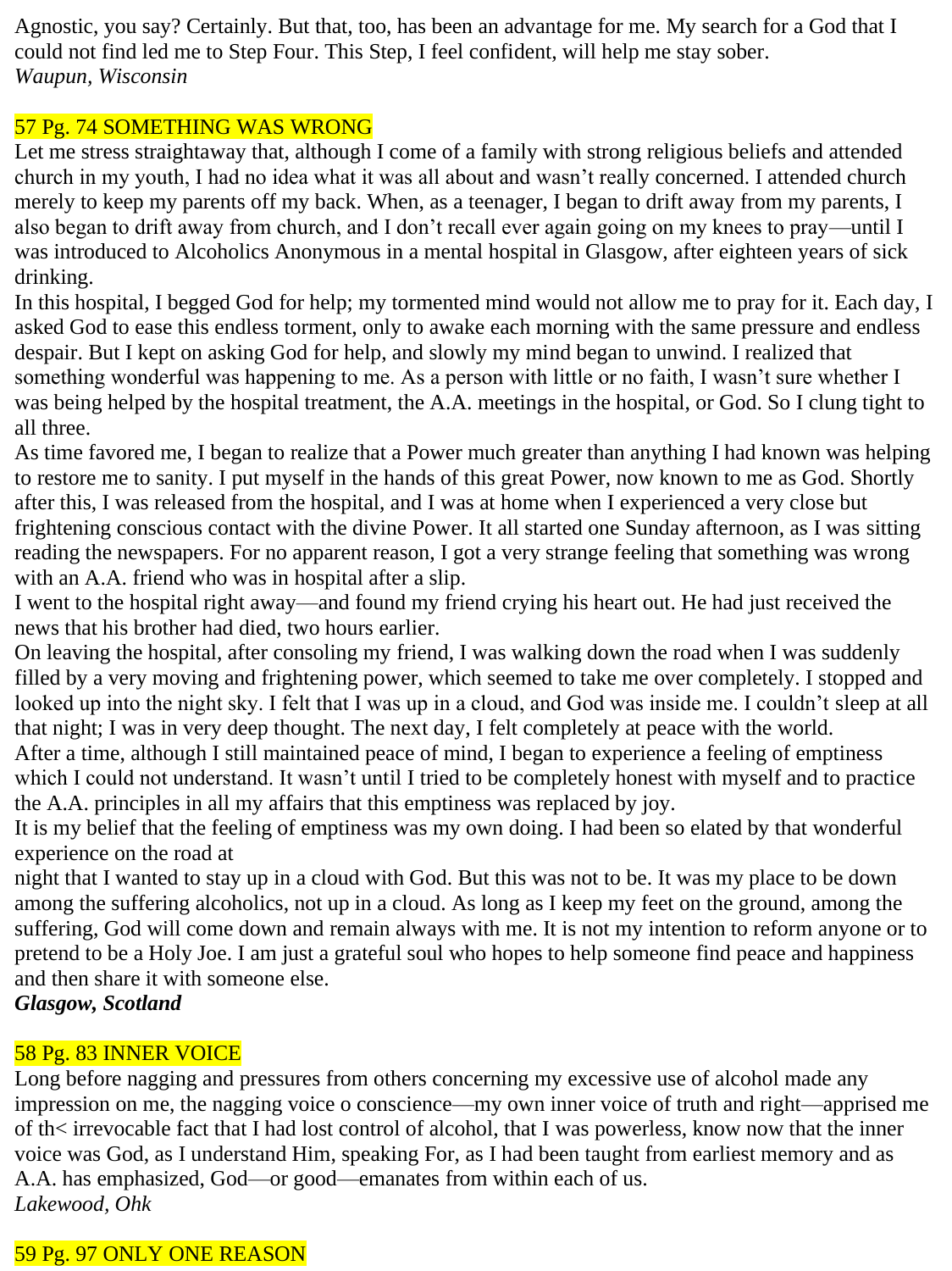I believe we are all sober and alive for only one reason: God has a job for us to do. I have also come to believe that I must please God first, myself second, and everybody else third. When I can live and feel that way—and it isn't all day every day—things seem to work out. When I try to run the show, everything goes to hell. *Akron, Ohio* 

#### 60 Pg. 113 GETTING AHEAD

Most alcoholics I have known, including myself, wanted to get ahead. If we didn't, well, there was nothing so rosy as the dreams of success and glory which subsequently came out of the bottle; such fantasies are the warp and woof of the active alcoholic's life.

I think that one of the main differences between an active alcoholic and a recovering alcoholic can be expressed as a matter of tense. The active alcoholic tends to live in the future or in the past. The sober alcoholic, using part of the philosophy he learns in his

A.A. experience, lives or strives to live in the present.

The nondrinking alcoholic discovers in A.A. that you cannot Get Ahead until you learn to be Here. We discover from our Serenity Prayer that one of the things we cannot change is time. The Here-and-Now is the only reality, whereas in the unreal world of the drinking alcoholic there was only yesterday-andtomorrow.

The grace of sobriety lies in accepting the fact that the past is nonexistent and the future exists only in the present.

I think of a certain morning on which I woke up and said to myself I would not take a drink that day. I had done this many times before, and each time I had failed. But on this morning, for some unaccountable reason, another voice told me I was a liar; that I could *not* take a drink that day. Immediately, the stage was set for what was, to put it mildly, the most unusual day of my life: the day on which my compulsion for alcohol was taken from me.

The explanation is simple. When I said to myself, "You are a liar," I was thinking in the present. I didn't say, "If you go through the morning and take a drink in the afternoon, you *will* be a liar." Right then, I was empowered to do something about my predicament, because I recognized it as a present predicament and not a future one. So I sought A.A. and found the help I needed. In the very moment of acknowledging myself to be a liar, I turned out not to be one (in that instance, anyhow).

Ever since I became extricated from the turmoil of alcoholic living, it has interested me to muse over this business of Getting Ahead. In the excesses of my alcohol-inspired ambition, I used to imagine that to Get Ahead I would need to be like some preternatural bulldozer, plowing its way upward and onward, plunging inexorably over the embankments of life, grinding, heaving, snorting, reckless of obstacles, impelled by the virtues of ambition and the seductions of success—the kind of success that comes

effortlessly to us from a barroom bottle.

I did not know then that if you want to Get Ahead with any degree of peace, you must first learn to Stay Here. It takes guts to Stay Here; it takes self-discipline and resolution. Anyone with sufficient energy and a one-track mind can Get Ahead; witness the robber barons, the dictators, the demagogues. But to Stay Here, you must know where you are before you can know where you are going. You must seek before you can find, and you must ask before you really learn to seek. It takes humility to ask, patience to wait for the answer, and faith that the answer will come. These, it strikes me, are hardly bulldozer "virtues." I like to think that Staying Here provides a clue to the practice of the Eleventh Step. We don't improve our conscious contact with God, as we understand Him, by projecting into the future. After all, even the Hereafter begins with Here.

*Manchester, Massachusetts* 

# 61 Pg. 17 DROWNING

Before my commitment to a state alcoholic center, I had had a dry stint in Alcoholics Anonymous. I know now that I had gone to A.A. to save my marriage, job, and liver, though no one could have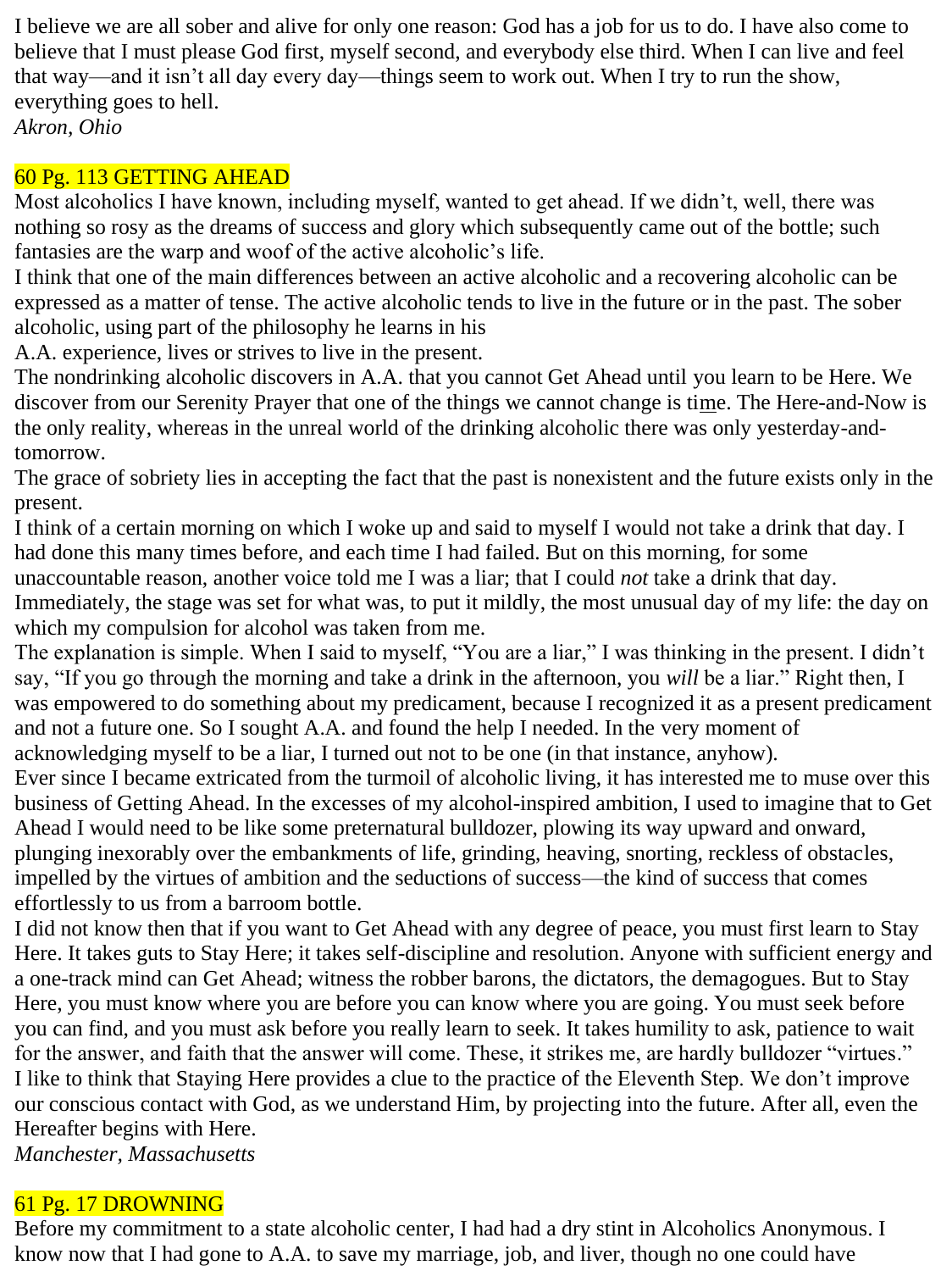convinced me at the time that I hadn't sought A.A. with all the proper motives. In seven months, my liver got well, and I got drunk for six weeks, winding up at the center.

On my eighth night there, I knew that I was dying. I was so weak that I could hardly breathe; my breath came in little gasps, quite far apart. If a drink had been put within an inch of my hand, I wouldn't have had the strength to take it. For the first time in my life, I was backed into a corner that I could not fight, cheat, lie, steal, or buy my way out of. I was trapped. For the first time in my life, I uttered a sincere prayer: "God, please help me." I didn't bargain with Him, nor did I suggest how or when He should help. Immediately, I became calm and relaxed. There was no flash of lightning or clap of thunder, not even a still, small voice. I was scared. I didn't know what had happened. But I went to sleep and slept all night. When I awakened the next morning, I was refreshed, strong, and hungry. But the most wonderful thing was that, for the first time in my life, that dark, mysterious cloud of fear was gone. My first thought was to write to my wife about this experience, and I did. Imagine being able to write a letter after the condition I had been in the night before!

I am sure that some would classify this experience as an example of "letting go and letting God." Not this self-willed character! I had held on to the thin strand of my will until it just snapped, and then I was caught up by the "everlasting arms." I had to be

rendered helpless, just like a drowning man who fights his rescuer. I returned to A.A., but I was reluctant for a long time to tell of my experience. I was afraid that no one would believe me and that they would laugh. Later, I learned that others had had similar experiences.

A spiritual experience, I think, is what God does for a man when the man is completely helpless to do it for himself. A spiritual awakening is what a man does through his willingness to have his life transformed by following a proven program of spiritual growth, and this is a never- ending venture. *Raleigh, North Carolina* 

#### 62 Pg. 24 A SMALL WHITE CARD

When I came to A.A., I was a self-ordained atheist, a part-time agnostic, and a full-time antagonist antagonistic toward everyone, everything in general, and God in particular. (This was due in part, I suppose, to my trying to hold on to my childhood concept of God.) A more bewildered, confused, powerless woman there never was. It seems that I had lost faith first in myself, then in other people, and finally in God. There was only one good thing about my refusal to believe that I had a Creator: It certainly relieved God of an embarrassing responsibility.

Yet I had a spiritual experience the night I called A.A., though I didn't realize it until later. Two angels came, carrying a real message of hope, and told me about A.A. My sponsor laughed when I denied that I had prayed for help. I told him that the only time I had mentioned God was when, in my despair at being unable to get either drunk or sober, I had cried out, "God! What am I going to do?"

He replied, "I believe that prayer was a pretty good one for a first one from an atheist. It got an answer, too." And so it did.

In a state more like rigor mortis than an acute hangover, I was taken to my first A.A. meeting, about sixty-five miles from my hometown. We visited a member's house on the way, and I caught my first glimpse of the Serenity Prayer, on a wall plaque. It was a shocker! I thought, I've really got myself into another big mess with my drinking, as usual. I hope this prayer has nothing to do with A.A., for heaven's sake!" And I studiously avoided looking in that direction all afternoon.

Little did I know that, starting twenty-four hours later, the Serenity Prayer would be my companion and hope and salvation for five horrifying days and nights.

After we reached the closed A.A. meeting, in the evening, my whole attitude began to change in spite of myself. These people had something I lacked. And I wanted it! (Later, I learned that what they had was Power drive and Power steering, and that the source was a loving God as they understood Him.) They acted as if I was an answer to a prayer and they really wanted me there. (Eventually, the belief these A.A.'s had in me led me to believe in them, then in myself again, and finally in God.)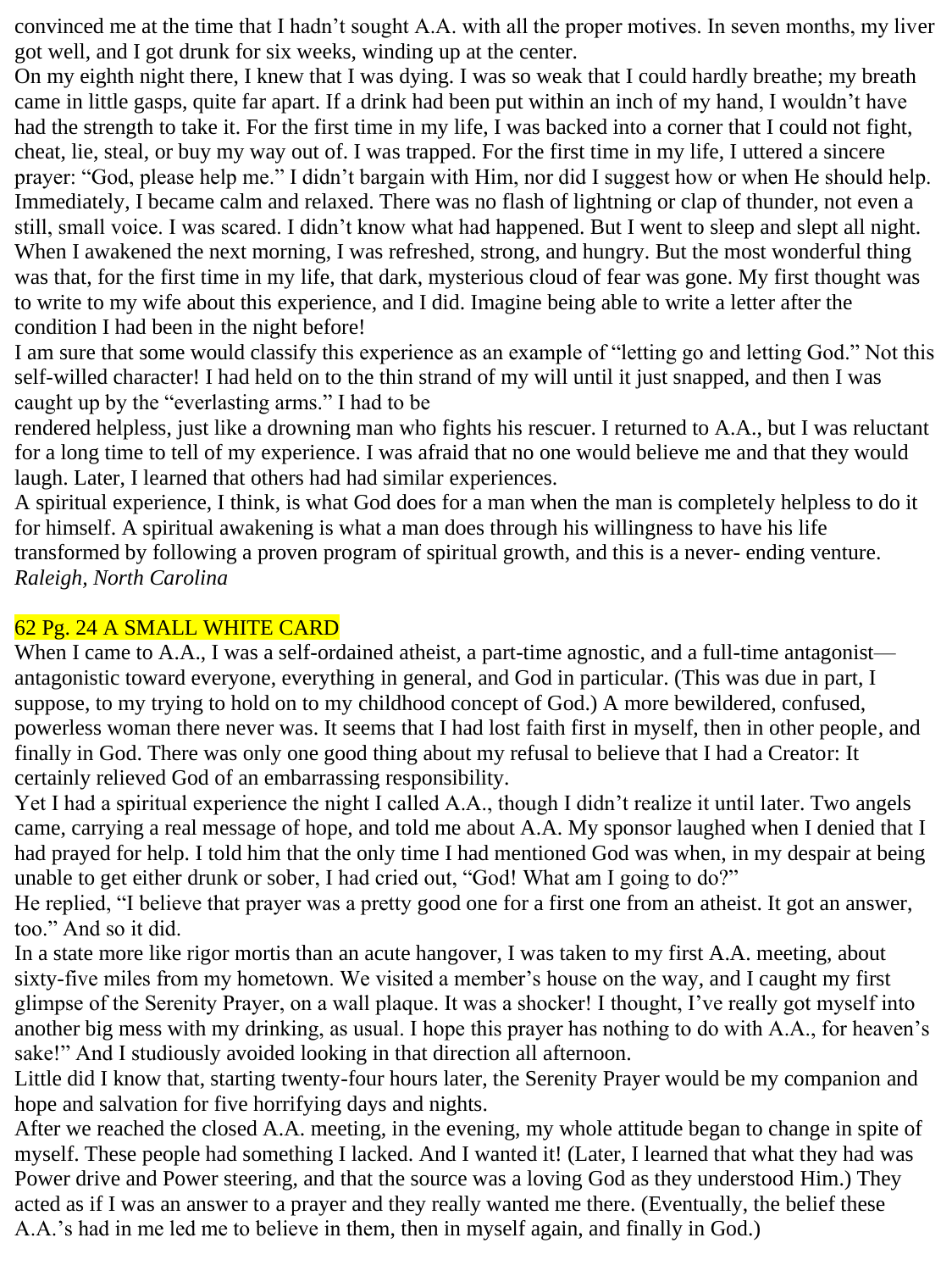One of the women handed me a small white card with the Serenity Prayer printed on it. "What if I don't believe in God?" I asked.

She grinned and said, "Well, I believe that He believes in you. Didn't you say that you were willing to go to any lengths?" And she added, "Just hang on to this card for dear life! If you're tempted to take I hat first drink, read it. Or read it if you run into some other problem loo big for you to handle." At home, just twenty-four hours later, I did begin hanging on to I hat little card "for dear life." My husband of twenty-five years went int0 D.T.'s. In his madness, he prevented me from phoning or going for help. For five days and nights, there was no sleep for either of us, and I here were times when I became part of his nightmares and my life was threatened.

All the while, I never allowed the card to leave my person. I read and reread the Serenity Prayer. Though the house was as well stocked w i t h liquor as a small bar, the miracle of it all was that I did not take a drink! Me!—who had solved all my problems with strong drink. In- lead, I clutched that little card and murmured the words over and over for five days and nights. I do not recall making any decision to believe. I felt only that the God of these A.A. people might take pity on me and help me. But I certainly had come to believe that I was powerless. As our Big Book states, "The alcoholic at certain times has no effective mental defense against the first drink. Except in a few rare cases, neither he nor any other human being can provide such a defense. His defense must come from a Higher Power."

All this so soon after my first meeting! The whole experience caused me to listen intently to other members' stories of how they came to believe; it caused me to read and reread the chapter "We Agnostics" in the Big Book and the words on the same subject in "Twelve Steps and Twelve Traditions." At last, I came to the conclusion that there was "an easier, softer way"—easier than anything I had tried for myself before A.A. I came to believe.

And lest I forget... I still have in my possession a small, tattered, faded Serenity Prayer card, which saved my sanity and my sobriety and restored my faith in the God of my understanding. *Brighton, Colorado* 

#### 63 Pg. 34 STAY SOBER ON LOVE

I had been around A.A. for almost two years and had had little success at staying sober. One day, I found myself in a small room in downtown Toronto, having drunk myself out of the love and respect of a lovely wife, four healthy children, a mother, a father, other relatives, and friends. I was alone once again, with those terrible feelings of complete isolation and fear of impending doom. So once again, filled with hate, envy, lust, slothfulness, and, most of all, total hopelessness, I presented myself at the doors of Alcoholics Anonymous.

My A.A. friends were somewhat skeptical about my return to the fold—justifiably, having watched me bounce around and put together only six months of continuous sobriety. But I thank God for the compassion, the love, and the understanding of an A.A. husband-and-wife team, who helped me to live and breathe A.A. for the next forty-five days, through telephone conversations, open meetings, discussion meetings, long talks at the kitchen table, and, most important, prayer.

I had mocked the spiritual aspect of our program on many previous occasions, claiming that this God business was for sissies and hypocrites. But this time it was different. After my last drunk, I knew that it would be death or insanity for me if I kept on drinking. This time, I prayed. I somehow felt that if there *was* a Power greater than myself who could relieve me of this suffering, then I had better try to find Him. On my forty-fifth day of new sobriety, I returned to the small room in downtown Toronto and sank into a depression that no words can describe. It was as if my body and my soul were completely divided. I saw, as clearly as I will ever see, the complete futility of my existence and the destruction brought about by my stubborn, prideful delusion that I could have "just a few." I had reached a point in life where I could not go on alone, drunk or sober. That, my friends, was a loneliness I hope I never forget.

A very strange thing happened to me that afternoon. I refused to give in and take a drink. After almost three hours of agony, I cried out for God's help. And I left the room with a strength that I had never thought it possible to attain. For the next two weeks, I felt "turned on," with no booze and no other drugs.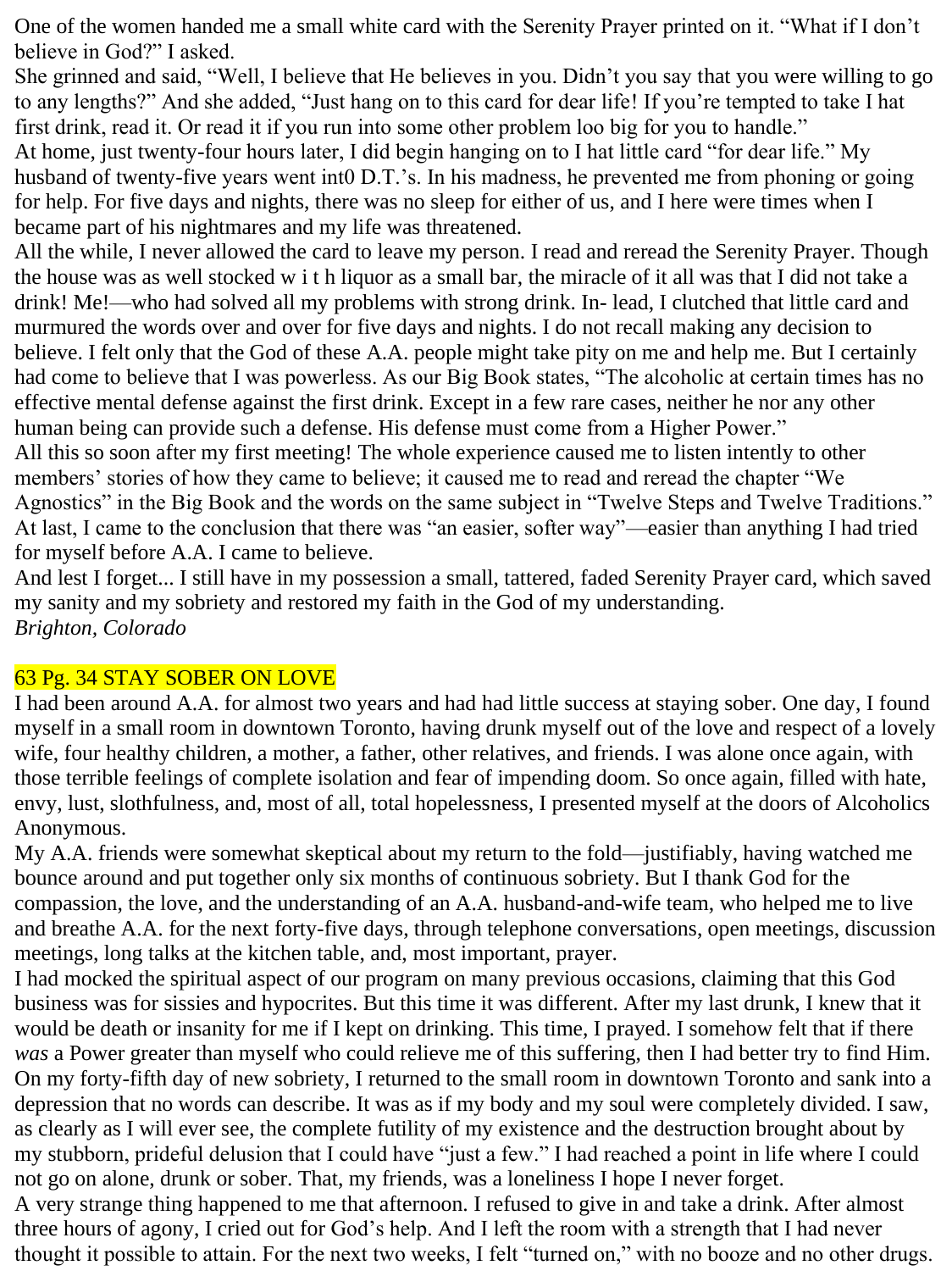For the first time in my adult life, I was unmistakably aware of the living presence of God within myself and the universe. Seeing the beauty in a child's face or green grass or a tree and feeling the joy of waking up in the morning with a clear head, looking forward to the day's activities, were new and wonderful experiences. The resentments, the hates, the fears all seemed to be lifted; I was able to forgive and forget The things I thought I needed for so many years no longer seem Important, now that I have become aware of the spiritual resources God has given me. With these, I don't need alcohol to function. What a joy to stay sober on love instead of fear!

Since that time, I have enjoyed some seventeen months of sobriety I write this for the alcoholic who feels he or she has gone too far against ' mil's will in actions, words, and deeds ever to get well again. If you are sincere in your prayers, this wonderful gift is available to you, as it was to me. *Toronto, Ontario*

#### 64 Pg. 46 "THE BELIEF WILL COME"

In the beginning, I rejected any part of the A.A. program that referred to God in any manner. I even remained silent when they closed the meetings with the Lord's Prayer. (I didn't know the words, anyhow.)

Looking back, I don't think I was an agnostic, nor do I think I was an atheist. But I do know this: I couldn't accept any of "the God bit," nor did I want to come to believe or have any spiritual awakening. After all, I had come to A.A. to get sober, and what did all this truck have to do with that? Even with all my stupid arrogance, you still loved me, held out your hand of friendship, and, I'm sure, used cautious wisdom in trying to reach me with the program. But I could hear only what I wanted to hear.

I remained dry for a number of years, and then, as you may already have guessed, I drank again. It was inevitable. I had accepted only those parts of the program that fitted into my life without effort on my part. I was still the self-centered egotist I had always been, still full of all my old hatreds, selfishness, and disbelief—just as lacking in maturity as I had been when I first arrived at A.A.

This time, when I came to in the hospital, I had absolutely no hope. After all, you had told me that A.A. was the last hope for the alcoholic, and I had failed—there was nothing else. At this very point, my sister chose to send me a clipping from a Sunday-school paper. No letter, just the clipping: "Pray with disbelief; but pray with sincerity; and the belief will come."

Pray? How could I pray? I didn't know how to pray. Still, I was ready to go to any lengths to get my sobriety and some semblance of a normal life. I guess I just gave up. I stopped fighting. I accepted that which I did not really believe, much less understand.

I started praying, not in any formal way. I just talked to God or, rather, cried out, "Dear God, help me. I'm a drunk." I had nowhere left to turn, except to this God I did not know.

I don't recall any immediate, dramatic change in my life. I do recall telling my wife how hopeless it all seemed. At her suggestion, I began rereading the Big Book and the Twelve Steps, and now I found in these much that I had never found before. I didn't reject any of it. I accepted it just as it was written. Nor did I read anything into it that wasn't there.

Again, nothing changed overnight. But, as time has passed, I have acquired a blind and, yes, childlike faith that, by accepting a God I don't understand and the program of A.A. just as it is written, I can maintain my sobriety one day at a time. If I am to have more than this, it will come as time goes by, just as other good things have come.

I no longer find it necessary, as I did for years, to prove my disbelief in God by my every thought and deed. Nor do I find it necessary to prove myself to others. No—the only accounting and the only proving I have to do is to myself and to God, as I understand Him (or don't understand Him). I'm sure that I shall err from time to time, but I must learn to forgive myself, as God has forgiven me for my past. I think I have had a spiritual awakening, as undramatic as it may have been, and that it will go on and on as long as I continue to practice this program in my daily affairs. To me, there is no "spiritual side" to the program of Alcoholics Anonymous; the entire program is spiritual.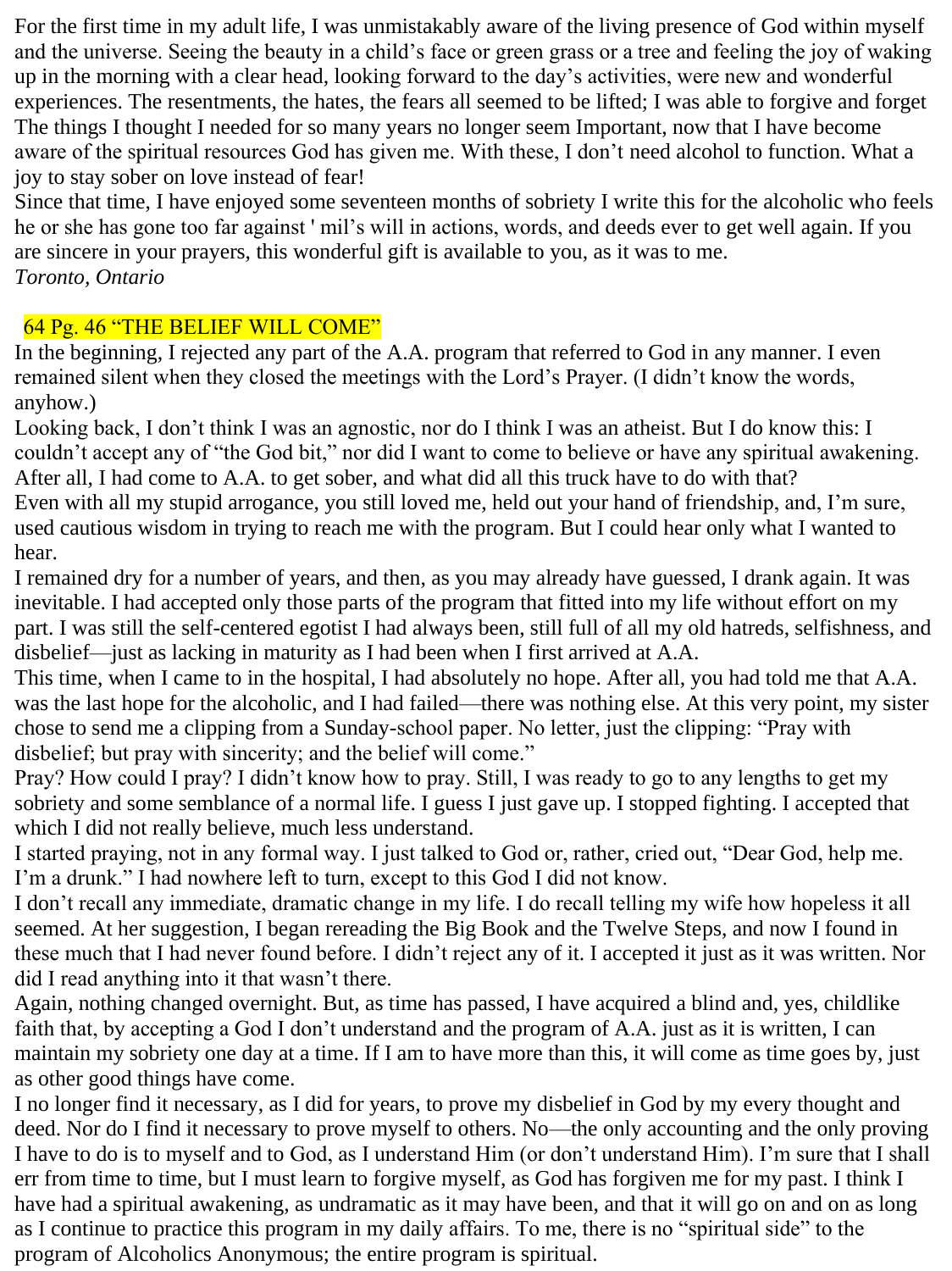In my view, some of the evidences of a spiritual awakening are: maturity; an end to habitual hatred; the ability to love and to be loved in return; the ability to believe, even without understanding, that Something lets the sun rise in the morning and set at night, makes the leaves come out in the spring and drop off in the fall, and gives the birds song. Why not let this Something be God? *St. Petersburg, Florida* 

# 65 Pg. 62 BACK TO THE FUNDAMENTALS

A.A. was asking me, of all people, to believe in God. Not only that, they were asking me to believe so thoroughly that I'd be willing to turn my life and my will over to God as I understood Him. I didn't understand him. I didn't know anything about Him. In one way or another, I had been a Catholic, a Baptist, a Presbyterian, an Episcopalian, a Lutheran, and a Christian Scientist, and I'd even been exposed to some extent to the beliefs of Mormons, Mennonites, and Quakers. When I was in college, I specialized in ancient history and got very interested in the mystics.

Also, I learned something about Muhammadanism, Buddhism, the mythology of the Vikings, the Romans, and the ancient Greeks, and the original, primitive, pagan religions. But I still couldn't believe. I tried reading the Bible, but I bogged down so hopelessly in the terminology that it was pathetic. So I turned to small books written by Bible scholars. "Maybe I'm learning something," I thought, "or maybe I'm just getting confused. But I've got to keep on with this, because at least I'm staying sober." I was still going to A.A. meetings and talking to older members who had been sober for a long time. Many of them had a smile in their eyes while we talked—they had already been through this. One of them advised me to go back to the Bible, especially to the Sermon on the Mount, the condensation of Jesus' message. After we had discussed it, I was able to take from this reading three things that helped me—that I could relate to my A.A. life.

*Love your neighbor.* Where else but in A. A. could you find half a million people dedicated to love, and really loving each other? The love of one alcoholic for another is something never seen before in the history of the world. *Do unto others as you would have them do unto you.* In A.A., we do unto others what's already been done unto us. We help others as we have been helped.

*As you think, so shall you be.* I grew to believe that every deed we perform in our entire lives is just the outward manifestation of an inward thought. If there was a glass of whiskey in front of me, my hand couldn't reach out and pick it up. My hand and arm are not capable of independent action. The only thing that could make my hand reach out and take that glass and bring it up to my lips would be a thought in my head: "Hand, reach out and take the glass."

While I was making some progress, I still didn't have a concept of God. So I went back to the Big Book, as I had done so many times before with other problems. The answer I was looking for was on page 12, in Ebby's words to Bill: *'"Why don't you choose your own conception of God?"'* 

"I've tried everything else," I thought, "and I've got no place else to go. I might just as well." I sat down at my desk, got a pad of paper and a pencil, and asked myself, "If you could pick the kind of God that you *could* believe in, what would He be like?" I bore in mind the facts that I was an alcoholic and that I had been a perfectionist all my life. The world was never perfect enough for me. Everything that I ever believed in, every ideal that I ever followed turned out to have feet of clay. Here was my chance. For the first time in my life, I could create something perfect. All right!

I wrote across the page, "God is the perfection I've been searching for all my life. He is too perfect to have human characteristics and faults." That was the start.

Then I wrote, "God is the ultimate perfection. He is the perfect love, the perfect truth, the perfect goodness, the perfect understanding, tolerance, mercy, forgiveness. God is so perfect that no matter how evil, how unclean we may be, He'll forgive us if we ask, and grant us strength to overcome our shortcomings."

I sat back and told myself, "You're a brain! You've come up with something brand-new here." And then I realized that I was no big brain —just a dunce. This was the God that Jesus was talking about two thousand years ago, when He stood on the hillside and said He had a Father in heaven who loved all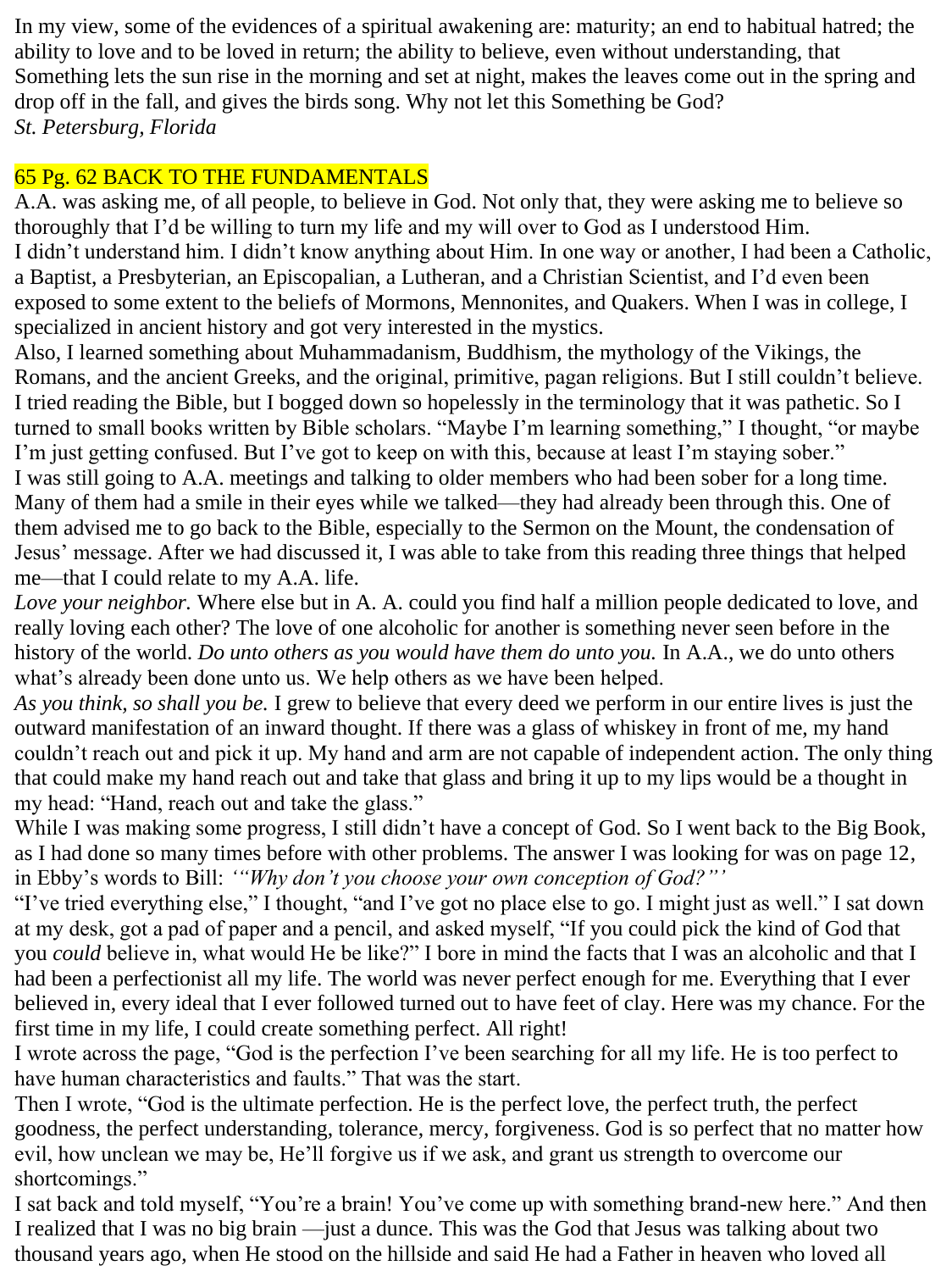human beings. Then I thought, "What is the one theme that will pull all this together in my mind?" I had a strange feeling that I was getting close.

At one time, the great jurist Oliver Wendell Holmes was asked what his religion was. And he answered that his whole concept of God could be found in the first two words of the Lord's Prayer. So I got out a copy of the Lord's Prayer and looked at it. The first word was "Our." It didn't say "your," "my," "her," or "his." It said, "Our Father … He is the Father to all of us. He created every one of us.

I happen to be a father myself—one of the world's worst, but no matter how sick or how bad I got in my days of drinking, I never once wished any harm to my own children. Nothing but the best for them! And I have to assume that this is what our Father wishes for us. He created us, and He cares what happens to us. He didn't create me to die a drunk in an alley.

We're not just some higher form of animal that's got a little better brain and a thumb that can meet the first finger to grasp a weapon or light a fire and so make us superior. We're a different breed entirely. We're unique because of the universal law that like begets like—a rosebush can't produce a lily of the valley, and a cow can't produce a colt. If God is a spiritual being, then we are spiritual beings. *Warren, Pennsylvania*

#### 66 Pg. 83 FAITH IN PEOPLE

My parents gave me a faith that in later years I lost. No, it was not s religious faith, though I was exposed to the teachings of two sects. Neither was forced upon me; I simply drifted away through boredom, and my fragile, superficial belief in God vanished as soon as I tried thinking about it.

It was a faith in people that my parents gave me—both by loving me and by respecting me as an individual, entitled to make my own choices. This love I accepted and returned unquestioningly, as a fact of nature.

Out in the world on my own, I still had a feeling of being under benevolent protection; my immediate bosses (of both sexes) seemed to regard me as kindly as schoolteachers had. Oddly, my good fortune sometimes annoyed me. "What is this?" I asked myself. "Do I arouse the maternal impulse?" For there was inside me an element at war with my faith in people. It was a furious, stiff-necked pride, an urge for total independence. With my contemporaries, I was always painfully shy, and even then I interpreted this handicap correctly as a symptom of egotism —a fear that others would not agree with my own high valuation of myself.

That valuation certainly did not include a picture of myself as a drunk. Often, I suspect that pride kills as many alcoholics as liquor does. I could very easily have been one of the victims, because my reaction to fast-progressing alcoholism was chiefly a frantic effort to hide it. Ask for help? What an idea! The day came when my pride was squashed flat (temporarily), and I did call for help. I called on people strangers. But my pride, expanding as health returned, blocked my first two approaches to A.A. (During

this interlude, nonalcoholic friends helped me, too— unasked.) After one more failure to regain my skill as a social drinker, I was convinced, and I began my A.A. membership in earnest.

Fortunately, I joined a group that devotes its closed meetings to Step discussions. Most of the members had their own concepts of a personal God; the atmosphere of faith surrounding me was so marked that I thought at times I was on the point of joining in it. I never did. And yet I found the Steps revealing new depths of meaning with each discussion.

In Step Two, the "Power greater than ourselves" meant A.A., but not just the members I knew. It meant all of us, everywhere, sharing a concern for each other and thereby creating a spiritual resource stronger than any one of us could provide. Another woman in my group believed that the souls of dead alcoholics, including those of times before A.A., contributed to this fountainhead of goodwill. The thought was so beautiful that I wished I could believe it, too.

At first, Step Three was simply the way I felt on no-hangover mornings of early sobriety, sitting by my window on days that always seemed sunny, having no immediate prospect of employment, and feeling perfectly happy and confident anyhow. Then the Step became a cheerful acceptance of my place in the world: "I have no idea Who or What is running the show, but I know I'm not!" And I could also see Step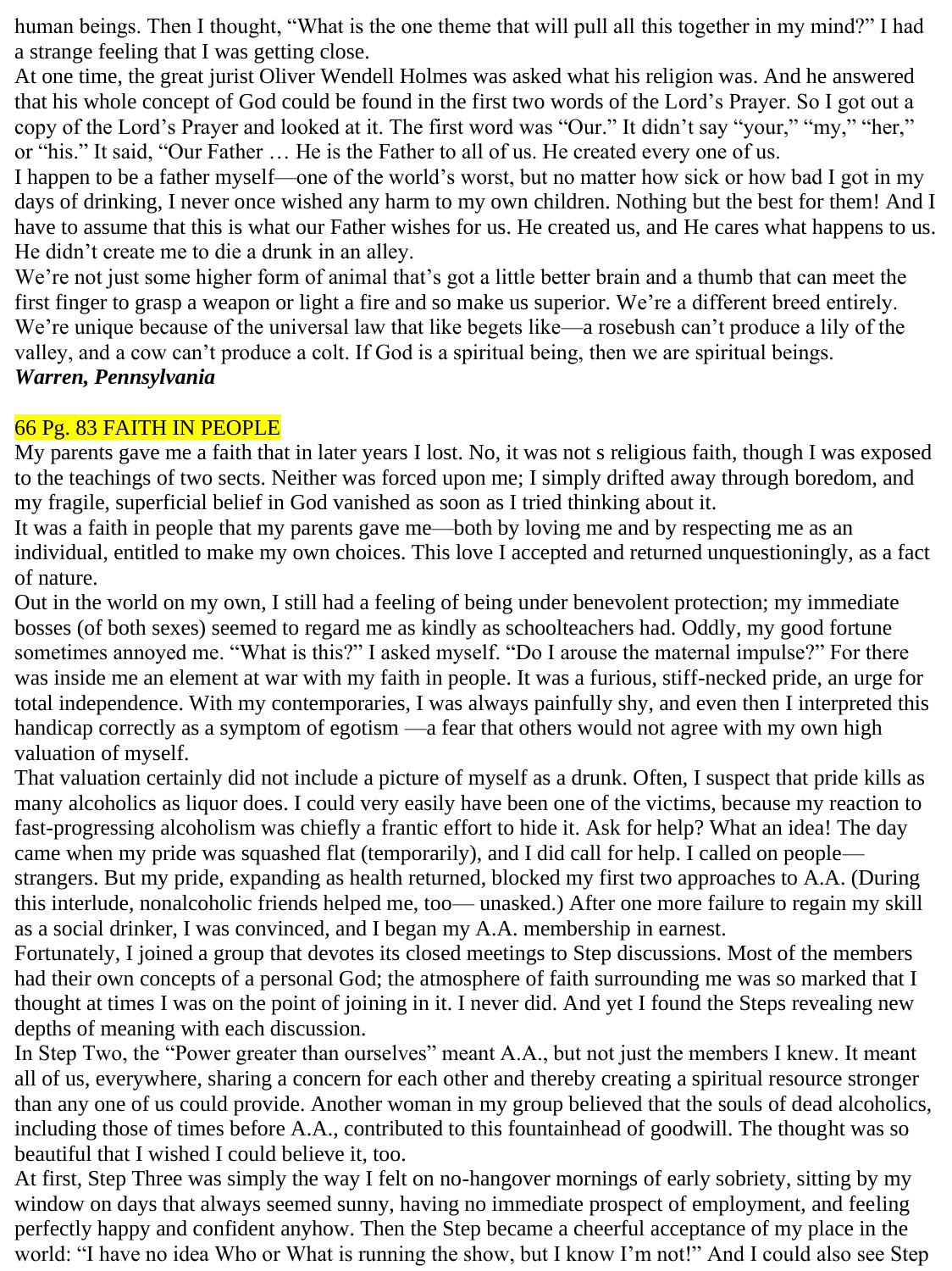Three as a good attitude, an effective approach to life: "If I am swimming in salt water and I panic and start thrashing around and fighting it, it will drown me. But if I relax and have faith in it, it will hold me afloat."

Though Step Four does not mention a Higher Power, to me the word "moral" carried an implication of sin, which in my book translates as an offense against God. So I regarded the inventory instead as an attempt at an honest description of my character; on the red side went qualities that tended to hurt people. By trying to live in the world, rather than escape from it, by trying to open myself up to other people, rather than withdraw from them, I hoped that this contact with my fellow human beings would somehow rub off the sharp, hurtful corners of my personality—Steps Six and Seven.

I am not sure that I was consciously working the Steps, but they were surely working on me. In about the fourth year of sobriety, a trivial incident suddenly made me realize that my old bugaboo of shyness had disappeared. "I feel at home in the world!" I said to myself in astonishment.

Now, some ten years later, 1 still do. In the whole measure of my life, the benefits of the A.A. experience have far outweighed the damages of active alcoholism. What was it that overcame my pride (for the moment) and made me reachable? The best answer I can find is what my father used to call "the life force." (He was an old-fashioned family doctor, and he had seen that force springing up or failing many times.) It is in all of us, I believe; it animates all living things; it keeps the galaxies wheeling. The saltwater metaphor applied to Step Three was not chosen by accident, for to me the ocean is a symbol of this force; I come closest to Step Eleven when I can contemplate an unbroken horizon from the deck of a ship. I am cut down to size; I feel serenely that I am a small part of something vast and unknowable. But isn't the ocean rather a cold symbol? Yes. Do I think that its eye is on the minnow, that it is concerned about any individual's fate? Would I talk to it? No. Once, near the end of my drinking, I did address three words to Something nonhuman. In the darkness before morning, I got out of bed, knelt, folded my hands, and said, "Please help me." Then I shrugged and said, "Who am I talking to?" and got back into bed.

When I related that incident to one of my sponsors, she said, "But He *did* answer your prayer." That may be. But I do not feel it. I didn't argue with her, nor do I attack the mystery with pure logic now. If you could prove to me logically that there is a personal God—and I don't think you can—I still would not be inclined to talk to a Presence I couldn't *feel.* If I could prove to you logically that there is no God—and I know I can't—your true faith would not be shaken. In other words, matters of faith lie entirely outside the realm of reason. *Is* there anything beyond the realm of human reason? Yes, I believe there is. Something.

In the meantime, here we all are together—I mean all of us people, not just alcoholics. We need each other.

*New York, New York* 

#### 67 Pg. 97 THE CENTRAL EXPERIENCE

I make no claim that I know God in all His fullness. And I certainly don't feel that I understand God to any extent. But that there is a power beyond my personal will which can do wonderful, friendly things for me that I can't do for myself—this I know beyond all question. I have felt this marvelous healing power at work in my own being, and I have seen the miraculous effects of this mysterious, indefinable power in the lives of thousands of recovering addicts who arc my friends in Alcoholics Anonymous. For over twenty years, I was an atheist or an agnostic. During that time, I became a helpless alcoholic and an amphetamine addict and a complete failure in all areas of my life. All of my horrible suffering was self-induced. And during those proud years, I often said, "If God exists, let Him give me a sign." I had quite forgotten that I was the one who had broken off communication, when I became very clever during my seventeenth year. At that time, I set out to prove that there was no God, and for over twenty years, the confirmations of my opinion kept pouring in. So the first thing that I came to understand about God is that He is very cooperative. It took me twenty years of suffering to learn this!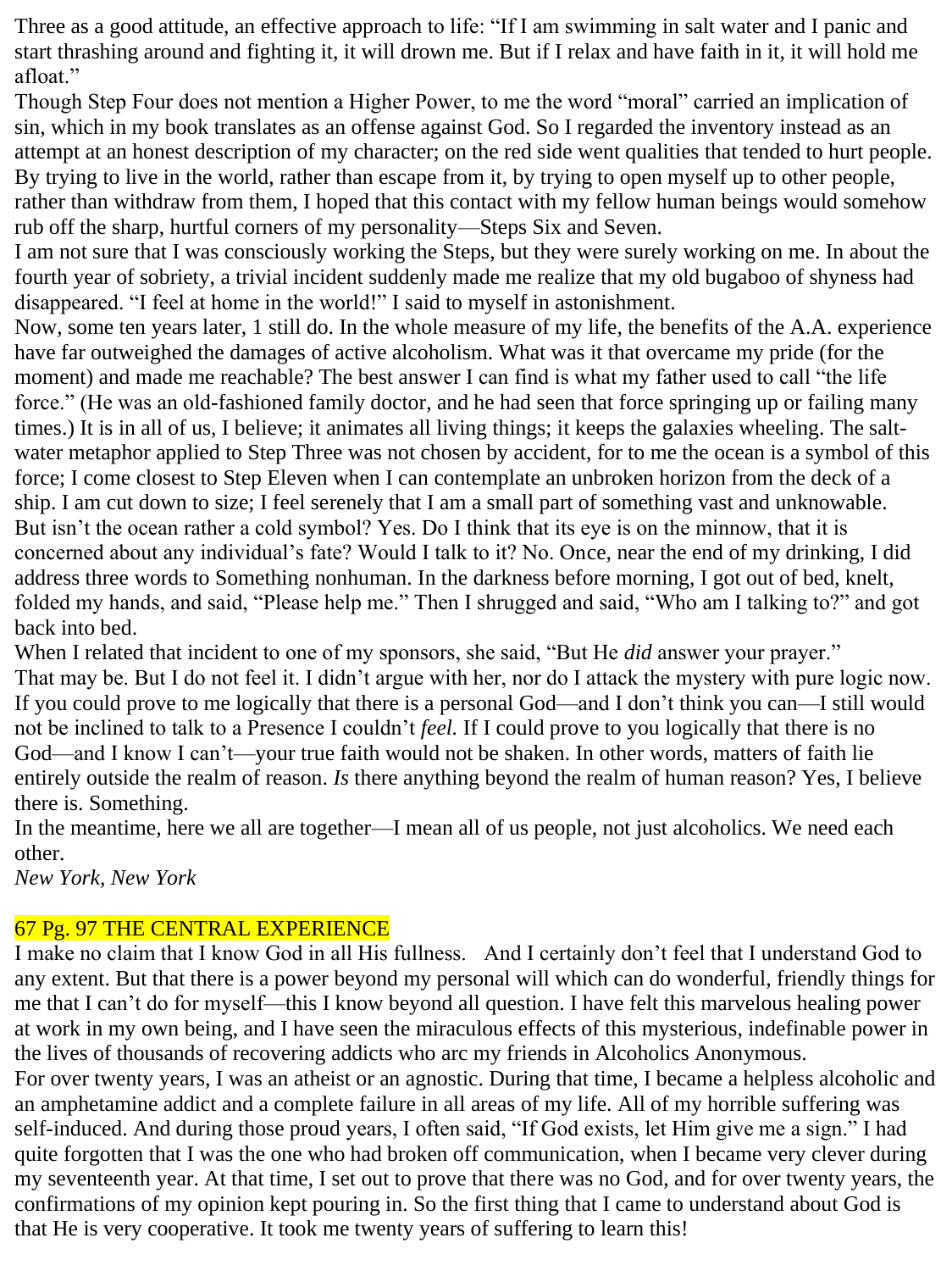The second thing I learned is that *God is love.* One of the saints says, "Every man that loveth is born of God." It was my good fortune to spend my first day in A.A. with such a man. He attended three meetings with me that day, and took me to his home for both lunch and dinner. I was bewildered and confused; I felt that if he had really known me, he would not have had me in his home. His love and acceptance alone did not bring me into the program. I had been offered love and encouragement and advice and understanding many times before. But this time I responded! We are not healed by love alone, but by our response to love. *Our understanding of God grows through our willing response to Him.* 

My sponsor said, "Pray if you can." Having no faith whatever, thinking that prayer must be a kind of autohypnotic play-acting, alone in my apartment I got down on my knees like a little child and prayed to the unknown God. I said, "God, take away my compulsion to drink." And my compulsion to drink was removed, and it has not returned from that day to this. Without knowing how I had done it, I had surrendered to the Power, and the Power did for me what I could not do of my own will.

I went to an A.A. meeting every night, and every night I prayed, and every night I had long, wonderful dream conversations with God. "The central experience," as I now often call it, was enfolding me and drawing me in as perfectly as my disordered mind would permit. I had been given great gifts—the gift of faith and the confirmation of faith— and I became so excited that I couldn't make up my mind whether to found a new religion or run for pope.

For about three months, I went to meetings and prayed and dreamed and procrastinated. The pink cloud faded, and I began to feel very uncomfortable at times, and I was told that I was ready to do something about tidying up the refuse from the past. The next thing I learned about God is that *"Faith without works is dead."* 

Gradually, I began applying myself to Steps Four through Nine, and after about four years, the power of the past to hurt me was largely removed. *I came to believe in a God who was merciful and forgiving, but not forgetful.* And *I* have no desire to forget the past. My memories no longer fill me with shame and remorse. On the contrary, they fill me with gratitude and joy. My whole story is a sort of divine mystery to me. I don't know how an intelligent human being ever could have got into such a mess, and the more firmly established in sanity I become, the more amazed I am that I ever got out of the mess.

Very early in my A.A. life, I realized that the experience of God and the concept of God had not been invented by A.A.'s. For me, it was not enough merely to rely upon my own experiences and continue to repeat the words "God as I understand Him" at meetings. I rediscovered the God of the Bible largely through the practice of techniques described by Norman Vincent Peale in his "The Power of Positive Thinking." I became confirmed in the church of my choice and made my peace with the God of my childhood. I learned that the fearful God I had imagined as a child was really a God of love.

But the record of religious institutions generally began to appear to me more and more like my own: very high in promise and very low in performance. So I became interested in Christian mysticism, which led me into the study of techniques of deep meditation and of comparative religions. I began to realize that the so-called mystics of whatever tradition—Christian, Jewish, Buddhist, Hindu, Taoist, or Muhammadan — all ultimately talked the same language. In one way or another, they all described the same blissful One behind the Many, who could be directly known in deep prayer and meditation. I began to meditate morning and evening, and the results were so startling that I felt the need for personal guidance. Vivid waking dreams and strange inner experiences made me a bit anxious about proceeding alone. I investigated the organizations in Toronto which taught meditation techniques, and I chose the society which appealed to me most.

What opinions I may hold, what techniques I may use one year or five years from now, I have no way of knowing. But I have noticed, during the past seven years, that I have always been happiest when my commitment to A.A. and its Twelve Steps has been greater than my involvement in any other activity or group.

In my present life from day to day, I attempt to improve my understanding of God by responding to Him in three basic ways: by moving outwards into positive action, by exercising my ability to choose positive thoughts, and by allowing myself to be drawn inwards to positive being. For me, positive action means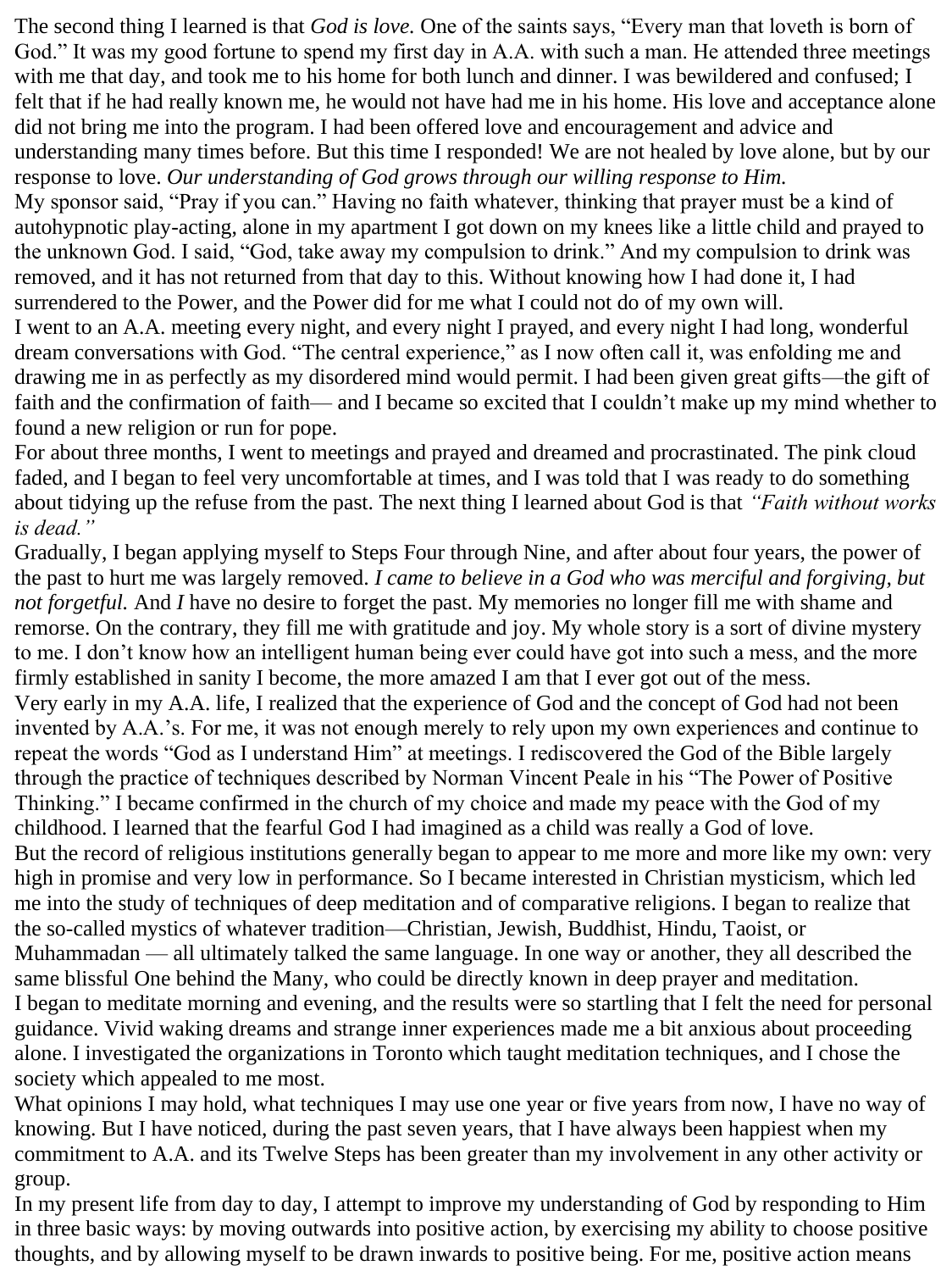consciously trying to act towards other people in accordance with the scriptural teachings in which I believe, whether I feel like acting that way or not. I have found that it is much easier to act my way toward belief than it is to believe my way toward action. One of my daily action paths toward God is the path of fellowship in A.A. The great tragedy of the addict is that, of all the personality types, his is probably most in need of love, but gradually, through his addiction, he becomes totally unlovable. The loving fellowship of A. A. began my recovery, and I maintain daily contact with those who love me and understand me, for I need it almost as much now as when I attended my first meeting.

Another sort of path toward God which I try to follow every day is the process of positive thinking. A.A. taught me that it is actually possible—though not always easy—to stop a negative or despairing train of thought and, by the use of a repeated slogan, recover a sense of gratitude, which permits me to begin a positive train of thought. The ultimate positive thought, of course, is "God," the word which affirms our faith that the universe is friendly to our being.

Through prayer, I take the path of faith toward God. Every morning, I turn my will and my life over to the care of my God as I understand Him. His integrating power within me has gradually led me into a state of serenity and happiness which I had always considered impossible.

Through deep meditation, I take the effortless path toward God. I meditate for half an hour every morning and evening. The purpose of transcendental deep meditation is to allow the attention to be led deep within the mind to the source of thought, which is experienced as blissful being, and to bring the blissful nature of that state out into normal waking consciousness for enjoyment throughout the day. I have become more and more aware of the infinite expansion of happiness which is accessible within. The Upanishad, part of the Hindu scriptures, concludes: "From Joy all things are born; by Joy all things are sustained; to Joy all things return." The more thoroughly I can surrender to this proposition, the more thoroughly I enjoy my life. Ultimately, my God as I understand Him is joy and the expansion of joy. *Toronto, Ontario* 

#### 68 Pg. 114 A PRACTICAL PHILOSOPHY

By being in the environment of A.A., I've been sober for over eight years. And I've received help from a lot of practical philosophy— a way of thinking that produces real results.

"Made a decision to turn our will and our lives over to the care of God *as we understood Him."* The Third Step can be a tough order, particularly if one is not very religious or if one has some problems in the "God" area, as I do. Rephrasing helped me quite a bit: "God as I *don't* understand Him" and "turn my will and my life over to the care *of Good."* 

These two ideas let a heathen like me dismiss the religious question and begin to experience the spiritual benefits of A.A. For many of us, our understanding of God ends at the frustrating point of *not*  understanding Him. It was a great relief to me to learn that I simply didn't have to understand. After all, you don't have to know how a tree grows to make a fence out of wood. And A.A. *is*  practical. Trying to understand God before putting Step Three to work is my idea of an impossible task. And impractical. Practically, then, how can one work this Step? My suggestion is that it's helpful to *stop* 

*trying* to work it. Why? Because trying to work Step Three may be nothing more than another way of trying to understand God. Again, that's impractical.

Many people are determined to make work out of things that require no work. We have come to believe that nothing good comes without effort and that self-indulgence is always bad. My opinion is that Step Three requires no work at all and that it can best be implemented by the most pleasurable self-indulgence. Let me illustrate with a little experience that happened to me after I had been in A.A. for about a year. My job situation was, I thought, quite bad. I could barely get by on what I made. Suddenly, a new opportunity presented itself. The new job would require a move, and it was with a company well-known for hiring and firing people without regard for them. Yet the starting salary would be more than one-third greater than I was getting. My old job had been a constant and powerful worn to me from the moment I got sober; at the time of the new offer, I had been stewing and fretting over it night and day for many months.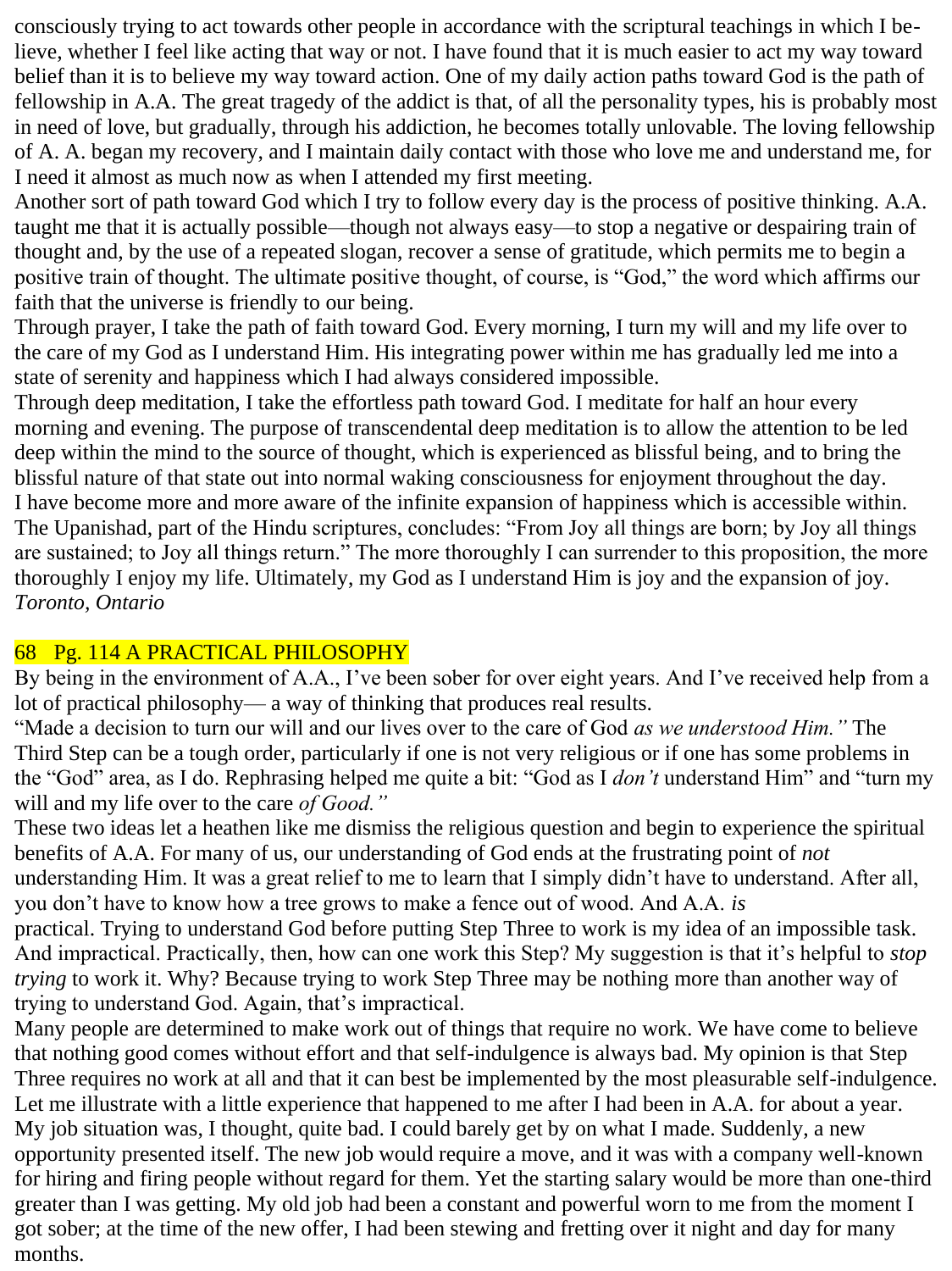I had, in effect, been trying to change the job situation by force of my own will, writing memos, complaining, attempting to mold the company to my way of thinking. Well, there were forty people there beside: me. I couldn't change them all. Now that offer came and complicated m; thinking even more. I didn't want to move; I was becoming part of a great A.A. group and had found many

A.A. friends. I was torn between the chance for a big salary and the security of an existing job; between moving to a strange city and remaining with the A.A. friends I had recently acquired. It may not seem like much of a worry to someone in prison, for instance; but to me, at that time, it was enough to send me to the doctor' for stomach pills, to ruin my mood, and to totally disturb my life.

Finally, I went to see a friend in A.A. who had many years of top quality sobriety. He didn't talk to me about Step Three—at least, not b; name. What he said was "Why don't you just do nothing for a year? I asked him what he meant. He advised me to stay at my present jot He suggested that I simply stop worrying about whether I was making enough money or not, that I just go to work every day, enjoy the luxury o not worrying about my situation, take each day as it came, and do what seemed best that day under the circumstances—and do this for one year. Think of that! A year off from worrying! Better than a paid vacation.

Well, I did it. I was so tired of worrying about that lousy job that it was a pleasure just to go to work each day and not worry. In other words, I gave up—but in a very healthful way. My mood improved and so did my work. By the end of the year, I had been promoted twice and had twice been given a salary increase. I have since moved to another company, but with good feelings between me and my former associates.

That was the most valuable year of my life. I learned in the most practical way the truth of that old cliche that you can change only yourself, not the rest of the world. I learned that you can work Step Three by not trying to work it. You can work it by taking a year off from worrying. At the end of the year, if you've enjoyed not-worrying enough, take another year off. Each of us has to do something each day work in an office or a factory, soldier, take care of a house, or whatever. None of us has to understand God or worry about things beyond our control. We can indulge ourselves in the luxury of not-worrying. Any of us can handle just one day; all each of us has to try at is our own job, our own family life. We don't have to try fixing up the whole world or understanding what no theologian of any faith has ever understood.

We simply stop messing in God's business. And in my opinion, when we stop messing and stop worrying, we *have* turned our will and our lives over to God (or Good) as we understand (or don't understand) Him.

*San Jose, California* 

# 69 Pg. 36 SHATTERED GLASS

"It was the best of times, it was the worst of times . . ." With these words begins Charles Dickens's novel "A Tale of Two Cities." In my life, 1968 was just such a year. As it opened, every move was driving me nearer to despair. My family had long since ceased to say anything to me except that they hoped I would find myself soon. Fortunately, they let me work it out alone. Few alcoholics have this chance. I could have been brought home and hidden, committed to an institution, or told I was no good and abandoned. Instead, love and faith in a Higher Power told my family to watch and wait.

My first call to A.A. was to have some literature sent. When it came, I devoured every word and continued to drink. Finally, I called A.A. again. I was afraid to call home to ask to be sent to an institution, though I was convinced I was insane; no sane person would continue to drink if she didn't want to.

For about three months, I attended meetings four times a week. Rewarding as each encounter with the program was, there still seemed to be a large loophole in my achieving the serenity we prayed for so often. (During this time, the Big Book was not mentioned to me.) One evening, m a very low mood, I poured myself a drink. It seemed as if someone else were acting in my place. I dropped the glass.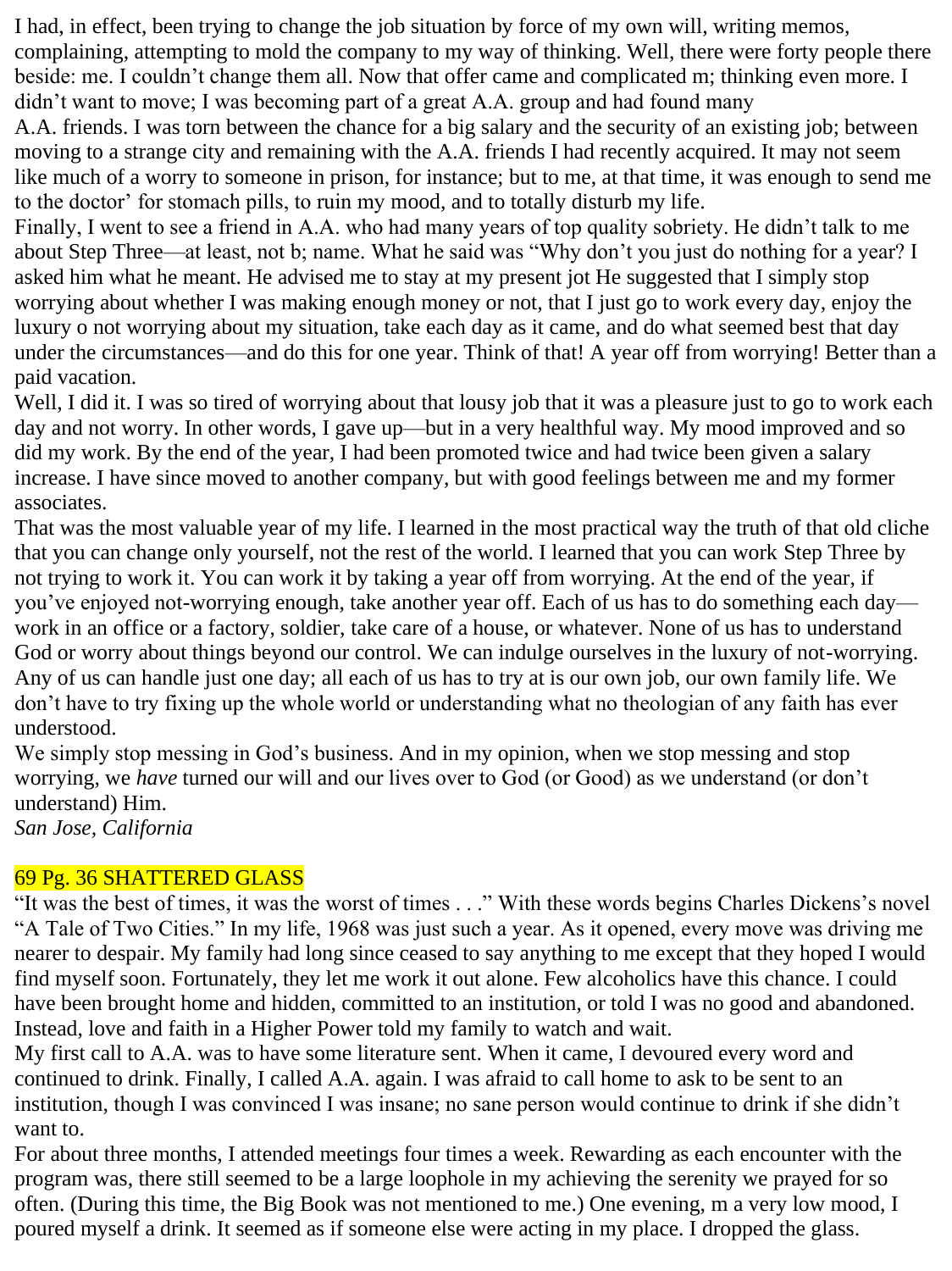As I poured another drink, I found I was praying for help. The second glass fell and shattered as the first had. Undaunted, I poured another, held on to it with both hands, and drained it. Suddenly, it became dear that this was not what I wanted.

Fear trembled to the surface, and I raced to the phone and shakily dialed the number of a new A.A. friend. She came at once and spent the entire evening with me. We discussed the First Step, and I felt at home with the words. When we got to the Second Step, I admitted complete confusion. Late that night, she left me with those 575 pages of inspiration called the Big Book.

I sat down at once to read. About Chapter Four, the word "hope" prang from the pages with the vividness of neon. I read and reread the sentences until I realized that laughter and tears were intermixed and I was no longer seated, but pacing around the room like a madwoman. It was as if a great load had been lifted from my shoulders. For the first nine, I began to understand that I couldn't drink like other people, that I wasn't like other people, and that I no longer had to try to be. I felt like Scrooge in another Dickens classic, "The Christmas Carol," when he awakes to discover he hasn't missed Christmas after all. He dances, cries, and laughs aloud, just as I was doing. Scrooge and I had been reborn to live life as we had never known it.

The crest of this experience lasted several hours. When I fell into HI exhausted sleep, it was with the knowledge that I had at last begun my adjustment to life as an alcoholic. From that moment, things seemed lo change from within. Gradually, I could recognize when I was getting in my own way, and I could step aside, for "Thy will, not mine" had become more than mere words. There have been many times when this revelation has been hard to hold on to, but, little by little, it seems easier every day. My course has become two steps forward, one step backward, two more forward, instead of always complete retreat. The days are too short, and they are seldom dull. Each day is a new challenge to stay sober and to keep moving straight ahead.

*Charleston, West Virginia* 

# 70 Pg. 48 ON A BIG SCREEN

I drank for about twenty-eight years, starting out as a social drinker, becoming a periodic drunk, then a compulsive drinker. My drinking cost me my home, my first wife, my children, and just about everything I had ever worked for all my life. I was arrested for being drunk in public; I developed TB, and I knew that my heavy drinking had probably brought it on; in four months, I was in and out of four alcoholic wards in different hospitals. On my release from the last one, I stayed drunk for three solid weeks—and woke up in jail again. I thought I was there, as before, for being drunk in public. But after asking, I found that I had committed a felony.

On a cold morning, I entered the penitentiary to begin a five-year sentence. After being processed and taken to my cell in the receiving unit and hearing that iron door slam behind me, I thought this was the end for me. I had gone just about as far down as I could go, and I felt there was no hope.

In the next five weeks, I sat in that small cell and blamed everyone but myself for all my past and present troubles. No one could be more full of resentment, hate, and self-pity than I was at that time.

One night, while I was in my cell looking at the four walls, my whole past life seemed to open up before me, as if on a big screen. I could plainly see for the first time all the heartaches and misery and pain that I had brought on everyone in the past: my mother and father, my first wife and my children, my present wife, and all my friends. For the first time, I realized none of these people were wrong. I was the one who was wrong. All of the things that had happened to me, I had brought on myself while drinking. I believe this moment was the first time I had been honest with myself in many years.

Soon after that, I received a letter from the clerk of the prison A.A. group. I had a faint idea what A.A. was, but that was all. The letter invited me to come to the meetings if I thought I might have a drinking problem. The next Sunday, I attended my first meeting, and when I left that room I had an open mind and an honest desire to stop drinking for the first time in my life.

I have again accepted God as I once knew Him, and once again I ask for His help each morning when I wake up and give Him my thanks each night when I go to bed. I have my loving second wife back again,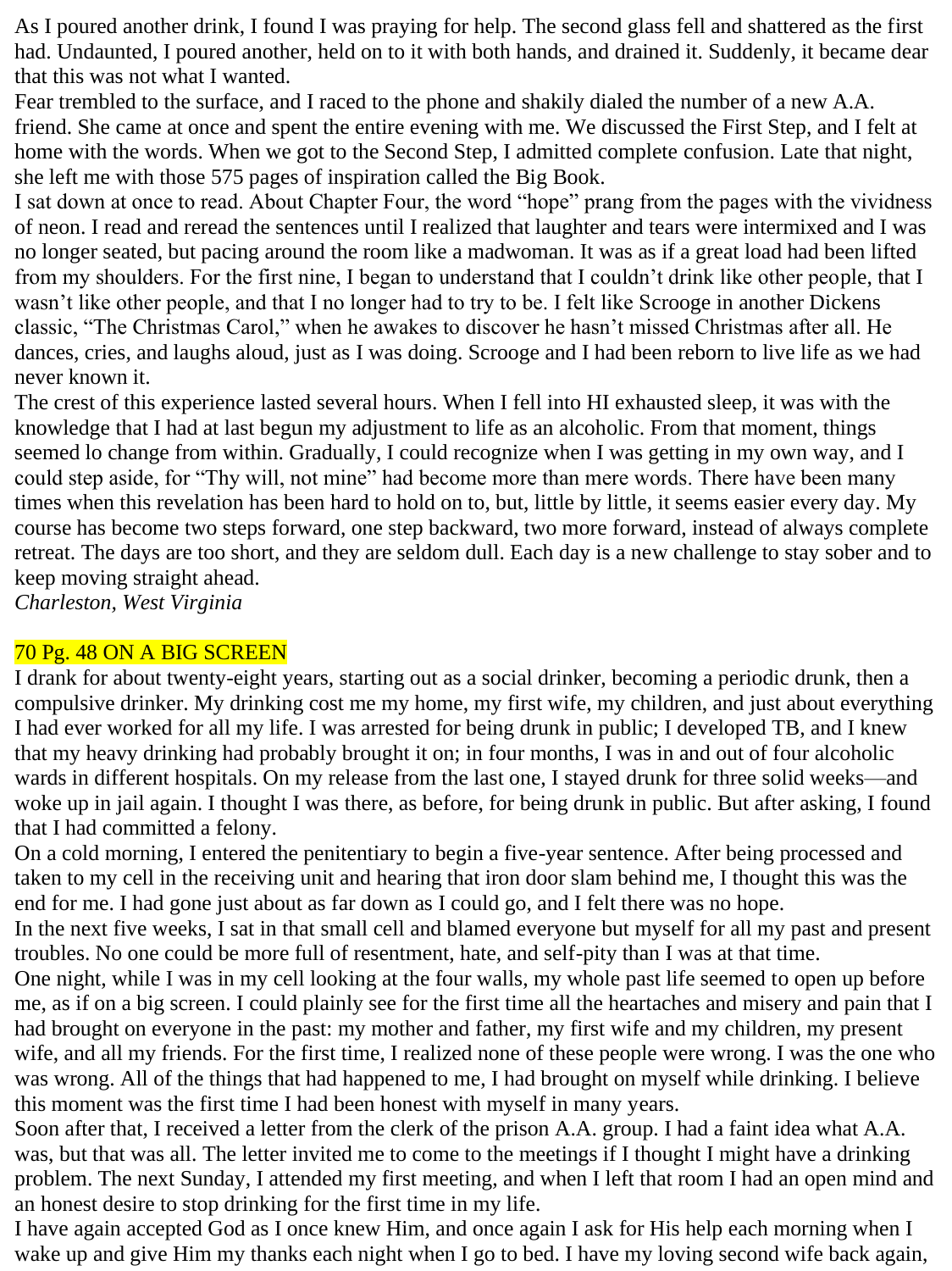and she also is an A.A. member now. Last February, I had my first anniversary in A.A. Today, I am living in a minimum-security prison on a farm. I have a parole hearing coming up, and with the grace of God I will be home soon with my wife and family. If it had not been for the spiritual awakening I had that night in my prison cell, if I had not once again come to believe in a Power greater than myself, none of these things I have today would be possible.

*Jefferson City, Missouri* 

#### 71 Pg. 50 AN OPEN HEART

One of those rare moments of insight came to me one Sunday afternoon, as I was trying to read the paper. I was terribly hung-over from a week of round-the-clock drinking. Suddenly, the words on a page hit me: "The number of times that you win or lose is not important. The only thing that matters is the number of times that you try." For several years, I had tried to get someone else to solve my problem for me, but I had not realized I was doing so until that moment of insight . That *you* try." I was exhilarated. Now I knew that I was an alcoholic and that I had the only qualification for membership in A.A., a desire to stop drinking.

It seemed that I could see a wall crumbling before me—a wall that had separated me from other people. I had never known it existed until I saw it crumbling. Even though I had been considered friendly and gregarious, now I saw that I had really never had a close relationship with anyone. I was not unhappy about this revelation, because, now that my attitude was different, I could remember things people had said at the A.A. meetings I had been attending off and on for three years, and for the first time they had full meaning. Mainly, I remembered and came to understand the words "Keep an open heart." Prior to this gift of insight, I had not known that my heart was closed. Now I knew—because it was opened. I could now ask and receive help, and I hoped that someday I would have something to give. I felt free and light and good. I would no longer block out love if I kept my heart open. The next evening, I went to an A.A. meeting with an open heart and a desire to be sober—life's two greatest and most valuable gifts to me. I became a part of that miraculous stream of living known as the Fellowship of A.A. True friends, always available for help, relieve the tensions of my everyday living with myself. They help me, not always with a pat on the back, but sometimes with a warning (like "Take it easy") and always with a sharing attitude (not "You do this," but "I'll do that"). Many spiritual insights have come to me through A.A. since t rare, beautiful moment on a Sunday afternoon, but that was the gift that made it all possible. Each day that I try to have a desire to be sober and to remember to keep an open heart, love and help flow in to me. These bounties are unlimited in A.A. if we are fortunate enough to have t desire. After several years, that moment is still vital—the most vital my life—and its effect is growing to include non-A.A.'s, as well as A.A in my world of help. I had nothing to do with this gift coming to me, so my gratitude beyond description. It did not take me back to the person I was before drinking or in my active Sunday-school days. It gave me a new life rather, life itself, because I had attempted suicide and had been hospitalized in private and state mental hospitals. It must have been spiritual was neither intellectual nor physical, that's for sure. I believe it was G as I understand Him, working through the love and understanding available in A.A. May I keep my heart open. The joy which can come to open heart is unlimited. *New York, New York* 

# 72 Pg. 64 THIS SPIRIT TOUCH

After nine months of Alcoholics Anonymous and a few slips, I had a terrible bout with resentment, selfpity, and two bottles. The next morning—a beautiful, fresh spring morning—an alcoholic awakening came: "This I never have to do again!" I was free, ready to learn what A.A. was all about—the marvelous way of life, so simple in structure, so profound in practice. We must never let a newcomer know before he is ready how God springs His magnificent trap and teaches us that love means responding. Four years later, vicissitudes came close together in our family—a disappointment, a long terminal illness, and three deaths. During those sad times, friends lent my husband and me their apartment at a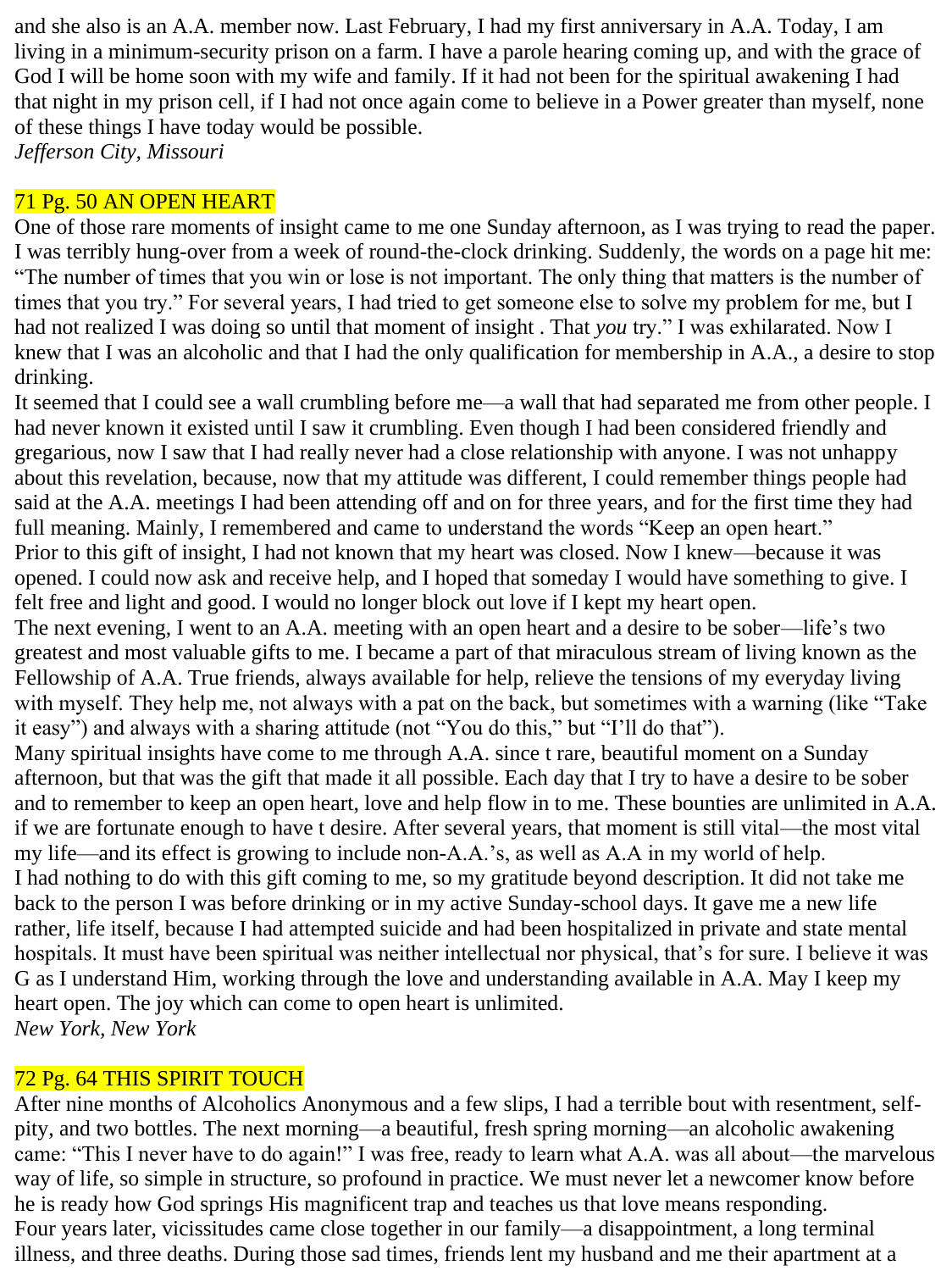southern beach. It was in this quiet interlude that a "moment electric" occurred in my life—a God-given new awareness. The wings of the spirit were unfurled, and ever since I have been learning to use these wings.

I have learned that others grow these wings more slowly, without a "moment electric," and that theirs still are strong and beautiful. I have also learned that others have been given this experience and then have thrown their wings away, because they mistakenly thought that the Absolute would sustain them automatically. I weep for them, because they did not gather that half the beauty of a gift lies in the manner in which it is received. They did not respond.

At some time, perhaps in a more moderate way, nearly everyone has experienced this spirit touch of God—the fleeting feeling of insight, love, joy, and "The world is right." Once, I thought that only unusual circumstances made these moments possible. Actually, I now think, they are forecasts of what one can have if one is willing to take the time and make the effort. Peace, love, and joy can be sought through quiet thinking and honest prayer. The wholeness, the new awareness, that is produced affects one's relationship with God and man to a degree greater than would seem possible in ordinary life. The clamor of now is reduced; understanding is increased. Feelings become something to explore, rather than to suppress. These moments are not ends in themselves, but strengthening links in a chain of events. A deepness within is opened— calm, restful, glorious depths. There is a joining of inner forces with outer forces. The Power greater than ourselves puts us in tune with the world. Of course, there are times when the instrument is out of key, and then we have an insatiable desire to find the key again.

Undoubtedly, this way of life is different for each person, because each becomes his true self in relation to others, as well as to himself. Everything becomes filled with purpose, whether it is small or large, ugly or beautiful. In the life of the spirit, there is no small, there is no ugly. Paradoxically, inwardness increases the importance of other people and of one's surroundings. All five senses are more alert. The feeling is one of completeness.

Sometimes, I am at ease in the world for days at a time. Then this serenity goes away, but the understanding continues. My shortcomings have not disappeared—anger, self-pity, hastiness, envy, selfishness, resentments. But they have lessened, because now I know that when I do not exert control over these shortcomings, the harmony of completeness vanishes.

My talents have not improved particularly, but I take more enjoyment in those I possess, through immersion in each moment of doing. My relationships with others are more involving, especially in oneto-one encounter.

There is a marvelous sense of timing during these days of completeness. A watch isn't necessary; each action dovetails with the next. No one moment seems more important than another; each moment is full. This, perhaps, is real prayer. / have nothing to do with the joyance that comes forth; it is as though I spoke with other tongues. How this happens is a mystery, but it is remarkable to see the surprised reactions of others and to know that their lives, too, may be changed for a moment.

I believe completeness is waiting for anyone who will take the time to make the effort, through quiet thinking, honest prayer, chosen reading, and exercise. These are the ingredients. It is an adventure so worthwhile that all else fades in comparison, yet it makes all else worthwhile. *Richmond, Virginia* 

#### 73 Pg. 85 CONVERSATION

I believe that the A.A. program is simply the will of God being put to practical, everyday use. And I think that the spiritual awakening is the realization that God will help the individual—if the individual is completely honest in his efforts.

If God were to enter my prison cell for a brief talk, our conversation might be as follows:

God: "I've had My eye on you for a long time, and I'm glad that you are finally trying to help yourself."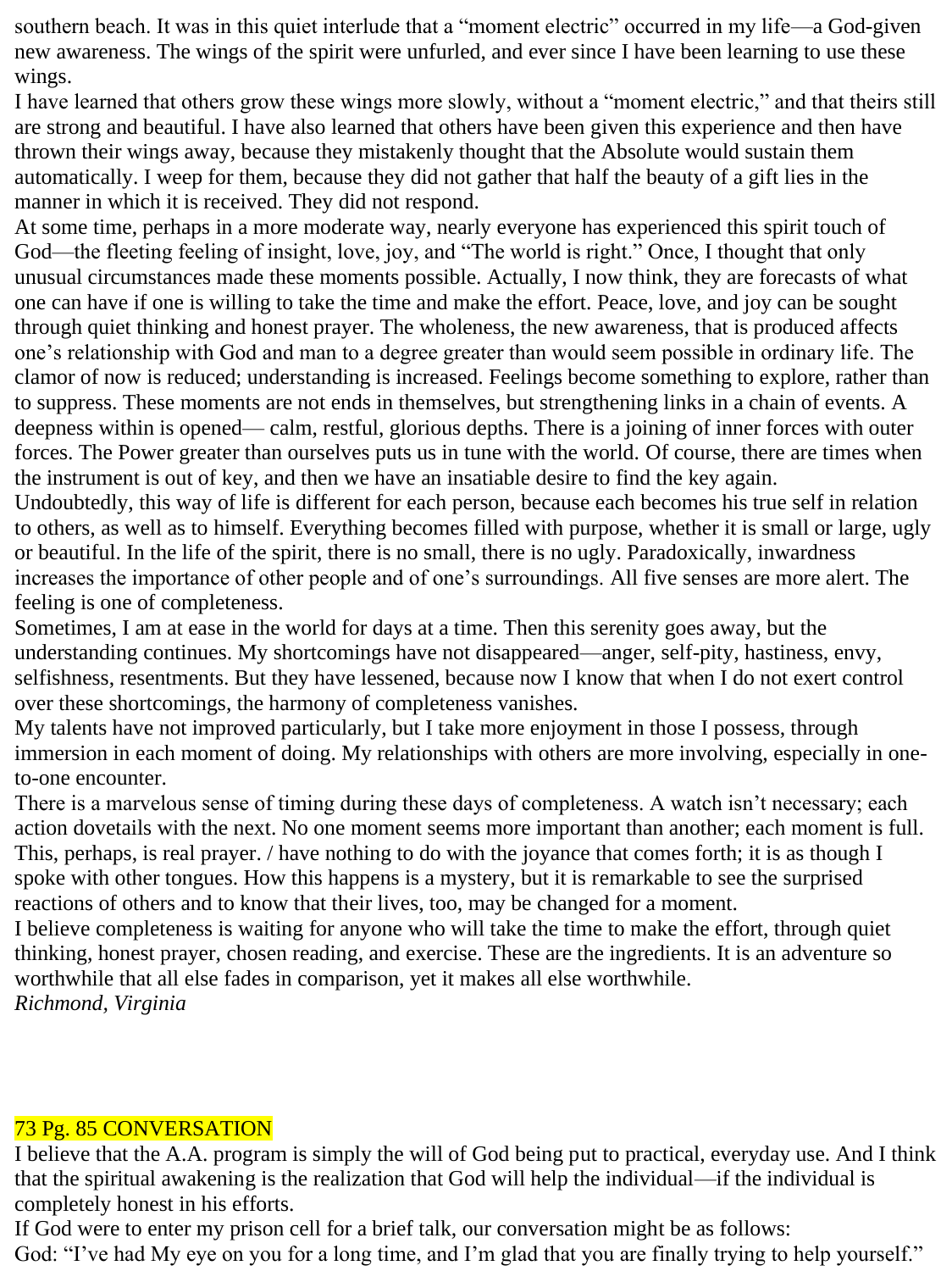Myself: "I'm trying hard, but, truthfully, I am scared." God: "You keep trying, and listen to the people that I have working for Me in A.A., and heed their advice. I have to leave now, for I have a busy itinerary. But if you need Me, I will always be near." *Waupun, Wisconsin* 

#### 74 Pg. 87 GUIDING PRESENCE

In my early boyhood, reciting "Now I lay me down to sleep" and learning to sing "Jesus Loves Me" were part of my everyday life. Attending Sunday school and then church became an accepted one-day-a-week activity.

How much these things affected my life as a small boy, I really don't know, but at any time when I experienced fear or trouble, I always turned to a live adult for comfort and reassurance. No doubt, some of these childhood teachings remained with me through the years, even after I came to depend on the bottle instead, for comfort in time of trouble and for an answer to my problems. But with increasing dependence on the bottle and the anguish, heartache, and loneliness that went with it, there seemed to be a sharp and total decline in all spiritual beliefs and feelings. I became a human paradox; in desperation, I would cry to God to help me out of this terrible mess; in the next breath, I would damn him for not helping me. On occasion, I would expound at great length to others that I was an atheist and did not believe there was a God—if there was, how could he let one of His own creations suffer so much and live in the hell that I was living in?

Each day became so painful that at last I turned, as a small, terrified child, to a living, sober, sane adult for comfort and help. He took me to a place where I had vowed I would never go, a meeting of Alcoholics Anonymous. When the meeting was opened with a moment of silence, I wondered why, but I was impressed. At the close of the meeting, I was shocked when they stood and began to repeat the Lord's Prayer. I tried to join them, though I had long ago forgotten the words. And again I was impressed. In spite of having been thoroughly inebriated a few hours earlier, I returned home feeling good. I seemed to understand that here at last was the hope and help I had been searching for. I fell into a deep, peaceful sleep that night while trying to recall the words of the Lord's Prayer.

That first day and for some weeks following, I had the comforting feeling of never being alone. During every minute of every day, this good, strong, guiding presence seemed to be always with me. I couldn't see it, yet it was there. Never once did I tell anyone of this experience I was having, for I was convinced they would say that it was but a figment of my imagination and that, if I would just bear with it, my sanity would return in time. I wasn't so sure myself that there might not be something wrong with my mind. Even so, I was delighted with what was happening to me, and I wanted it to continue. If this was a sign of insanity, I thought, let me remain forever in its grasp.

One day, I suddenly realized that this great invisible Something or Someone was no longer by my side. I felt momentarily lonely—until I reasoned that this Someone greater than myself had decided it was now time for me to face the new realities of a new life. But should I need some help along the way, I felt that He would always be close by, as the small child who crosses the street alone for the first time knows that his mother is watching from the window. When, through these personal experiences, I came to believe that the divine Architect had laid out a master plan that included me, in my own small way, I found that I had a certain degree of sustaining faith to cope with everyday living in a sane and confident manner. *Grand Island, Nebrask*

#### 75 Pg. 100 ANOTHER HELMSMAN

For years, my favorite literature was Homer: "The Odyssey" because all life is a journey; "The Iliad" because all life is a battle. Now I ask myself: But need life be as Homer seems to have seen it? Why should I be constantly journeying, running away from myself? Constantly battling myself and resisting or resenting this life that God has granted me? Why not relax and let Someone who is far more capable than I do the steering and planning?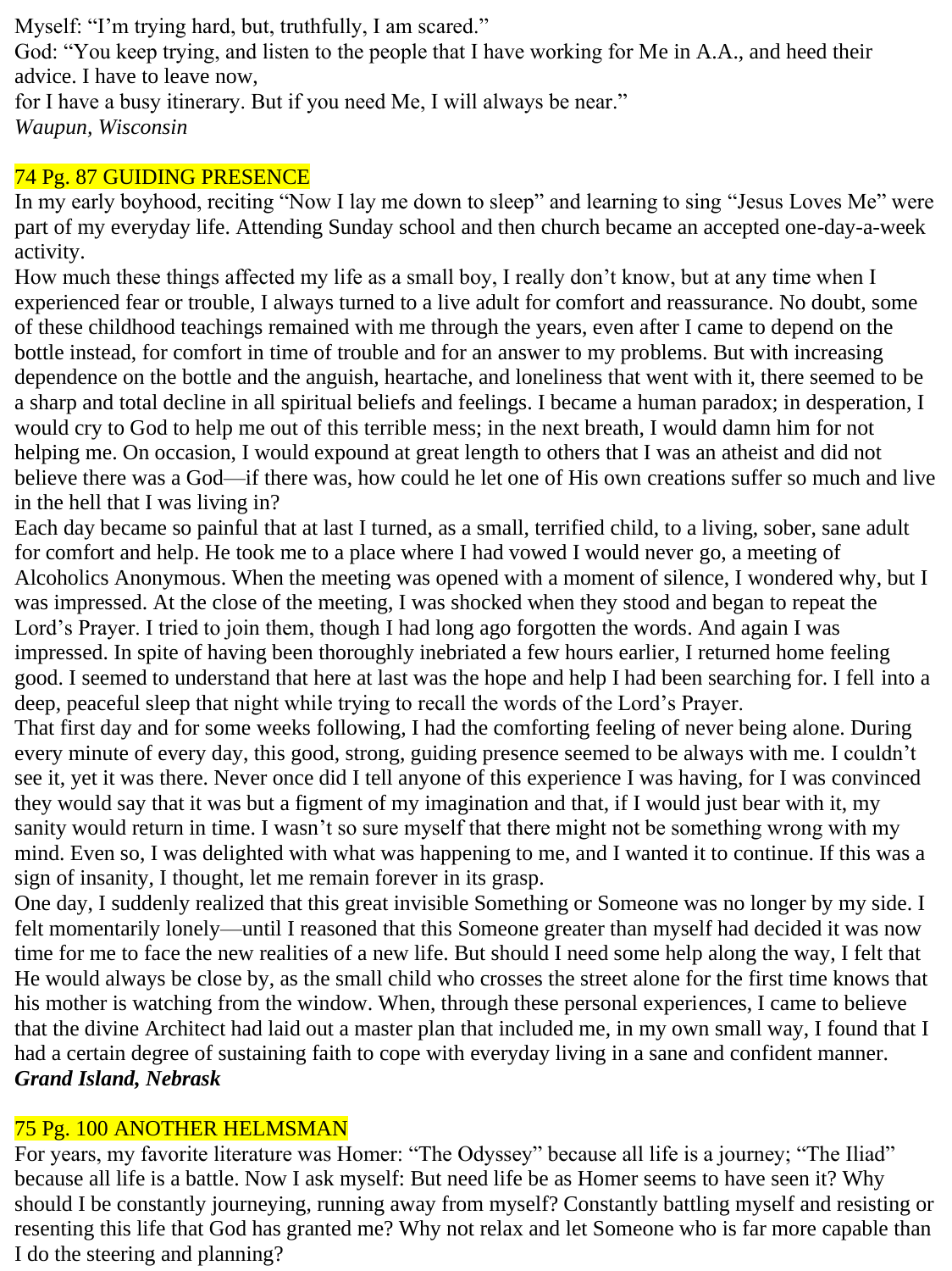# 76 Pg. 118 "NO MAN IS AN ISLAND"

I was spiritually bankrupt long before A.A. entered my life and long before alcoholism took over like a parasite under my skin. I had

nothing, no faith at all to cling to. I had no faith in man, because along with my drinking I had lost faith in myself. I trusted no one,

for others were but a mere reflection of my own self, and I could not trust *me.* 

I got sober in A.A., and, like a miracle, the warm flood of reality I had feared for so long flowed over me, and I was no longer afraid. I began to wonder why. Along with sobriety, something new had come into my life.

I began to have *concern* for others. This word "concern," along with its sister *consideration,* was an alien thing to me. I had believed myself capable of falling in love; I had thought myself a loving mother; but these emotions, I now perceive, had been reflections of my own self- interest. Nothing penetrated beyond myself. I began, in early sobriety, to feel *compassion* for other drunks, then for my children, then for my ex-husband. This compassion, a feeling accompanied later by love, opened up the door to a huge fortress within me which had been forever locked.

Now this was the strange thing: I was not, in sobriety, returning to my former state. I was not resuming a "well" state which I had left when I began to drink alcoholically. I was becoming, as I heard it put once, "weller than well." In probing (via the Fourth Step) into my own personality, I found a new substance inside me. It had never been there before, even in childhood. Either a stone or an empty hole had been where it should have grown.

Now something was taking root. I began to *feel* for others, to be able, for very brief moments, to put myself in their shoes. New worlds opened up. I began to understand the world about me. I was not the center of the universe. (What a calamity it seemed to discover that!) I was part of a gigantic, wonderful mystery. I could not probe it, because I knew nothing about it. I could only circle it with a childlike curiosity. I am still circling about it. I shall never, nor shall any of us, discover the secrets of the universe. But we can *accept* their mystery, our part in them, and our lives and deaths, as something spiritual beyond our understanding.

I began to watch my children. They were small, important people. I realized I had never treated them while I was drinking as anything more than little machines I had created, as if I had erected part of a Meccano set and been proud of it. I saw them begin to blossom as my treatment of them changed. I reached out a hand to help someone, sometimes even only by listening, and I felt a strange contentment at being able to help —an incredible discovery for me!

I learned my own version of what spirituality is. It does not mean I have to be like the saints who claimed to have direct advice and visions from God. It means I have to be concerned with my fellowman; through this alone can I receive the grace of God, my Higher Power, for, in the words of John Donne, so long before A.A., "No man is an island."

I began to feel a safety in my new spiritual feelings, until I was shaken up one night by an A.A. friend who said, "All right, so you can apply the Third Step and a spiritual belief in God to your personal life, but how can you accept the terrible calamities which happen around us every day?"

I was faced again, perilously, with the questions of my religious but nonspiritual childhood—how can I accept a belief in a God who allows such monstrous crimes against man as the black scenes at

Buchenwald, Dachau, Hiroshima? I began to think frighteningly of death and suffering, not my own, but all humanity's. I began to question my new beliefs too much—I began to panic. I began to read beyond A.A.'s literature for answers.

Fortunately for me, before I had read too much about the subject of spiritual beliefs (an area which was only leading me to confusion), I realized I was asking for too much too soon. Wisely, I left the philosophy books to minds more capable than mine. I could not risk further mental confusion. I returned to the teachings of A.A., which had already saved me from a life of torment.